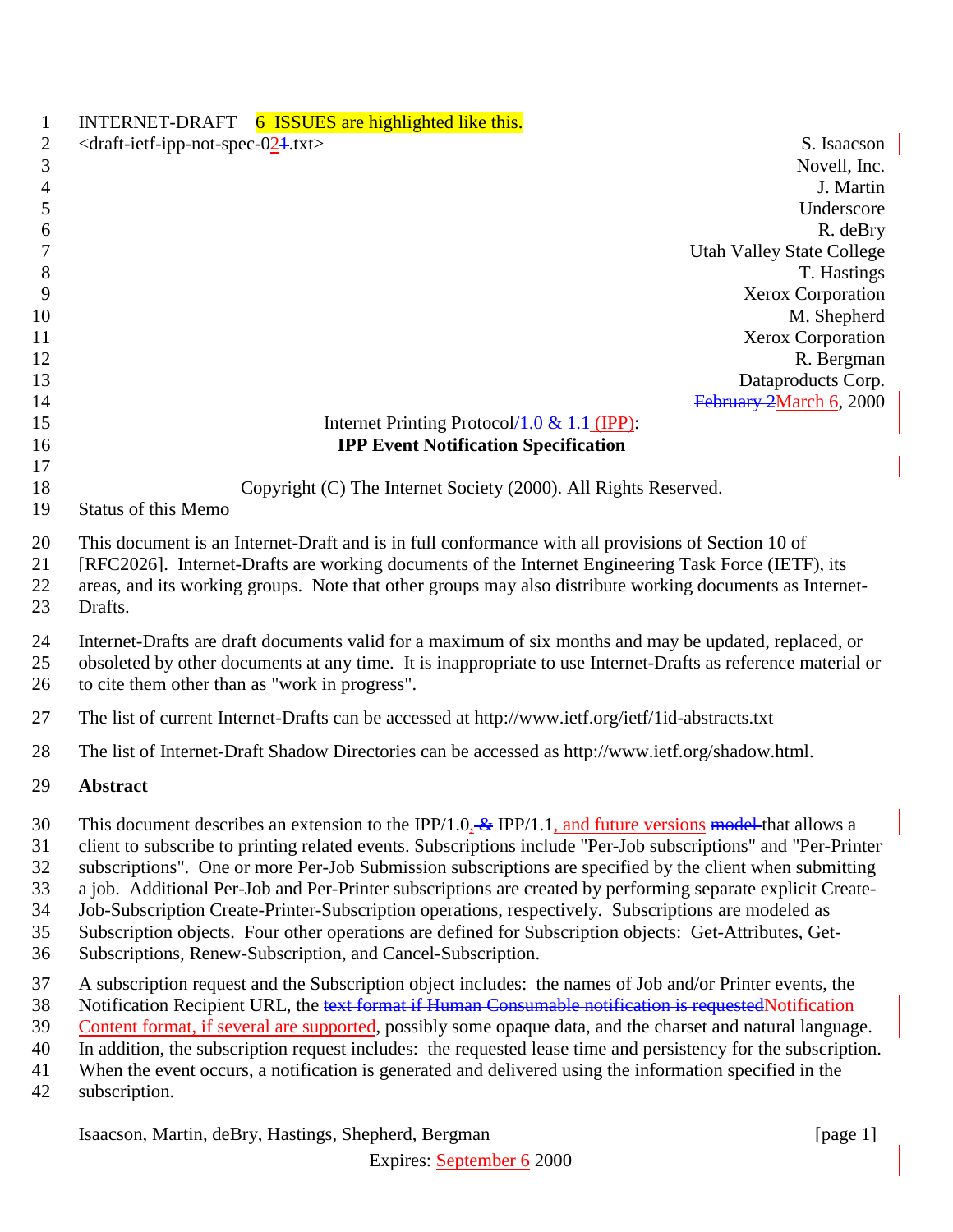- The full set of IPP documents includes:
- 44 Design Goals for an Internet Printing Protocol [RFC2567IPP-REQ]
- 45 Rationale for the Structure and Model and Protocol for the Internet Printing Protocol [RFC2568IPP-**RAT**
- Internet Printing Protocol/1.1: Model and Semantics [IPP-MOD]
- Internet Printing Protocol/1.1: Encoding and Transport [IPP-PRO]
- Internet Printing Protocol/1.10: Implementer's Guide [IPP-IIG]
- Mapping between LPD and IPP Protocols [RFC2569IPP LPD]
- 

The "Design Goals for an Internet Printing Protocol" document takes a broad look at distributed printing

- functionality, and it enumerates real-life scenarios that help to clarify the features that need to be included
- in a printing protocol for the Internet. It identifies requirements for three types of users: end users,
- operators, and administrators. It calls out a subset of end user requirements that are satisfied in IPP/1.0. Operator and administrator requirements are out of scope for version 1.0. A few OPTIONAL operator
- operations have been added to IPP/1.1.
- The "Rationale for the Structure and Model and Protocol for the Internet Printing Protocol" document describes IPP from a high level view, defines a roadmap for the various documents that form the suite of IPP specifications, and gives background and rationale for the IETF working group's major decisions.
- The "Internet Printing Protocol/1.1: Model and Semantics", describes a simplified model with abstract
- objects, their attributes, and their operations that are independent of encoding and transport. It introduces a
- Printer and a Job object. The Job object optionally supports multiple documents per Job. It also addresses
	- security, internationalization, and directory issues.
	- The "Internet Printing Protocol/1.1: Encoding and Transport" document is a formal mapping of the abstract operations and attributes defined in the model document onto HTTP/1.1. It defines the encoding rules for a new Internet MIME media type called "application/ipp". This document also defines the rules for transporting over HTTP a message body whose Content-Type is "application/ipp". This document defines a new scheme named 'ipp' for identifying IPP printers and jobs. Finally, this document defines interoperability rules for supporting IPP/1.0 clients.
	- 71 The "Internet Printing Protocol/1.10: Implementer's Guide" document gives insight and advice to
	- implementers of IPP clients and IPP objects. It is intended to help them understand IPP/1.0 and some of
	- the considerations that may assist them in the design of their client and/or IPP object implementations. For
	- example, a typical order of processing requests is given, including error checking. Motivation for some of
	- the specification decisions is also included.
	- The "Mapping between LPD and IPP Protocols" document gives some advice to implementers of gateways between IPP and LPD (Line Printer Daemon) implementations.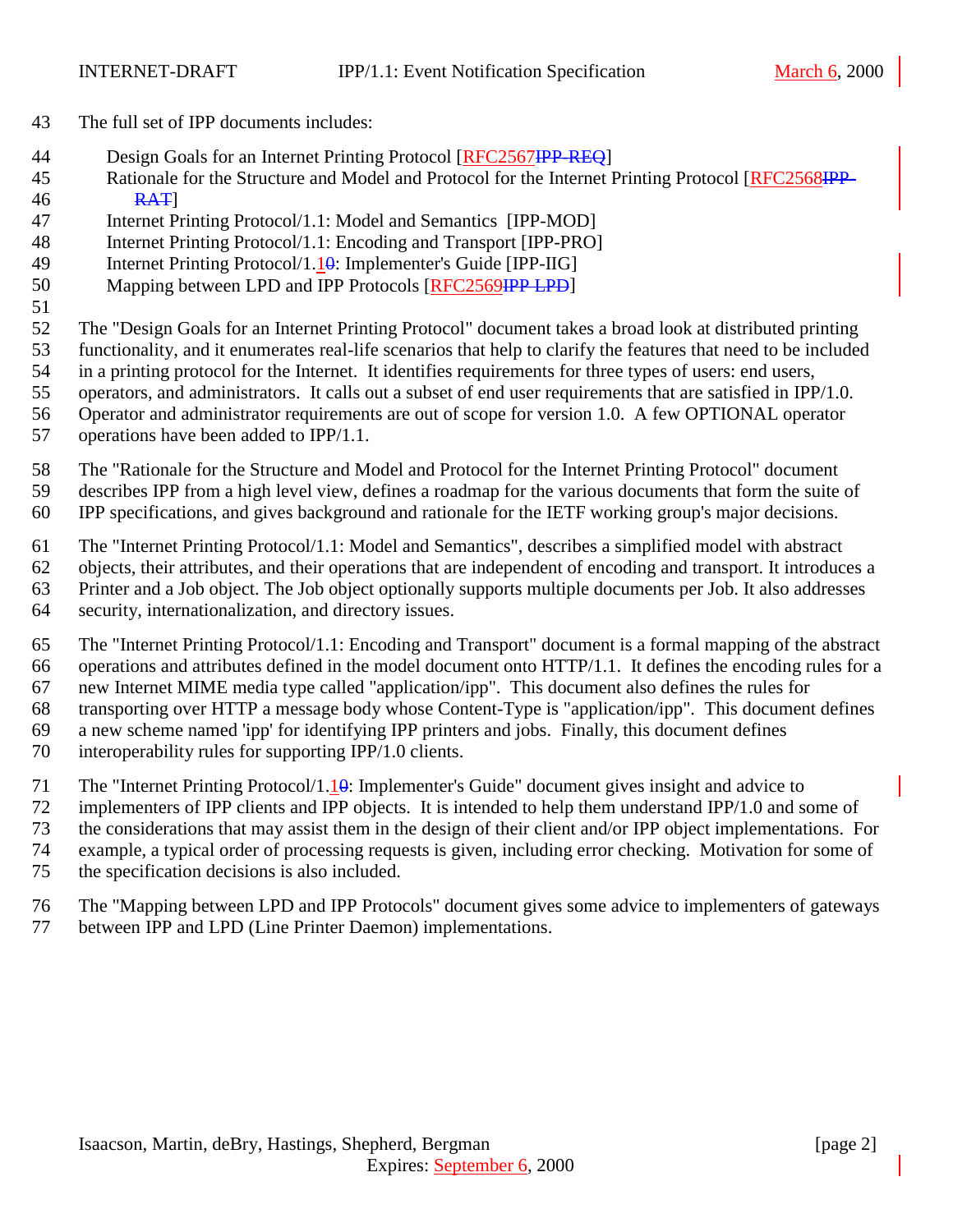| 78<br>79   |                | <b>Table of Contents</b>                                                             |  |
|------------|----------------|--------------------------------------------------------------------------------------|--|
| 80         | 1              |                                                                                      |  |
| 81         |                |                                                                                      |  |
| 82         | $\overline{2}$ |                                                                                      |  |
| 83         |                |                                                                                      |  |
| 84         |                |                                                                                      |  |
| 85         |                | 2.3 Relationship between the Printer object and the Notification Delivery Service 11 |  |
| 86         |                | 2.3.1                                                                                |  |
| 87         |                |                                                                                      |  |
| 88         | 3              |                                                                                      |  |
| 89         |                |                                                                                      |  |
| 90         |                |                                                                                      |  |
| 91         | 4              |                                                                                      |  |
| 92         |                |                                                                                      |  |
| 93         |                | 4.1.1                                                                                |  |
| 94         |                | 4.1.2                                                                                |  |
| 95         | 5              |                                                                                      |  |
| 96         |                |                                                                                      |  |
| 97         |                |                                                                                      |  |
| 98         |                |                                                                                      |  |
| 99         |                |                                                                                      |  |
| 100<br>101 |                |                                                                                      |  |
| 102        |                |                                                                                      |  |
| 103        |                |                                                                                      |  |
| 104        |                |                                                                                      |  |
| 105        |                |                                                                                      |  |
| 106        |                |                                                                                      |  |
| 107        |                |                                                                                      |  |
| 108        |                |                                                                                      |  |
| 109        | 6              |                                                                                      |  |
| 110        |                |                                                                                      |  |
| 111        |                |                                                                                      |  |
| 112<br>113 |                |                                                                                      |  |
| 114        |                |                                                                                      |  |
| 115        |                |                                                                                      |  |
| 116        |                |                                                                                      |  |
| 117        |                |                                                                                      |  |
| 118        |                |                                                                                      |  |
| 119        |                |                                                                                      |  |
| 120        |                |                                                                                      |  |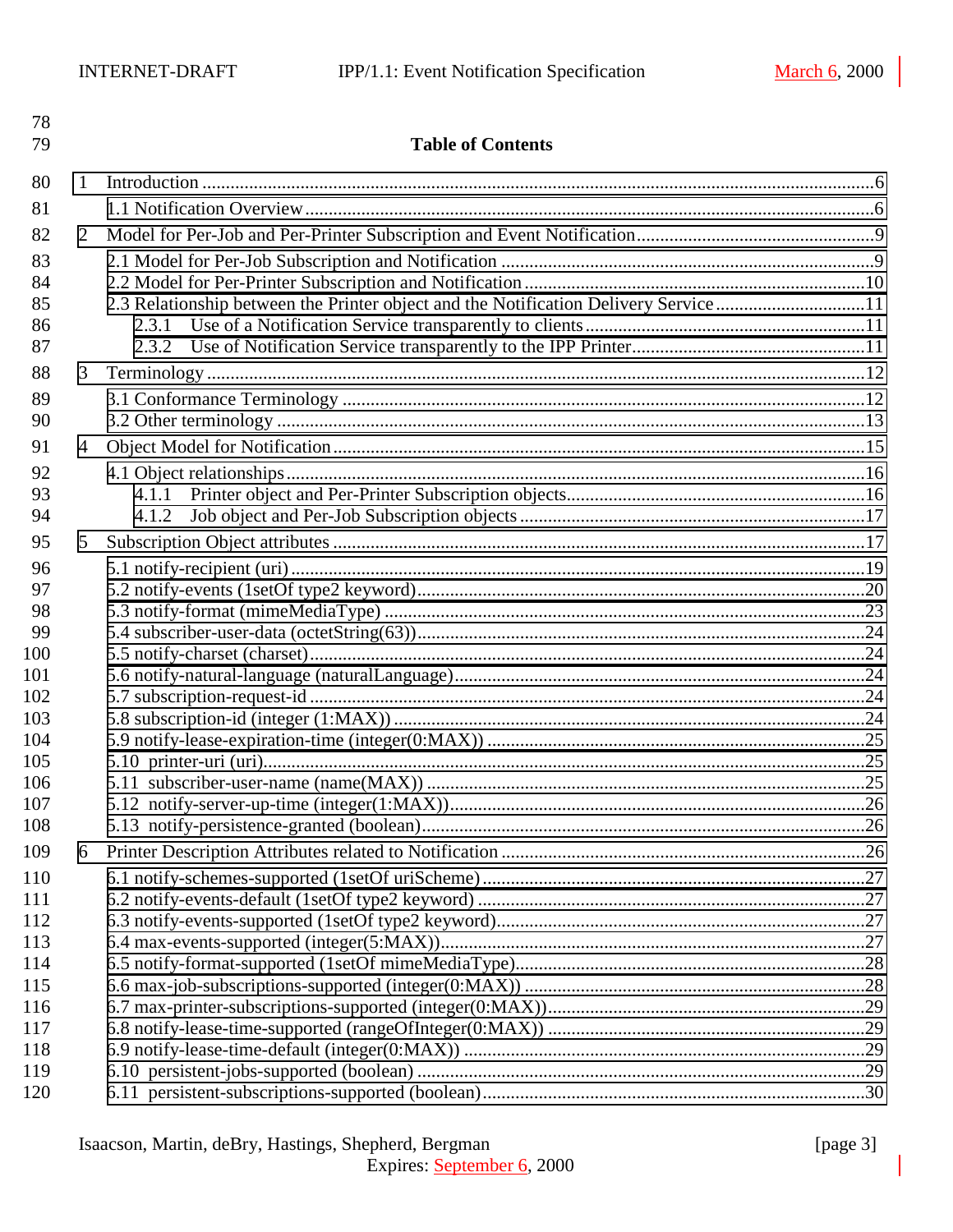| 121        |    |                                                                                                  |  |
|------------|----|--------------------------------------------------------------------------------------------------|--|
| 122        |    |                                                                                                  |  |
| 123        | 7  |                                                                                                  |  |
| 124        |    |                                                                                                  |  |
| 125        |    | 7.1.1                                                                                            |  |
| 126        |    | 7.1.2                                                                                            |  |
| 127        |    |                                                                                                  |  |
| 128        |    | 7.2.1                                                                                            |  |
| 129        |    | 7.2.2                                                                                            |  |
| 130        |    | 7.2.3                                                                                            |  |
| 131        |    | 7.2.4                                                                                            |  |
| 132<br>133 |    |                                                                                                  |  |
|            |    |                                                                                                  |  |
| 134        | 8  |                                                                                                  |  |
| 135        |    |                                                                                                  |  |
| 136<br>137 |    | Job Creation Operations (Create-Job, Print-Job, Print-URI) and Validate-Job 36<br>8.1.1<br>8.1.2 |  |
| 138        |    |                                                                                                  |  |
| 139        |    | 8.2.1                                                                                            |  |
| 140        |    |                                                                                                  |  |
| 141        |    | 8.3.1                                                                                            |  |
| 142        |    | 8.3.2                                                                                            |  |
| 143        |    | 8.3.3                                                                                            |  |
| 144        |    | 8.3.4                                                                                            |  |
| 145        | 9  |                                                                                                  |  |
| 146        | 10 |                                                                                                  |  |
| 147        |    |                                                                                                  |  |
| 148        | 11 |                                                                                                  |  |
| 149        | 12 |                                                                                                  |  |
| 150        | 13 |                                                                                                  |  |
| 151        | 14 |                                                                                                  |  |
| 152        | 15 |                                                                                                  |  |
| 153        |    |                                                                                                  |  |
| 154        |    |                                                                                                  |  |
| 155        |    |                                                                                                  |  |
| 156        |    |                                                                                                  |  |
| 157        | 16 |                                                                                                  |  |
| 158        | 17 |                                                                                                  |  |
| 159        | 18 |                                                                                                  |  |
| 160        | A. |                                                                                                  |  |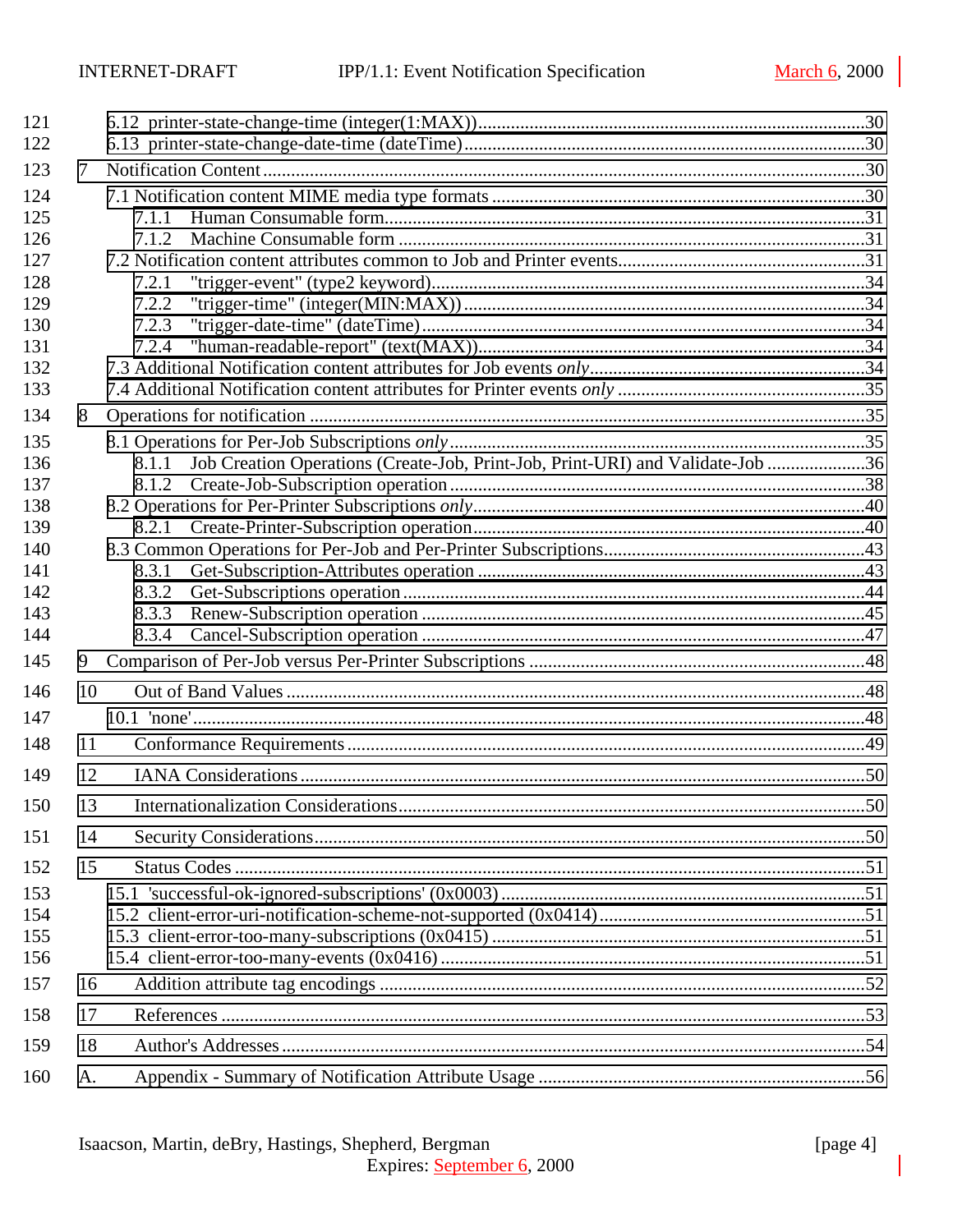| 161        | <b>B.</b>      |  |
|------------|----------------|--|
| 162<br>163 |                |  |
| 164        | $C_{\cdot}$    |  |
| 165<br>166 | <b>Tables</b>  |  |
| 167        |                |  |
| 168        |                |  |
| 169        |                |  |
| 170        |                |  |
| 171        |                |  |
| 172        |                |  |
| 173        |                |  |
| 174        |                |  |
| 175        | <b>Figures</b> |  |
| 176        |                |  |
| 177        |                |  |
| 178        |                |  |
| 179        |                |  |
| 180        |                |  |
| 181        |                |  |
| 182        |                |  |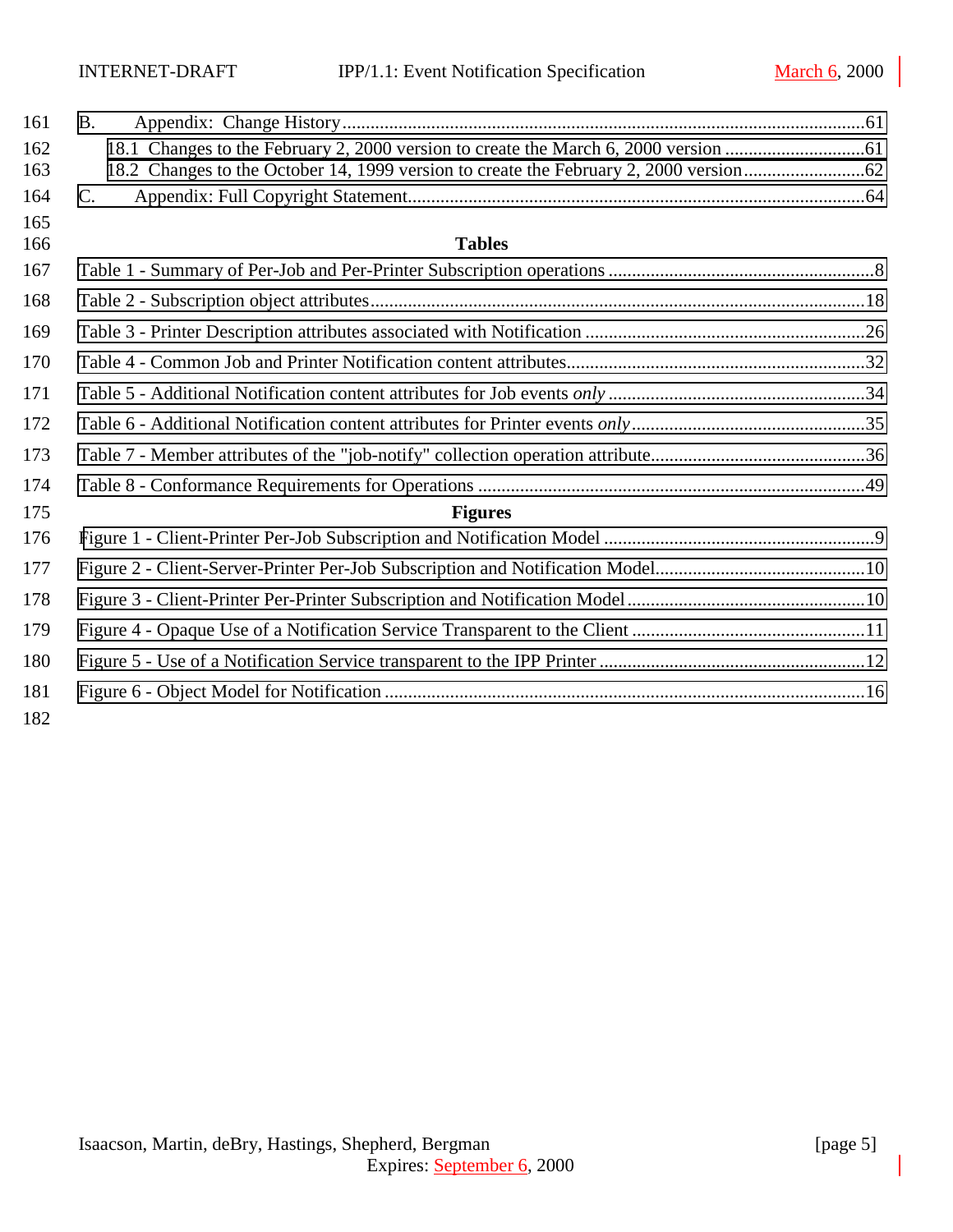# <span id="page-5-0"></span>184 **1 Introduction**

| 185<br>186                                                  | This IPP notification specification is an extension to IPP/1.0 [RFC2568, RFC2569] and IPP/1.1 [ipp-mod,<br>ipp-pro]. This document in combination with the following documents is intended to meet the notification                                                                                                                                                                                                                                                                                                                                                                      |
|-------------------------------------------------------------|------------------------------------------------------------------------------------------------------------------------------------------------------------------------------------------------------------------------------------------------------------------------------------------------------------------------------------------------------------------------------------------------------------------------------------------------------------------------------------------------------------------------------------------------------------------------------------------|
| 187<br>188<br>189<br>190<br>191<br>192<br>193<br>194<br>195 | requirements described in [ipp-not-req]:<br>Internet Printing Protocol/1.0 & 1.1: "Collection Attribute Syntax" [ipp-coll]<br>Internet Printing Protocol/1.0 & 1.1: "Job Progress Attributes" [ipp-prog]<br>Internet Printing Protocol/1.0 & 1.1: "Notification Change History" [ipp-not-hist]<br>In addition, each notification delivery method, whether REQUIRED or OPTIONAL, is described in<br>separate documents:<br>Internet Printing Protocol/1.0 & 1.1: "Notification Delivery Method xxx [TBD]<br>Internet Printing Protocol/1.0 & 1.1: "Notification Delivery Method yyy [TBD] |
| 196                                                         | The rest of this document is laid out as follows:                                                                                                                                                                                                                                                                                                                                                                                                                                                                                                                                        |
| 197                                                         | - The rest of Section 1.1 is an overview of IPP Notification.                                                                                                                                                                                                                                                                                                                                                                                                                                                                                                                            |
| 198<br>199                                                  | - Section 2 is the model for network entities that use IPP notification, including clients (desktop and<br>servers), IPP Printers (servers and devices), and Notification Recipients.                                                                                                                                                                                                                                                                                                                                                                                                    |
| 200                                                         | - Section 3 is the terminology used throughout the document.                                                                                                                                                                                                                                                                                                                                                                                                                                                                                                                             |
| 201                                                         | - Section 4 is the object model for notification, including Job, Printer, and Subscription objects.                                                                                                                                                                                                                                                                                                                                                                                                                                                                                      |
| 202                                                         | - Section 5 defines the Subscription object and its attributes.                                                                                                                                                                                                                                                                                                                                                                                                                                                                                                                          |
| 203                                                         | - Section 6 defines the Printer Description attributes                                                                                                                                                                                                                                                                                                                                                                                                                                                                                                                                   |
| 204<br>205                                                  | - Section 7 defines the Notification content of Human Consumable and Machine Consumable Event<br>formats.                                                                                                                                                                                                                                                                                                                                                                                                                                                                                |
| 206                                                         | - Sections 8 and 9 define the Per-Job and Per-Printer Subscription operations.                                                                                                                                                                                                                                                                                                                                                                                                                                                                                                           |
| 207                                                         | - Section 10 defines the out-of-band values.                                                                                                                                                                                                                                                                                                                                                                                                                                                                                                                                             |
| 208                                                         | - Section 11 and 12 define the conformance requirements and IANA requirements, respectively.                                                                                                                                                                                                                                                                                                                                                                                                                                                                                             |
| 209                                                         | - Section 13 - 15 cover Internationalization, Security, and Status codes.                                                                                                                                                                                                                                                                                                                                                                                                                                                                                                                |
| 210                                                         | - Appendix A is a summary of the Notification Attribute usage                                                                                                                                                                                                                                                                                                                                                                                                                                                                                                                            |
| 211                                                         | - Appendix B is a Change History                                                                                                                                                                                                                                                                                                                                                                                                                                                                                                                                                         |
| 212                                                         | <b>1.1 Notification Overview</b>                                                                                                                                                                                                                                                                                                                                                                                                                                                                                                                                                         |

213 A client can establish an event notification subscription so that when one of the specified events occurs, an 214 asynchronous Notification is sent to a specified Notification Recipient.

- 215 One or more Per-Job Submission subscriptions are specified by the client when submitting a job. One or
- 216 more Per-Job or Per-Printer subscriptions are created by performing separate explicit Create-Job-
- 217 Subscription or Create-Printer-Subscriptions operations, respectively.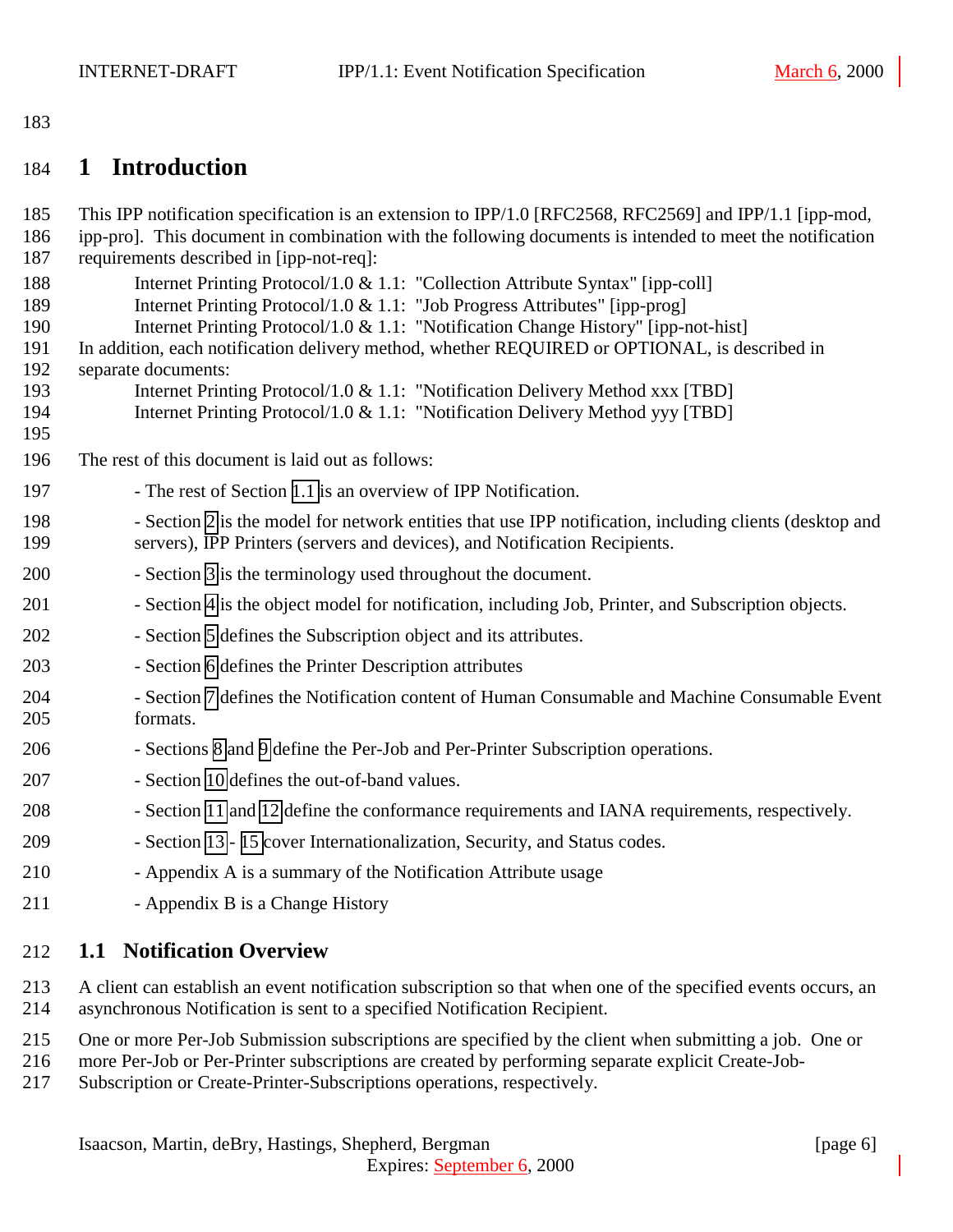- A Per-Job or Per-Printer subscription request includes:
- 219 1. the names of Job and/or Printer events that are of interest to the Notification Recipient
- 2. the delivery method and address to use to deliver the notification to one Notification Recipient
- 3. if Human Consumable notification content is to be sent, which text format
- 4. some opaque data that the subscriber wants to be sent to the Notification Recipient in the Notification, perhaps to identify either the subscriber or the ultimate recipient
- 5. the charset to use in the Notification, if it is to be different than the one used in the request that created the subscription
- 6. the natural language to use in the Human Consumable Notification, if it is to be different than the one used in the request that created the subscription
- 228 7. the requested lease time in seconds for the subscription
- 8. whether or not the subscription is requested to be persistent across power cycles.

 For Per-Job subscriptions, a client requests job and printer event notification using the "job-notify" operation attribute when creating a job with any of the Job Creation operation: Print-Job, Print-URI, and Create-Job. The "job-notify" operation attributes may be submitted to the Validate-Job in order to be validated. The "job-notify" operation attribute contains one or more collection values, each consisting of a number of member attributes that specify a subscription, so that a Job can have more than one Per-Job subscription. The 'collection' is a new attribute syntax (see [ipp-coll]). The member attributes of each collection value are copied to separate Subscription objects to populate the corresponding Subscription Description attributes.

 For Per-Printer subscriptions and Per-Job subscriptions created after the Job has been created, a client requests job and printer event notification using new operations independent of any job. The Printer keeps each subscription in a separate Subscription object. The Create-Job-Subscription and Create-Printer- Subscription operations create an instance of the Subscription object supplying these new operation attributes and returns a subscription-id (analogous to a job-id for a Job object). These operation attributes are copied to the Subscription object as Subscription Description attributes and so may be queried using the Get-Subscription-Attributes and Get-Subscriptions operations. The subscriber requests a lease time for each Per-Printer subscription which MAY be infinite. The Printer grants a lease time according to its configured policy. A client MUST renew the Subscription before the granted lease time expires using the Renew-Subscription operation.

 [Table 1](#page-7-0) summarizes the Per-Job and Per-Printer Subscription operations, assigns their operation-id (see [ipp-mod] section 4.4.15) and their salient input operation attributes.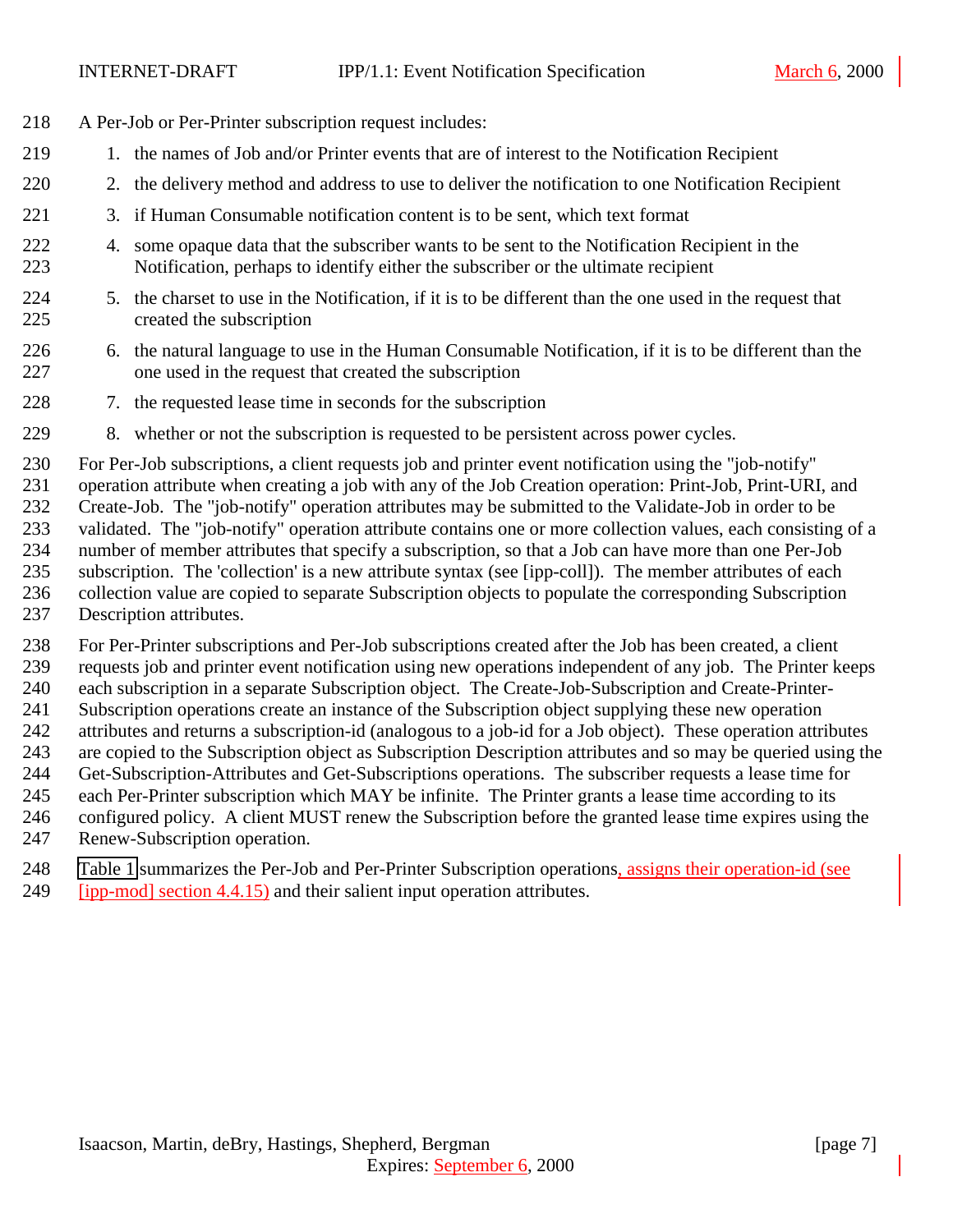| Operation:                          | Oper.<br>ID            | Per-<br>Job | Per-<br>Printer | <b>Brief Description</b><br>salient inputs beside printer-uri:                                                                                                                        |
|-------------------------------------|------------------------|-------------|-----------------|---------------------------------------------------------------------------------------------------------------------------------------------------------------------------------------|
| Print-Job, Print-URI,<br>Create-Job | see<br>$lipp-$<br>mod] | yes         | no              | Create one or more Per-Job Subscriptions as part<br>of the Job Creation operations<br>1setOf {recipient, [events,] [text-format,] [user-<br>data,] [charset,] [natural-language] }    |
| Validate-Job                        | see<br>$lipp-$<br>mod] | yes         | no              | Check that the Job Creation operation would be<br>accepted including the Subscription<br>1setOf {recipient, [events,] [text-format,] [user-<br>data,] [charset,] [natural-language] } |
| Create-Printer-Subscription         | 0x0016                 | no          | yes             | <b>Create a Per-Printer Subscription</b><br>recipient, [events,] [text-format,] [user-data,]<br>[charset,] [natural-language,] [lease-time-<br>requested,] [persistence-requested]    |
| Create-Job-Subscription             | 0x0017                 | yes         | no              | <b>Create a Per-Job Subscription</b><br>recipient, job-id, [events,] [text-format,] [user-<br>data, [charset,] [natural-language,]                                                    |
| Get-Subscription-Attributes         | 0x0018                 | yes         | yes             | <b>Get specified Subscription attributes of the</b><br>specified Subscription object<br>subscription-id, [requested-attributes]                                                       |
| Get-Subscriptions                   | 0x0019                 | yes         | yes             | Get the specified Subscription attributes from all<br>my or all of the Subscription objects<br>[job-id], [my-subscriptions,] [requested-<br>attributes]                               |
| Renew-Subscription                  | 0x001A                 | yes         | yes             | <b>Renew the Subscription lease</b><br>subscription-id, [lease time-requested]                                                                                                        |
| Cancel-Subscription                 | 0x001B                 | yes         | yes             | <b>Cancel the Subscription</b><br>subscription-id                                                                                                                                     |

<span id="page-7-0"></span>

| 250<br>Table 1 - Summary of Per-Job and Per-Printer Subscription operations |
|-----------------------------------------------------------------------------|
|-----------------------------------------------------------------------------|

252 There are two steps that IPP notification must take regarding each event –- an internal event recording, and 253 an external notification:

- 254 1) As an events occurs, the printer internally records in the job objects and the printer objects those 255 events which are required to be supported by the system and those that are subscribed to by a 256 notification recipient.
- 257 2) As an events occurs, the Printer searches the set of subscriptions for any interest in that event. As

258 the Printer finds that some notification recipient is interested in that event (the notification recipient

- 259 is subscribed to the event), the Printer increments the Subscription object's "subscription-request-id"
- 260 (integer (0:MAX)) attributes equence number for that event is incremented and a notification is
- 261 generated and delivered using the methods and target addresses identified in the subscription, 262 passing the incremented "request-id". The "subscription-request-id" sequence number permits a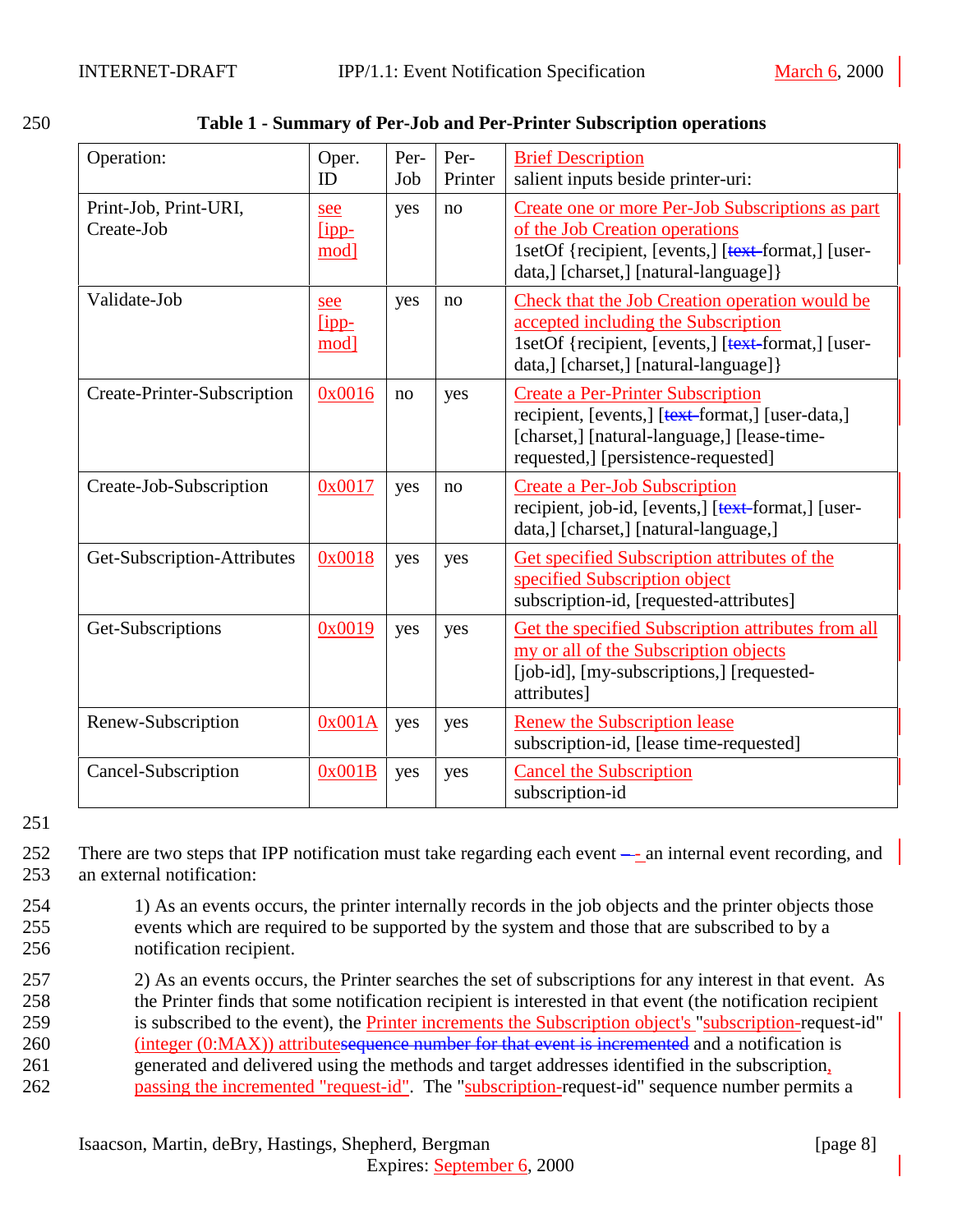<span id="page-8-0"></span> Notification Recipient to detect duplicate notifications due either to duplicate subscriptions or retries and to detect dropped notifications.

# **2 Model for Per-Job and Per-Printer Subscription and Event Notification**

#### **2.1 Model for Per-Job Subscription and Notification**

 Per-Job subscriptions are created by a client (desktop or server acting as a client) as part of creation of the 268 job in an IPP Printer (printing device or server). More than one subscription may be submitted with a job. Additional subscriptions may be associated with the job using the Create-Job-Subscription operation. The IPP Printer object delivers a Notifications to the Notification Recipient supplied by the Client in each subscription. A Notification Recipient can be the Job submitter or a third party.

Figure 1 shows the Per-Job subscription notification model for a simple Client - Printer relationship.

```
273
```

```
274 embedded printer:
```

| 275                              |                                                 | output device or server       |
|----------------------------------|-------------------------------------------------|-------------------------------|
| 276                              | desktop or server                               | . _ _ _ _ _ _ _ _ _ _ _ _ _ _ |
| 277                              | $+ - - - - - - - +$                             | ###########                   |
| 278                              | client  ---IPP job submission------># Printer # |                               |
| 279                              | +--------+ Per-Job subscription                 | # Object #                    |
| 280                              | ------------+                                   |                               |
| 281<br> Notification             |                                                 |                               |
| 282<br>Recipient                 | <-----IPP Notifications---------+               |                               |
| 283<br>$+ - - - - - - - - - - +$ |                                                 | (Job and/or Printer events)   |

#### **Figure 1 - Client-Printer Per-Job Subscription and Notification Model**

 [Figure 2](#page-9-0) shows a (spooling or non-spooling) Server that implements two Printer objects (1 and 2) that represent two devices. The devices A and B in turn each implement an IPP Printer object (3 and 4, respectively). The Server implementation has three choices for how to support Per-Job subscriptions to the client (and itself):

- 1. forward the Per-Job subscriptions to the down stream IPP Printer and let it perform the notification directly to the Notification Recipients supplied by the Client (Notifications(C)) and use Per-Printer Subscriptions for the Server's own purposes.
- 2. save the client-supplied Per-Job subscription on the Job object in the server and substitute its own Per-Job subscription with the Server as the Notification Recipient (Notifications(B)). Then the Server relays Notifications to the client-supplied Notification Recipients (Notifications(A)).
- 3. A combination of 1 and 2 in which the Server adds its own Per-Job subscriptions to those supplied by the client. Thus the IPP Job that goes to Printer object 4 has a combination of subscription information from both the Client and the Server. This latter approach is sometimes called "piggy-backing" because the Server is adding its Per-Job subscription information to that supplied by the client. Piggy-backing is especially useful, if device B also accepts (IPP or non- IPP) requests from other servers. Then when all the jobs from Server S have been completed by device B, there will be no more Job events sent to Server S. (Server S could still maintain a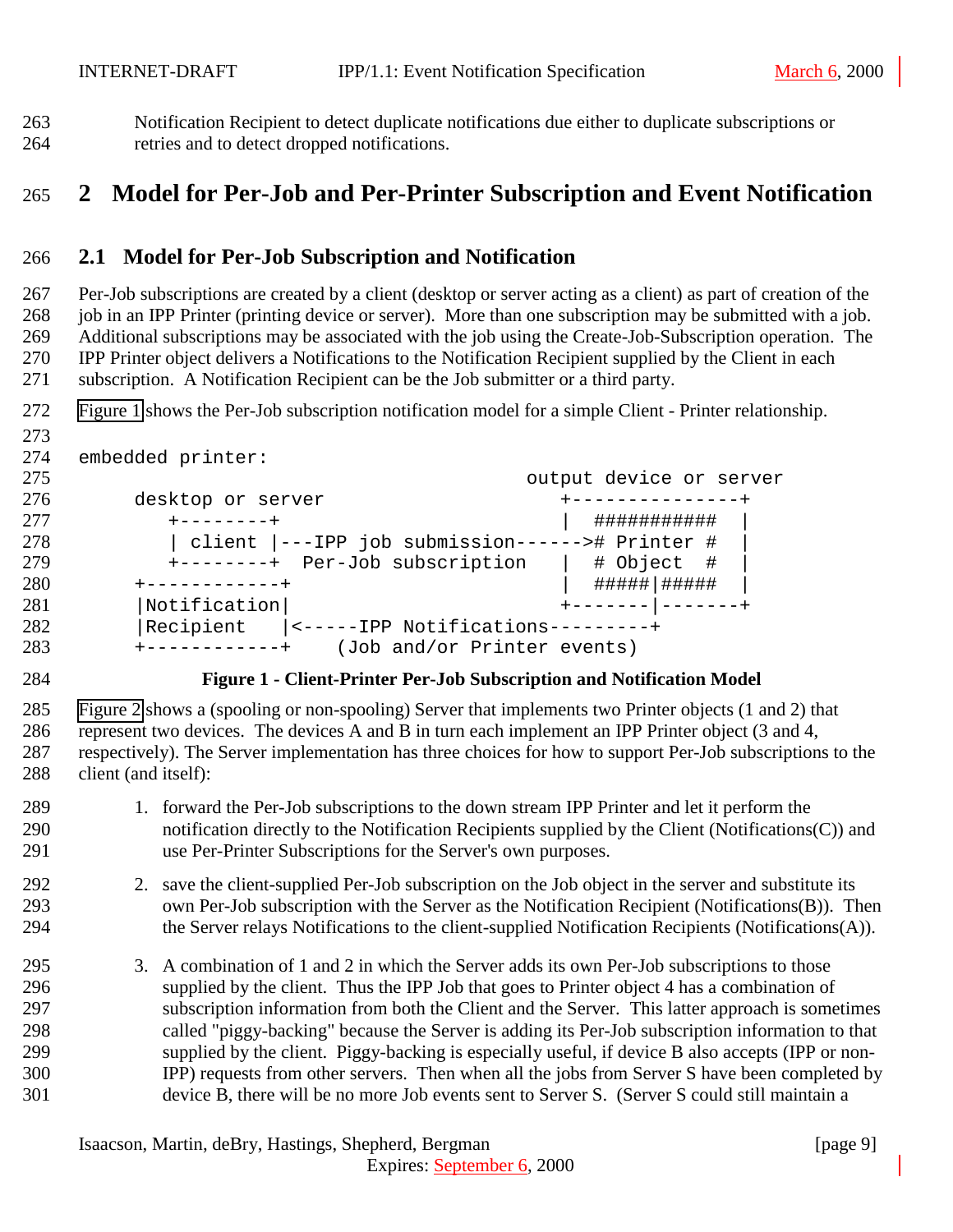<span id="page-9-0"></span> long term Per-Printer subscription with Printer D to that Server S can have Printer B's state track (shadow) that of Printer D or Server S could poll Printer D when queried about Printer B). device A server S +------------+ +------------+ | ###########| +--------+ IPP Job | ###########| IPP Job | # Printer #| | client |--submission---># Printer #|---submission-----># Object 3#| +--------+ Per-Job | # Object 1#| Per-Job | ###########| subscription | ###########| subscription +------------+ 312 and  $|$  and  $|$  device B +--------+ IPP Job | ###########| +------------+ | client |--submission---># Printer #| IPP Job | ###########| +--------+ Per-Job | # Object 2#|---submission-----># Printer #| subscription | ###|#######| Per-Job | # Object 4#| +----|---^---+ subscription | ####|#|####| +--------+ | | | +-----|-|----+ |Notific-|<-Notifications(A)-+ +--- Notifications(B)-------+ | |ation Re|<----------------Notifications(C)--------------------+ |cipient |  $322 + --- --- ---$ 

**Figure 2 - Client-Server-Printer Per-Job Subscription and Notification Model**

#### **2.2 Model for Per-Printer Subscription and Notification**

 Per-Printer subscriptions are created by a client (an end user, an operator, or a server acting as a client) using a Create-Printer-Subscription operation that is independent of Job Submission. The Printer object (printing device or server) creates a Subscription object to hold the attributes supplied by the subscriber. The client creates separate Per-Printer subscriptions if more than one Notification Recipient is desired. The Printer delivers Notifications to the Notification Recipient specified by each Per-Printer subscription. A Notification Recipient may be the subscriber or a third party. Figure 3 shows the Per-Printer subscription notification model for the Client - Printer relationship where the client may be an end user, an operator, or a server acting as a client.

| 334<br>desktop or server<br>335<br>336<br>$+ - - - - - - - +$   |                           |
|-----------------------------------------------------------------|---------------------------|
|                                                                 | server or printing device |
|                                                                 | --------------            |
|                                                                 | ###########               |
| 337<br>client  ---Create-Printer-Subscription------># Printer # |                           |
| 338<br>(Per-Printer subscription)<br>$+ - - - - - - - +$        | # Object #                |
| 339                                                             | #####   #####             |
| 340<br>+-----------+                                            |                           |
| 341<br>Notification  <----------IPP Notifications----           |                           |
| 342<br>Recipient<br>(Job and/or Printer events)                 |                           |
| 343<br>-----------+                                             |                           |

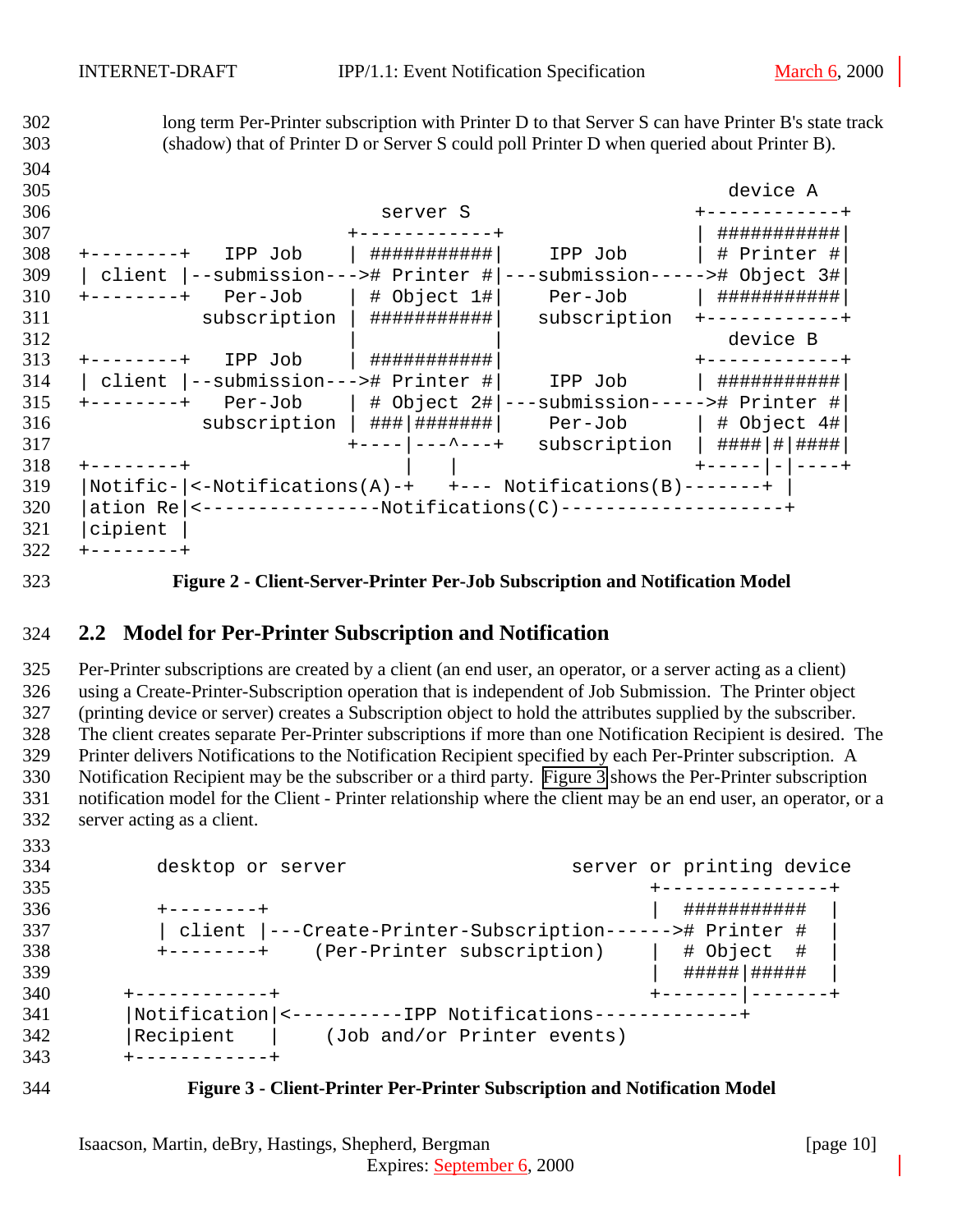#### <span id="page-10-0"></span>**2.3 Relationship between the Printer object and the Notification Delivery Service**

 The IPP Notification model does not mandate that the IPP Printer object implement the full semantics of subscription, report generation, and multiple delivery methods itself. This section describes two methods of using third party notification services. The first is transparent to the client and the second is transparent to the IPP Printer.

## **2.3.1 Use of a Notification Service transparently to clients**

 An implementation may be configured to use some other notification service to either (1) delivery the Notifications to the Notification Recipient(s) specified in the IPP Subscription or (2) keep the Subscriptions, accept events, possibly format the notification in the natural language of the Notification Recipient when a Human Consumable text format is used, and deliver the Notifications to the Notification Recipient(s) indicated in the IPP Subscription. Figure 4 shows this partitioning.

| 357 | output device or server                             |
|-----|-----------------------------------------------------|
| 358 | desktop or server                                   |
| 359 | ###########<br>$------+$                            |
| 360 | client  ---IPP subscription--------># Printer #     |
| 361 | # Object #<br>$+ - - - - - - - +$                   |
| 362 | #####   #####                                       |
| 363 |                                                     |
| 364 | Subscriptions                                       |
| 365 | *******<br>OR Events                                |
| 366 | $\star$                                             |
| 367 | Notification<br>* $+$ - - - - - - - - - - - - - - + |
| 368 | Recipient  <--IPP Notifications-----  Notification  |
| 369 | Service<br>$\ast$                                   |
| 370 | $\ast$                                              |
| 371 | $\star$                                             |
| 372 | $\star$                                             |
| 373 | *** = Implementation configuration opaque boundary  |
|     |                                                     |

#### **Figure 4 - Opaque Use of a Notification Service Transparent to the Client**

 In any case, the interface between the IPP Printer and the other notification service is outside the scope of this document and is intended to be transparent to the client and this specification.

## **2.3.2 Use of Notification Service transparently to the IPP Printer**

 Another way that a Notification Service can be used is if the Notification Recipient indicated in the IPP Subscription is a notification service (transparent to the IPP Printer), which in turn forwards the Notification to the Ultimate Notification Recipient using additional parameters in the IPP Subscription (URI parameters or subscriber user data). In such cases, the Ultimate Notification Recipient has also subscribed directly with the other notification service (by means outside this document). As far as the IPP Printer is concerned, the IPP Subscription indicated that the IPP Printer is to delivery Notifications to the Notification Recipient (Notification Service) using the specified notification delivery method. The method that the Notification Recipient uses for delivering the notification to the Ultimate Notification Recipient is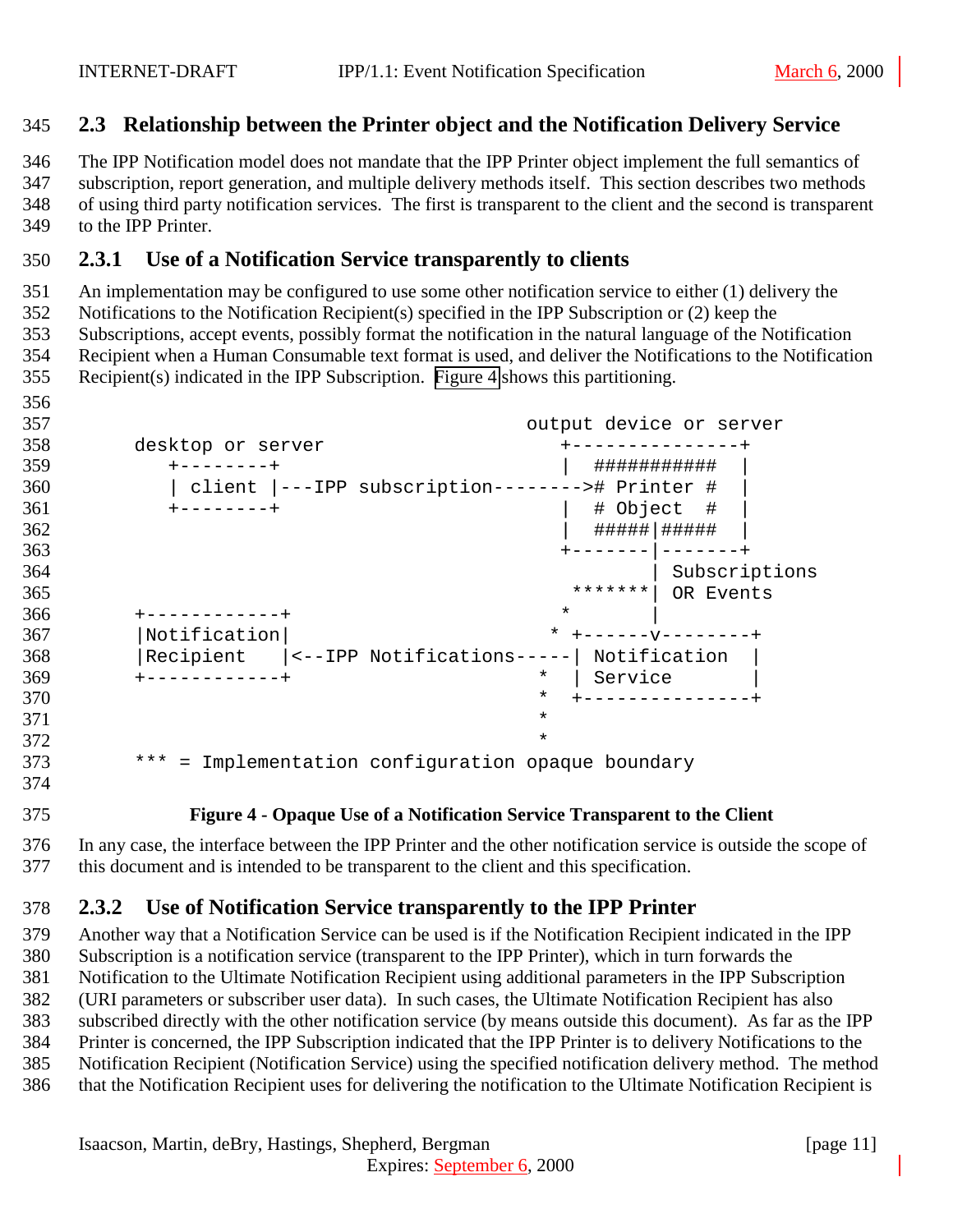<span id="page-11-0"></span> beyond the scope of this document and is transparent to the IPP Printer. However, the client does have to know how to pass additional information to the Notification Recipient in the IPP Subscription using either extra parameters in the URI or subscriber user data. Examples of this latter approach are paging, immediate messaging services, and NOS vendors infrastructure. Figure 5 shows this approach.

| J J 1 |                                          |                                                  |                           |
|-------|------------------------------------------|--------------------------------------------------|---------------------------|
| 392   | desktop or server                        |                                                  | server or printing device |
| 393   |                                          |                                                  |                           |
| 394   |                                          |                                                  | ###########               |
| 395   | client                                   | ----------IPP Subscriptions---------># Printer # |                           |
| 396   | $+ - - - - - - - +$                      |                                                  | # Object #                |
| 397   |                                          |                                                  | #####   #####             |
| 398   | ------------+                            | +-----------+                                    |                           |
| 399   | Ultimate                                 | Notification  <---IPP Notifications-----+        |                           |
| 400   | $Notification$   $\left  \left  \right $ | Recipient                                        |                           |
| 401   | Recipient                                |                                                  |                           |
| 402   |                                          | (Notification Service)                           |                           |
|       |                                          |                                                  |                           |



# **3 Terminology**

This section defines terminology used throughout this document.

#### **3.1 Conformance Terminology**

| 407 | Capitalized terms, such as MUST, MUST NOT, REQUIRED, SHOULD, SHOULD NOT, MAY,                             |
|-----|-----------------------------------------------------------------------------------------------------------|
| 408 | NEED NOT, and OPTIONAL, have special meaning relating to conformance to this specification.               |
| 409 | These terms are defined in [ipp-mod section 13.1 on conformance terminology, most of which is             |
| 410 | taken from RFC 2119 [RFC2119].                                                                            |
| 411 | <b>Since support of this entire notification specification is OPTIONAL for conformance to</b>             |
| 412 | <b>IPP/1.0 or IPP/1.1, the use of the term REQUIRED (R) in this document means</b>                        |
| 413 | "REQUIRED if this notification specification is implemented". Likewise, the term                          |
| 414 | <b>RECOMMENDED means "RECOMMENDED if this notification specification is</b>                               |
| 415 | implemented" and OPTIONAL (O) means OPTIONAL if this notification specification is                        |
| 416 | <del>implemented.</del>                                                                                   |
| 417 | <b>REQUIRED</b> - an adjective used to indicate that a conforming IPP Printer implementation MUST         |
| 418 | support the indicated operation, object, attribute, attribute value, status code, or out-of-band value in |
| 419 | requests and responses. See [ipp-mod] "Appendix A - Terminology for a definition of "support".            |
| 420 | Since support of this entire notification specification is OPTIONAL for conformance to IPP/1.0            |
| 421 | or IPP/1.1, the use of the term REOUIRED in this document means "REOUIRED if this                         |
| 422 | <b>OPTIONAL</b> notification specification is implemented".                                               |
| 423 | <b>RECOMMENDED</b> - an adjective used to indicate that a conforming IPP Printer implementation is        |
| 424 | recommended to support the indicated operation, object, attribute, attribute value, status code, or       |
| 425 | out-of-band value in requests and responses. Since support of this entire notification specification      |
| 426 | is OPTIONAL for conformance to IPP/1.0 or IPP/1.1, the use of the term REOUIRED in this                   |
|     |                                                                                                           |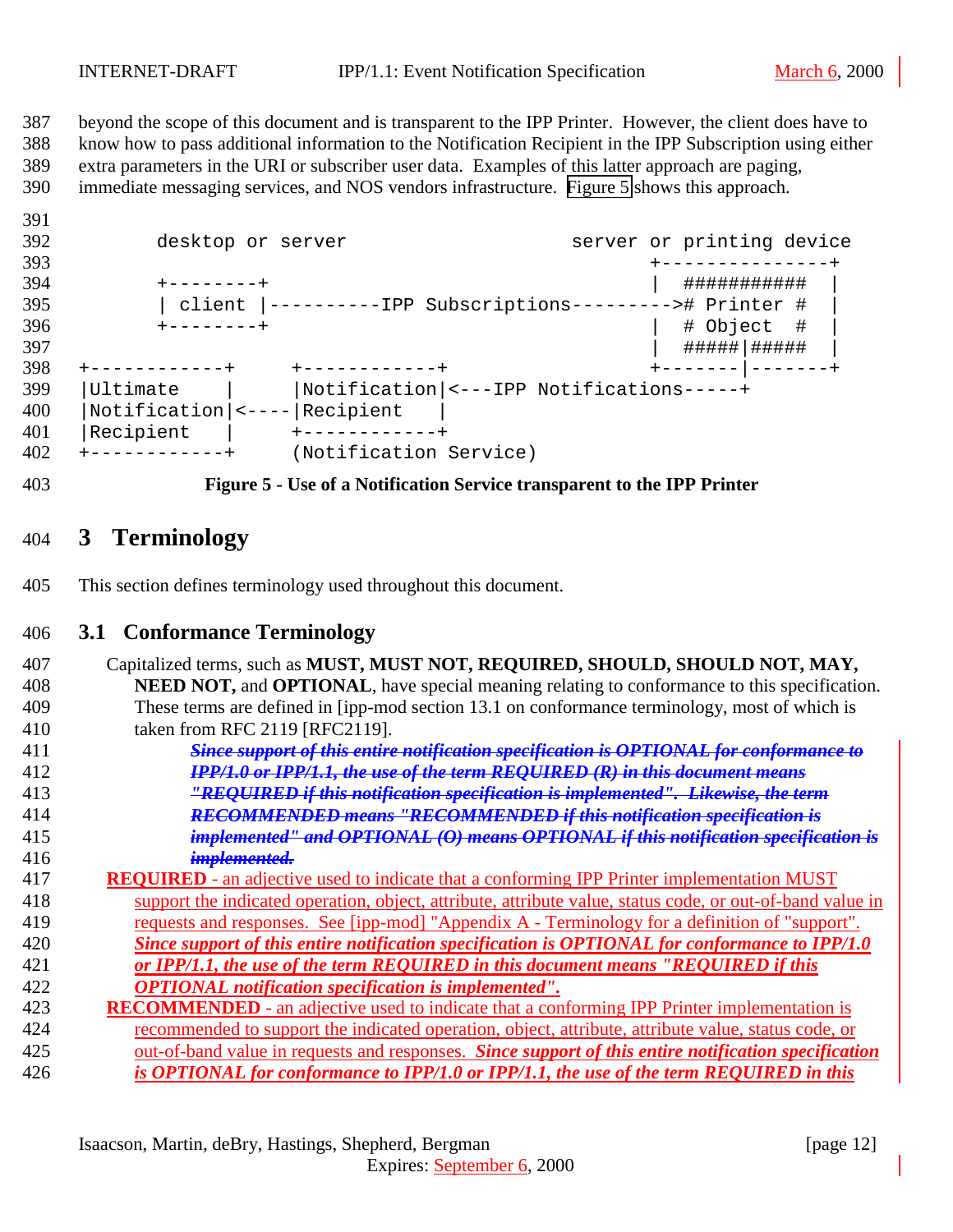<span id="page-12-0"></span>

| 427 | document means "RECOMMENDED if this OPTIONAL notification specification is |
|-----|----------------------------------------------------------------------------|
| 428 | <i>implemented".</i>                                                       |

- **OPTIONAL**  an adjective used to indicate that a conforming IPP Printer implementation MAY, but is NOT REQUIRED to, support the indicated operation, object, attribute, attribute value, status code, or out-of-band value in requests and responses.
- **settable**  an adjective used to indicate that a Printer implementation supports setting the value(s) of an attribute using the Set-Job-Attributes or Set-Printer-Attributes operations (see [ipp-set]).
- **READ-ONLY** an adjective used in an attribute definition to indicates that an IPP Printer an attribute 435 that MUST NOT support the attribute as being settable using the Set-Job-Attributes or Set-Printer-436 Attributes operations (see [ipp-set 2]).

#### **3.2 Other terminology**

- **Job Submitting End User** A human end user who submits a print job to an IPP Printer. This person may or may not be within the same security domain as the Printer. This person may or may not be geographically near the printer.
- **Administrator**  A human user who established policy for and configures the print system.
- **Operator** A human user who carries out the policy established by the Administrator and controls the day to day running of the print system.
- **Job Submitting Application** An application (for example, a batch application), acting on behalf of a Job Submitting End User, which submits a print job to an IPP Printer. The application may or may not be within the same security domain as the Printer. This application may or may not be geographically near the printer.
- **Security Domain** The set of network components which can communicate without going through a proxy or firewall. A security domain may be geographically very large, for example - anyplace within IBM.COM.
- **IPP Client (or client)** The software component (desktop or server) that sends an IPP operation request to an IPP Printer object (server or printing device) and accepts the resulting operation response from the IPP Printer object.
- **Job Recipient** A human who is the ultimate consumer of the print job. In many cases this will be the same person as the Job Submitting End User, but need not be.
- Example: If I use IPP to print a document on a printer in a business partner's office, I am the Job Submitting End User, while the person I intend the document for in my business partner's office is the Job Recipient. Since one of the goals of IPP is to be able to print near the Job Recipient of the printed output, we would normally expect that person to be in the same security domain as, and geographically near, the Printer. However, this may not always be the case. For example, I submit a print job across the Internet to a Kinko's print shop. I am both the Submitting End User and the Job Recipient, but I am neither near nor in the same security domain as the Printer.
- **Job Recipient Proxy** A human acting on behalf of the Job Recipient. In particular, the Job Recipient Proxy physically picks up the printed document from the Printer, if the Job Recipient cannot perform that function. The Proxy is **by definition** geographically near and in the same security domain as the printer.
- Example: I submit a print job from home to be printed on a printer at work. I'd like my secretary to pick up the print job and put it on my desk. In this case, I am acting as both Job Submitting End User and Job Recipient. My secretary is acting as a Job Recipient Proxy
- **Notification Subscriber** (or **Subscriber**) A client that requests the IPP Printer to send Event Notifications to one or more Notification Recipients. A Notification Subscriber may be: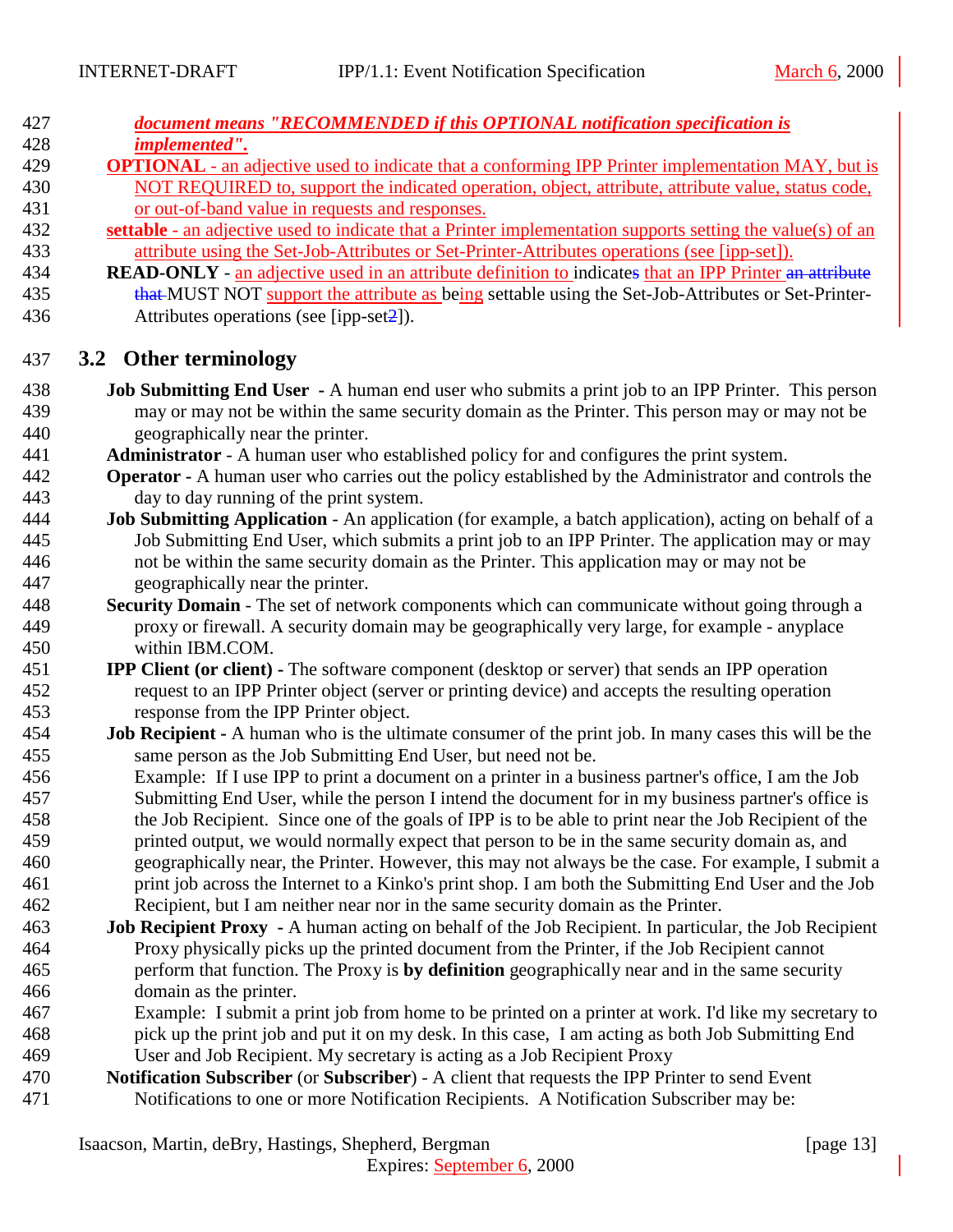| 472<br>473 | 1. a Job Submitting End User or Job Submitting Application (desktop or server) that is submitting<br>a job or                                                                                            |
|------------|----------------------------------------------------------------------------------------------------------------------------------------------------------------------------------------------------------|
| 474        | 2. an End User, an Operator, or an Administrator that is not submitting a job.                                                                                                                           |
| 475        | Subscription - A request by a Notification Subscriber to the IPP Printer to send Event Notifications to                                                                                                  |
| 476        | a specified Notification Recipient when the event occur. A Subscription is represented as a set of                                                                                                       |
| 477        | attributes that indicate the "what, where, who, and how" for notification. Notifications are                                                                                                             |
| 478        |                                                                                                                                                                                                          |
| 479        | generated for certain events (what) and delivered using various delivery methods (how) to certain<br>addresses (where and who).                                                                          |
| 480        |                                                                                                                                                                                                          |
| 481        | Per-Job Subscription - A Subscription that a client specifies as part of a create job operation (Print-<br>Job, Print-URI, Create-Job), a Validate-Job operation, or an explicit Create-Job-Subscription |
| 482        | operation with a Job object as the target.                                                                                                                                                               |
| 483        | Per-Printer Subscription - A Subscription that a client specifies using an explicit Create-Printer-                                                                                                      |
| 484        | Subscription operation with a Printer object as the target.                                                                                                                                              |
| 485        | Notification Source - The entity that sends Event Notifications. It MAY be the IPP Printer itself or the                                                                                                 |
| 486        | IPP Printer MAY be configured to use a Notification Service to delivery Notifications transparently                                                                                                      |
| 487        | to the subscribing clients (see Figure 4).                                                                                                                                                               |
| 488        | Notification Recipient - The entity identified as a recipient within a subscription that receives IPP                                                                                                    |
| 489        | Notifications about Job and/or Printer events (see Figure 4 and Figure 5). A Notification Recipient                                                                                                      |
| 490        | may be a: Job Submitting End User, Job Submitting Application (desktop or server), Job Recipient,                                                                                                        |
| 491        | Job Recipient Proxy, a Notification Service, an Operator, or Administrator, etc., and their                                                                                                              |
| 492        | representative or log file or usage statistics gathering application or other active or passive entities.                                                                                                |
| 493        | A Java Listener is an example of a Notification Recipient.                                                                                                                                               |
| 494        | Ultimate Notification Recipient - The entity to which the Notification Recipient (stores and) forwards                                                                                                   |
| 495        | an IPP Notification when the Notification Recipient is a Notification Service (see Figure 5).                                                                                                            |
| 496        | <b>Event</b> - An event is some occurrence (either expected or unexpected) within the printing system of a                                                                                               |
| 497        | change of state, condition, or configuration of a Job or Printer object. A property of an event is that                                                                                                  |
| 498        | it only occurs at one instant in time and does not span the time the physical event takes place. For                                                                                                     |
| 499        | instance, jam-occurred and jam-cleared are two distinct events. The jam-occurred event is reported                                                                                                       |
| 500        | only when the jam initially occurs and only if there is one or more event subscriptions outstanding                                                                                                      |
| 501        | for that event.                                                                                                                                                                                          |
| 502        |                                                                                                                                                                                                          |
| 503        | Events can be classified along two dimensions:                                                                                                                                                           |
| 504        | - Either as Job Events or Printer Events, and                                                                                                                                                            |
| 505        | - Either as Errors, Warnings, or Reports                                                                                                                                                                 |
| 506        |                                                                                                                                                                                                          |
| 507        | A Job event is some interesting state change in the Job object, and a Printer event is some                                                                                                              |
| 508        | interesting change in the Printer object.                                                                                                                                                                |
| 509        |                                                                                                                                                                                                          |
| 510        | A report event is purely informational, such as 'job-completed' or 'accepting-jobs'. A warning is not                                                                                                    |
| 511        | serious and processing continues. An error is serious and either the job is aborted or the printer                                                                                                       |
| 512        | stops. These are typical uses of the terms report, warning, and error, although the actual usage is                                                                                                      |
| 513        | implementation dependent.                                                                                                                                                                                |
| 514        |                                                                                                                                                                                                          |
| 515        | An event occurs for a job or printer whether any entity has subscribed to be notified for that event or                                                                                                  |
| 516        | not. A notification is only generated depending on the set of subscriptions outstanding.                                                                                                                 |
| 517        |                                                                                                                                                                                                          |
|            |                                                                                                                                                                                                          |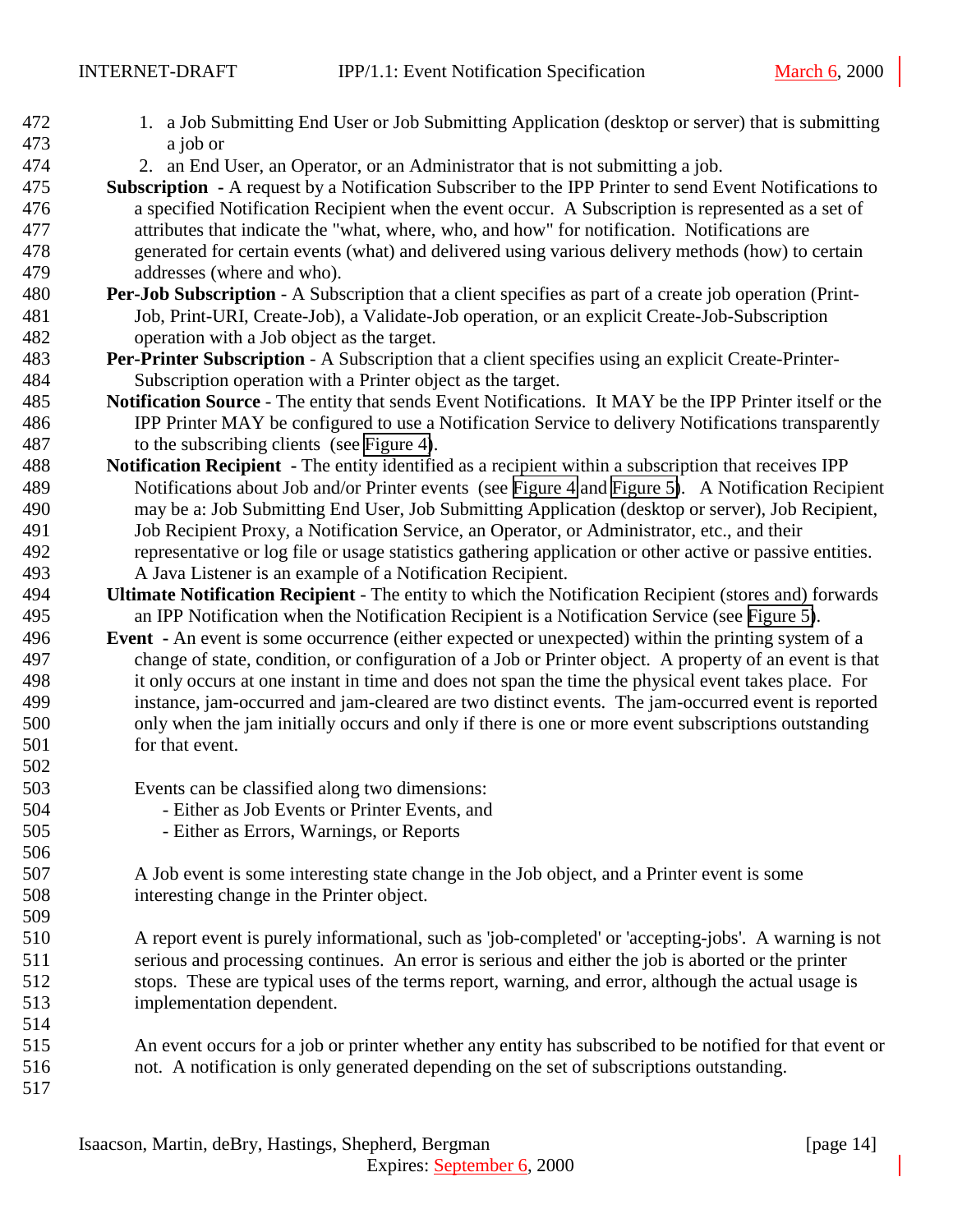- <span id="page-14-0"></span> **Notification -** When an event occurs, a Notification is generated that fully describes the event (what the event was, where it occurred, when it occurred, etc.). Notifications are delivered to each Notification Recipient that has a subscription that includes the event, if any. The Notification is delivered to the address of the Notification Recipient using the notification delivery method defined in the subscription. However, a Notification is sent ONLY if there is a corresponding subscription.
- **Notification Delivery Method (**or **Delivery Method** for short**)**  Notifications are delivered using a method, such as email, TCP/IP, etc.
- **Immediate Notification** Notifications that are delivered using a delivery method which is not store- and-forward (e.g. TCP connection, UDP datagram). This can be on the order of several minutes subject to network latency.
- **Store and Forward Notification A** Notification which are not necessarily delivered to Notification Recipients immediately, but is queued for delivery by some intermediate network application, for later retrieval. Email and Instant Messaging services are examples of a store and forward notification delivery method.
- **Human Consumable Notification** Notifications that are intended to be consumed by human End Users only. They are simple text that has been localized for the Notification Recipient as specified in the subscription. Programs are not intended to parse Human Consumable Notification, since it is localized and the content depends on implementation. There is no standardized format.
- **Machine Consumable Notification** Notifications that are intended for consumption by a program only**.** They use the encoding of an IPP response. The Notification Recipient must localize the contents, if displaying it to a human.
- **Subscription Creation operation**  One of the operations that creates a Subscription object: Job Creation operations (Create-Job, Print-Job, and Print-URI), Create-Job-Subscription, and Create-Printer-Subscription.

# **4 Object Model for Notification**

 This section describes the notification object model that adds a REQUIRED Subscription object which together with the Job and Printer object provide the complete notification semantics.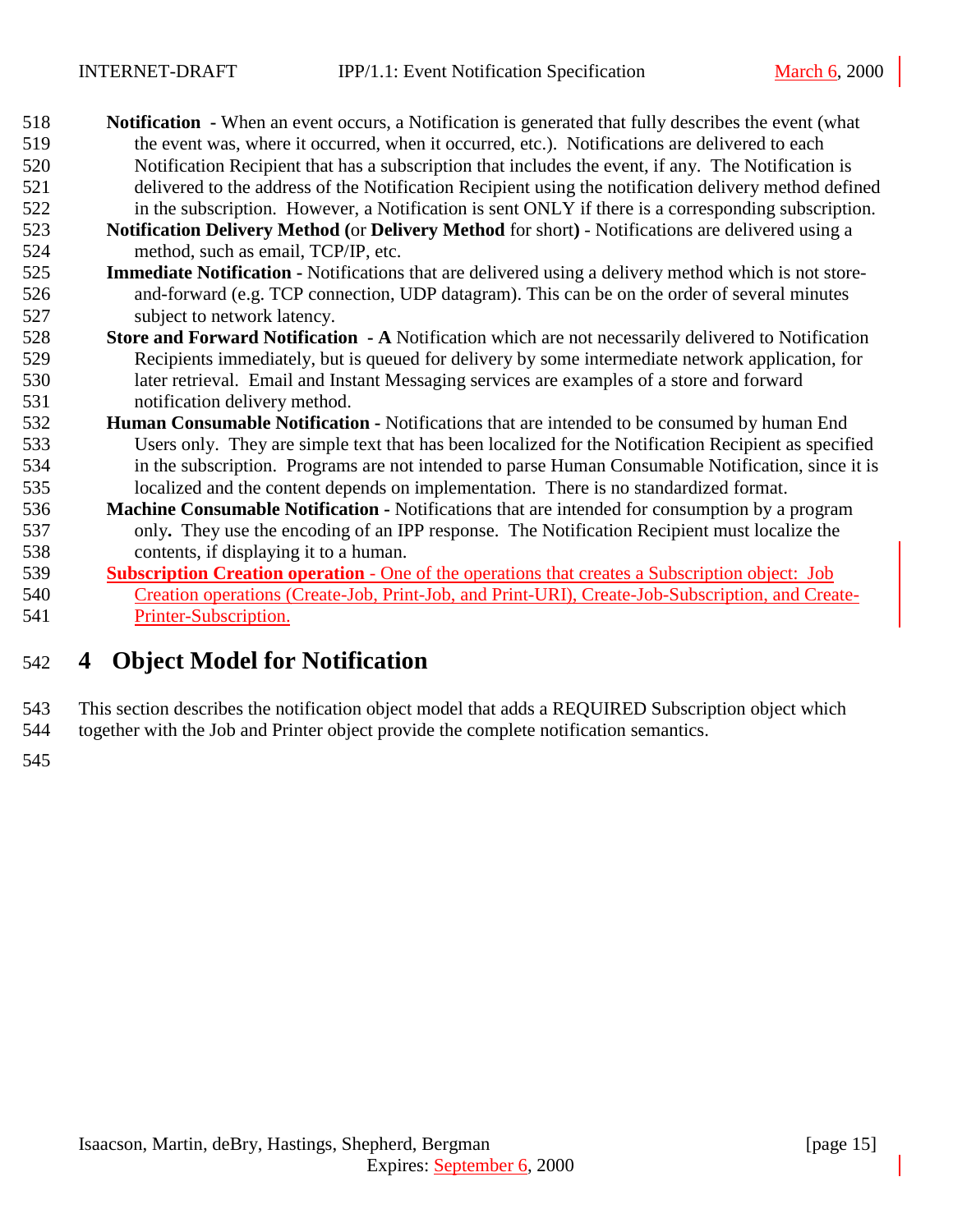<span id="page-15-0"></span>

577 s4, s5, and s6 are Per-Job subscription objects and can identify Printer and/or Job events.

## **4.1 Object relationships**

 This sub-section defines the object relationships between the Printer, Job, and Subscription objects. Whether Per-Printer Subscription objects are actually contained in a Printer object or are just bi-directionally associated with them in some way is IMPLEMENTATION DEPENDENT and is transparent

 to the client. Similarly, whether Per-Job Subscription objects are actually contained in a Job object or are just bi-directionally associated with them in some way is IMPLEMENTATION DEPENDENT and is transparent to the client. The object relationships are defined as follows:

## **4.1.1 Printer object and Per-Printer Subscription objects**

 1. The Printer object contains (is associated with) zero or more Per-Printer Subscription objects (p1 contains s1-s3 Per-Printer Subscription objects).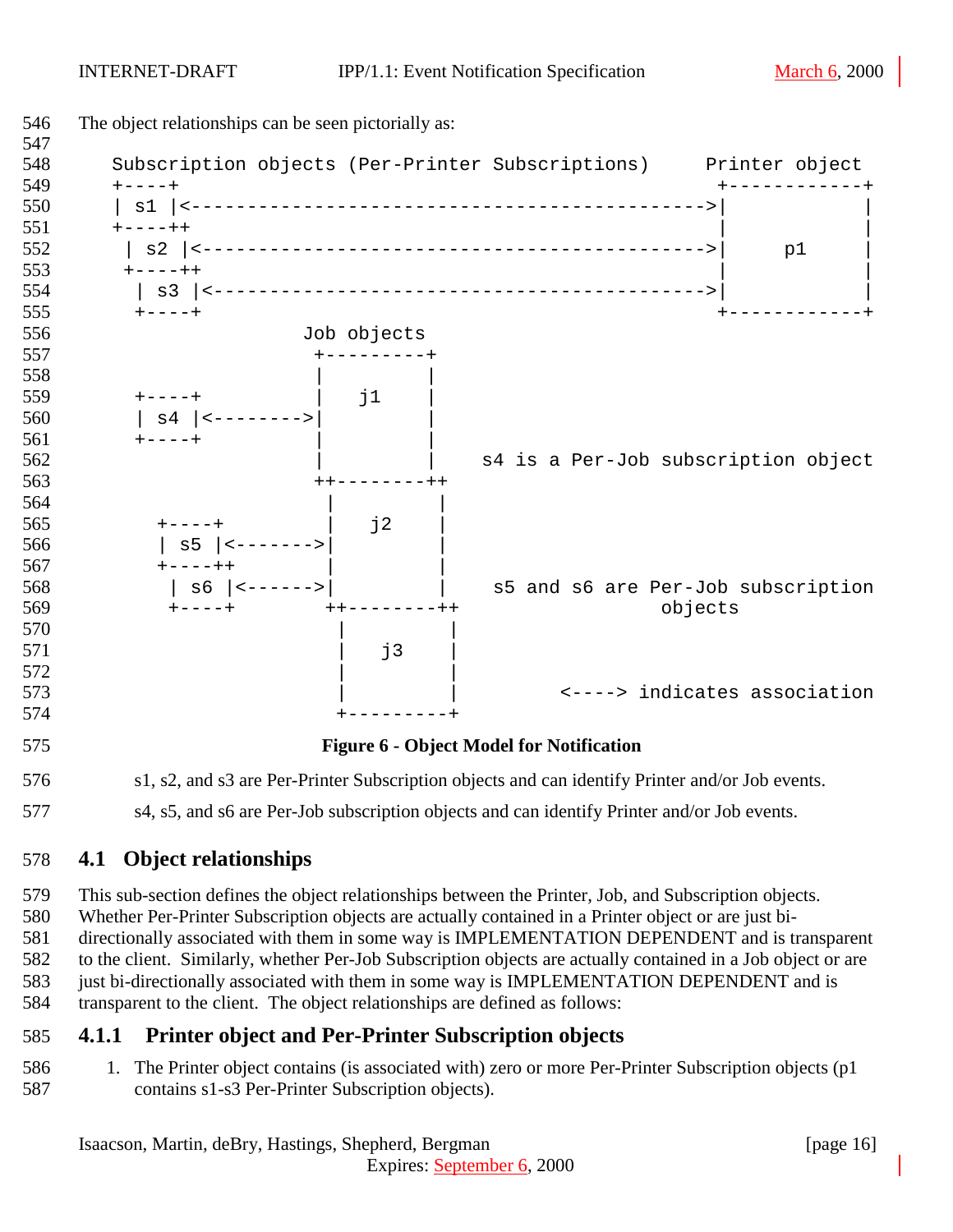- <span id="page-16-0"></span> 2. A Per-Printer Subscription object (s1-s3) cannot be contained in (or associated with) more than one Printer object (p1).
- 3. Each Per-Printer Subscription object (s1, s2, and s3) is contained in (or is associated with) one Printer object (p1) and each represents one Per-Printer subscription.
- 4. Each Per-Printer Subscription object identifies one or more Job and/or Printer events. Such Job events are for *all* jobs on the Printer. Such Printer events are for *any* Printer event, no matter which 594 job is processing and when no jobs are processing.

## **4.1.2 Job object and Per-Job Subscription objects**

- 5. A Job object (j1, j2, j3) contains (is associated with) zero or more Per-Job subscription objects (s4- s6). Job j1 is associated with Per-Job subscription object s4, Job j2 is associated with Per-Job subscription objects s5 and s6, and Job j3 is not associated with any Per-Job subscription object.
- 6. A Per-Job Subscription object cannot be contained in (or associated with) more than one Job object.
- 7. Each Per-Job Subscription object is contained in (or associated with) one Job object and each represents one Per-Job Subscription.
- 8. Each Per-Job Subscription object identifies one or more Job and/or Printer events. Such Job events are only for *this* job (different than "per-Printer" Subscriptions). Such Printer events are for *any* Printer event, no matter which job and when no jobs are processing (same as for "per-Printer" Subscriptions).

# **5 Subscription Object attributes**

607 The following notification attributes are defined for the [Table 2](#page-17-0) lists the Subscription object attributes defined in this section and the related Printer Description attributes defined in section [6,](#page-25-0) if any. The 609 definitions of the object attributes are specified here in this section so that they can be referred to from the 610 subsequentee definitions of the operations that set them.  $-AII$  of the Subscription object attributes are READ-ONLY. They can be set only by specific operations that create or perform operations on Subscription objects (see section [8\)](#page-34-0).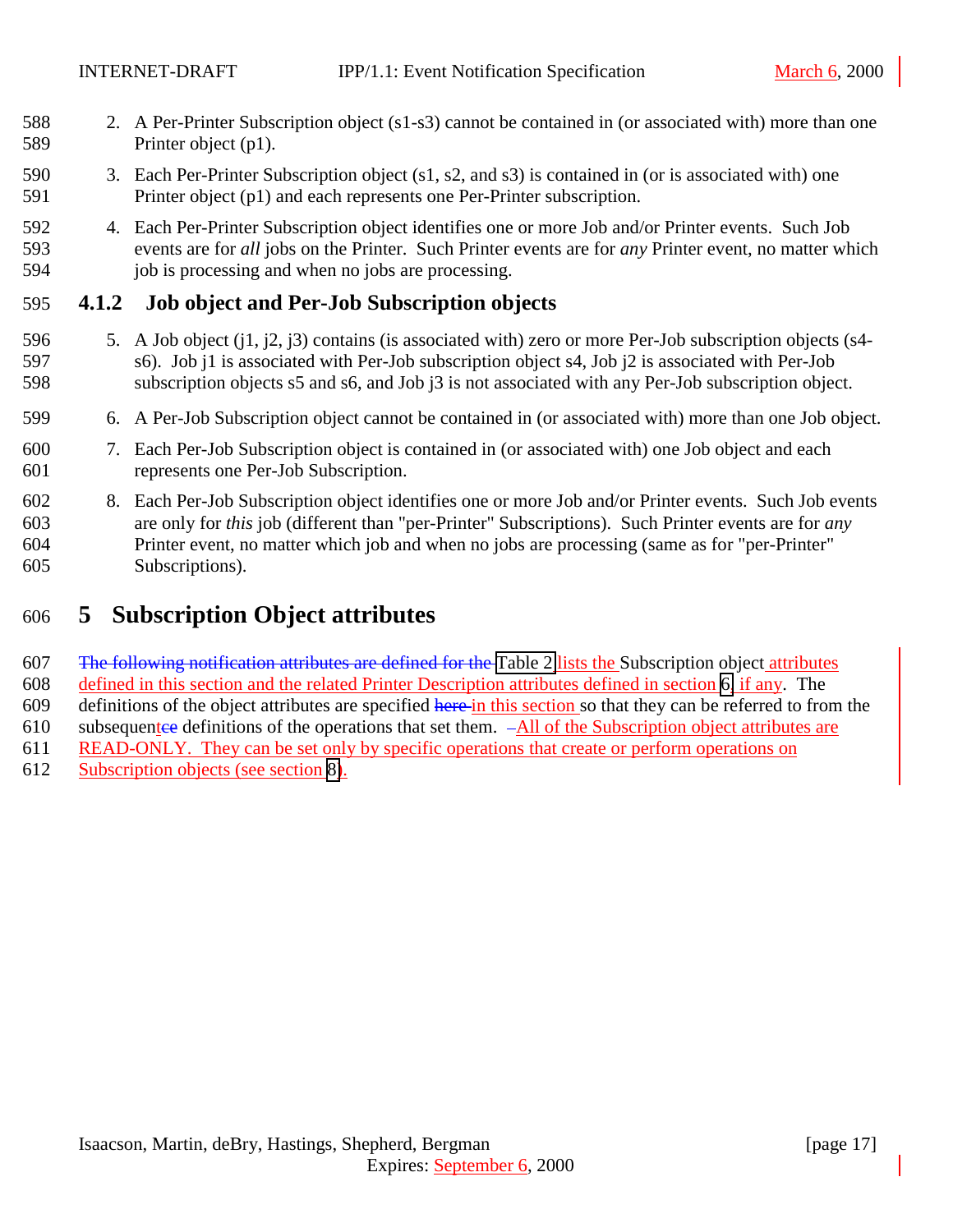# <span id="page-17-0"></span>613 **Table 2 - Subscription object attributes**

| Subscription object attributes:<br><b>Set by client input to a Subscription</b><br><b>Creation</b> operation | Printer<br>support | <b>Related Printer Description attribute(s)</b>                                                     |
|--------------------------------------------------------------------------------------------------------------|--------------------|-----------------------------------------------------------------------------------------------------|
| notify-recipient (uri)                                                                                       | <b>REQUIRED</b>    | notify-schemes-supported (1setOf uriScheme)                                                         |
| notify-events (1setOf type2 keyword)                                                                         | <b>REQUIRED</b>    | notify-events-default (1setOf type2 keyword)                                                        |
|                                                                                                              |                    | notify-events-supported (1setOf type2)<br><u>keyword</u> )<br>max-events-supported (integer(5:MAX)) |
| notify-text-format (mimeMediaType)                                                                           | <b>REQUIRED</b>    | notify-format-supported (1setOf<br>mimeMediaType)                                                   |
| subscriber-user-data (octetString(63))                                                                       | <b>REQUIRED</b>    |                                                                                                     |
| notify-charset (charset)                                                                                     | <b>OPTIONAL</b>    | charset-supported (1setOf charset)                                                                  |
| notify-natural-languages (1setOf<br>naturalLanguage)                                                         | <b>OPTIONAL</b>    | generated-natural-language-supported (1setOf<br>naturalLanguage)                                    |

614

| Subscription object attributes:<br>Printer initializes to 0, increments at<br>beginning of each event | Printer<br>support | <b>Related Printer Description attribute(s)</b> |
|-------------------------------------------------------------------------------------------------------|--------------------|-------------------------------------------------|
| subscription-request-id<br>interger(0:MAX)                                                            | <b>REQUIRED</b>    |                                                 |

615

| Subscription object attributes:<br><b>Printer sets as part of Subscription</b><br><b>Creation operation</b> | Printer<br>support                 | <b>Related Printer Description attribute(s)</b>                                                                |
|-------------------------------------------------------------------------------------------------------------|------------------------------------|----------------------------------------------------------------------------------------------------------------|
| subscription-id (integer $(1:MAX)$ )                                                                        | <b>REQUIRED</b>                    | max-job-subscriptions-supported<br>interger(0:MAX))<br>max-printer-subscriptions-supported<br>interger(0:MAX)) |
| notify-lease-expiration-time<br>interger(0:MAX))                                                            | <b>REQUIRED</b>                    | notify-lease-time-default (integer(0:MAX))<br>notify-lease-time-supported<br>(rangeOfInteger(0:MAX))           |
| printer-uri (uri)                                                                                           | <b>REQUIRED</b>                    |                                                                                                                |
| subscriber-user-name (name(MAX))                                                                            | <b>OPTIONAL</b><br><b>REQUIRED</b> |                                                                                                                |

616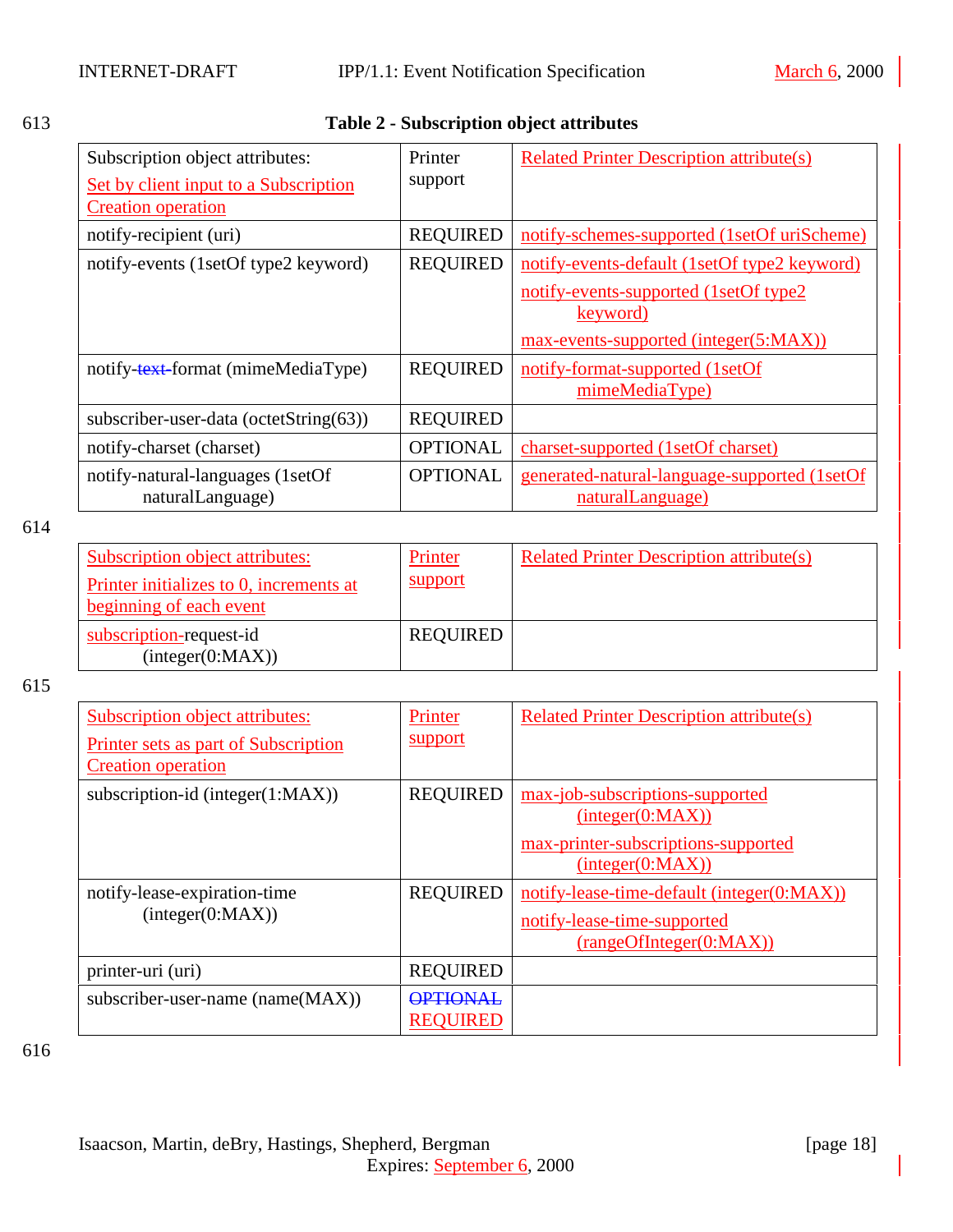<span id="page-18-0"></span>

| Subscription object attributes:<br><b>Returned by Printer on Subscription</b><br><b>Creation operation</b> | Printer<br>support | <b>Related Printer Description attribute(s)</b> |
|------------------------------------------------------------------------------------------------------------|--------------------|-------------------------------------------------|
| notify-printerserver-up-time<br>interger(1:MAX))                                                           | REQUIRED           | $printer-up-time (integer(1:MAX))$              |
| notify-persistence-granted (boolean)                                                                       | <b>REQUIRED</b>    | persistent-subscriptions-supported (boolean)    |

Note: The Subscription object does not contain the "job-id" Subscription Description attribute. The Get-

Subscriptions operation has the "job-id" as an input operation attribute, so the "job-id" isn't returned in the

response. If an implementation needs such a link between Subscription objects and Job objects, then it

- keeps such a link as in internal attribute. The intent is that whether Per-Job Subscription objects are
- actually contained in a Job object or are just associated with them in some way is IMPLEMENTATION DEPENDENT and is transparent to the client.
- **5.1 notify-recipient (uri)**

 This REQUIRED READ-ONLY Subscription object attribute describes both where (the address of the Notification Recipient) and how (the delivery method) notifications are to be delivered to the Notification Recipient when any of the events specified in the "notify-events" attribute occur.

 There are potentially many different notification delivery methods for IPP notifications, standardized as well as proprietary. This document does not define any of these delivery mechanisms; they will each be described in separate complementary documents.

- Each of the notification delivery method documents must provide at least the following information:
- 631 1) The URI scheme used.
- 2) The supported and default delivery format, and if not one of the specified types in Section [5.3,](#page-22-0) description of the notification content.
- 3) Any content length restrictions imposed by the delivery protocol.
- 4) The latency of the delivery protocol used.
- 5) The reliability of the transport and delivery protocol used.
- 6) The security aspects of the transport and delivery protocol used, e.g. how it is handled in firewalls.
- 7) How the delivery protocol is initiated, e.g. does it have to be initiated by the receiving user (pull), or is it initiated by the notification service (push).
- The following notification delivery schemes are defined in other documents for use as part of the URI value of this attribute:
- 'ipp:' The Notification Recipient uses server directed polling to pull Notifications [ipp-method-poll] 'indp:' - The Notification Source sends Send-Notifications operations to the Notification Recipient [ipp-method-indp]
- 'mailto:' The Notification Source sends a email message using SMTP with possible attachments containing Machine Consumable Notification Content [ipp-method-mailto]
- 'snmp:' The Notification Source sends SNMP traps and/or informs to the Notification Recipient [ipp-method-snmp]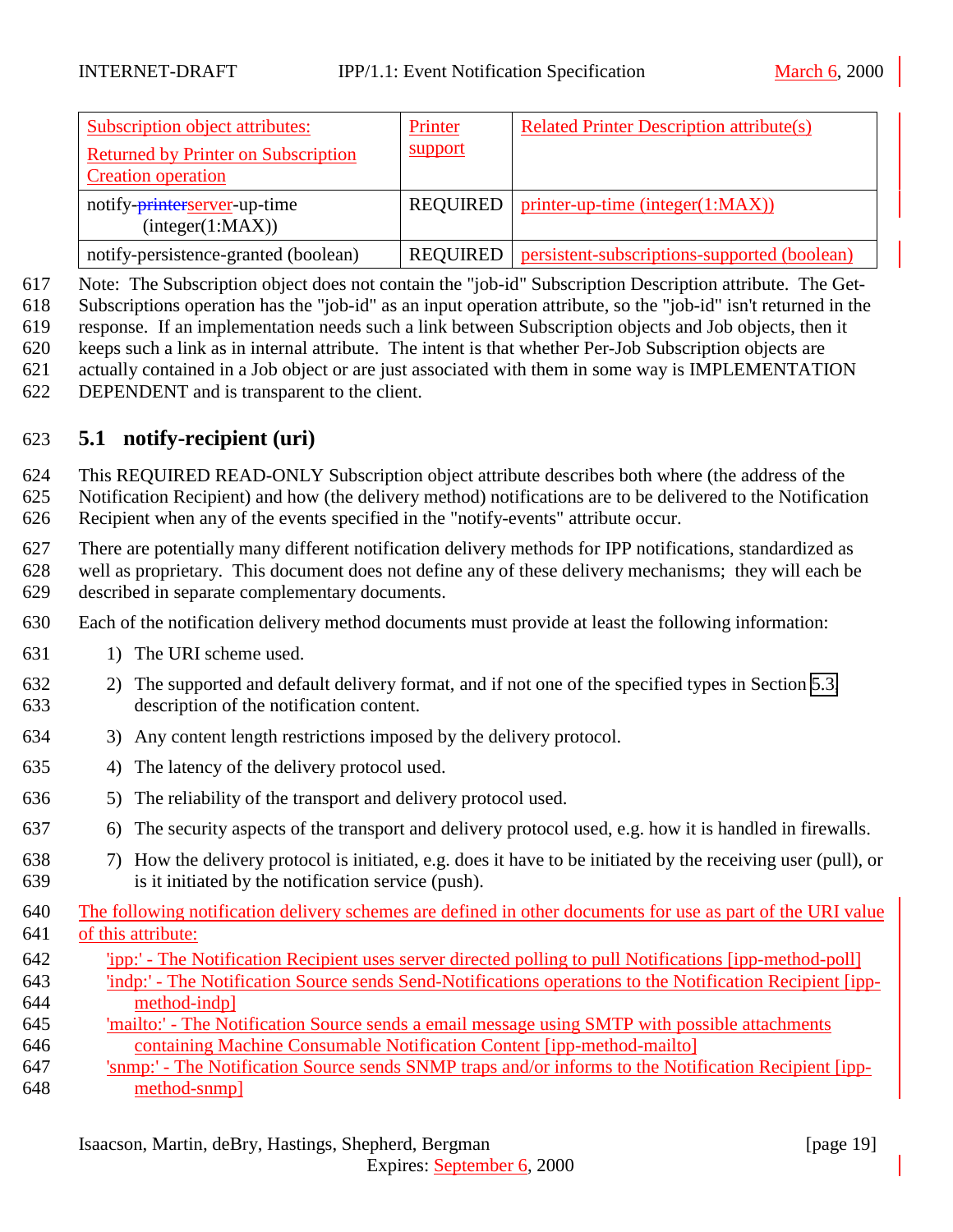<span id="page-19-0"></span> **ISSUE 01** - Ok to include the notification delivery scheme names 'ipp:', 'indp:', 'mailto:', and 'snmp:' that are in progress as example values of the "notify-recipient" (uri) attribute?

 **ISSUE 02** - Once a number of delivery solutions have been developed and evaluated, we may want to 652 make one or several of them REQUIRED for implementation to ensure a minimum set of interoperability. Which one or ones should be REQUIRED?

## **5.2 notify-events (1setOf type2 keyword)**

 This REQUIRED READ-ONLY Subscription object attribute identifies the job and/or printer events that are to be delivered to the Notification Recipient as Notifications as defined in section [7.](#page-29-0) If the client did not supply this attribute when supplying the subscription, the Printer object populates this attribute with its "notify-events-default" attribute value (see section [6.2\)](#page-26-0).

 There are both job events and printer events. Each job and printer event is assigned a keyword to use in this attribute and in the Notification. Job and printer events have the following semantics depending on

whether the subscription is a Per-Job or a Per-Printer subscription:

- Job events: The semantics for job events depends on whether the subscription is a Per-Job Subscription or a Per-Printer Subscription. For Per-Job Subscriptions, the Printer MUST generate Notifications only for the job events of the job with which the Subscription is associated. For Per-Printer Subscriptions, the Printer MUST generate Notifications for the job events for any job submitted to the Printer.
- For example, consider the event when there are 10 'pending' jobs, one 'processing' job, and 30 'completed' jobs and the 'processing' job completes. The Printer MUST generate a 'job- completed' job event Notification if the job has a Per-Job Subscription that contained the 'job-completed' event in this attribute. The Printer MUST NOT generate Notifications for any other jobs whose Per-Job Subscriptions contain the 'job-completed' event in this attribute.
- Printer events: The semantics for printer events does not depend on whether the subscription is a Per-Job or a Per-Printer Subscription. For both Per-Job Subscriptions and Per-Printer Subscriptions, the Printer MUST generate Notifications for printer events, no matter what job is processing, including when no jobs are processing.
- For example, consider the event when there are 10 'pending' jobs, one 'processing' job, and 30 'completed' jobs and the Printer enters the 'stopped' state. The Printer MUST generate a 'printer-state-changed' printer event Notification for each of the 11 'pending' and 'processing' jobs whose Per-Job Subscriptions contain the 'printer-state-changed' event in this attribute. The Printer MUST NOT generate Notifications for any of the 'completed' jobs' whose Per-Job Subscriptions contain the 'printer-state-changed' event in this attribute.
- The events are defined to be disjoint. For example, the 'job-state-changed' event does not include the 'job- created' and 'job-completed' events. In order to get all three events, the client supplies all three keywords in this attribute.

 A Printer MUST support the events indicated as "REQUIRED" and MAY support of the events indicated as "OPTIONAL".

Expires: September 6, 2000

The standard job event keyword values are: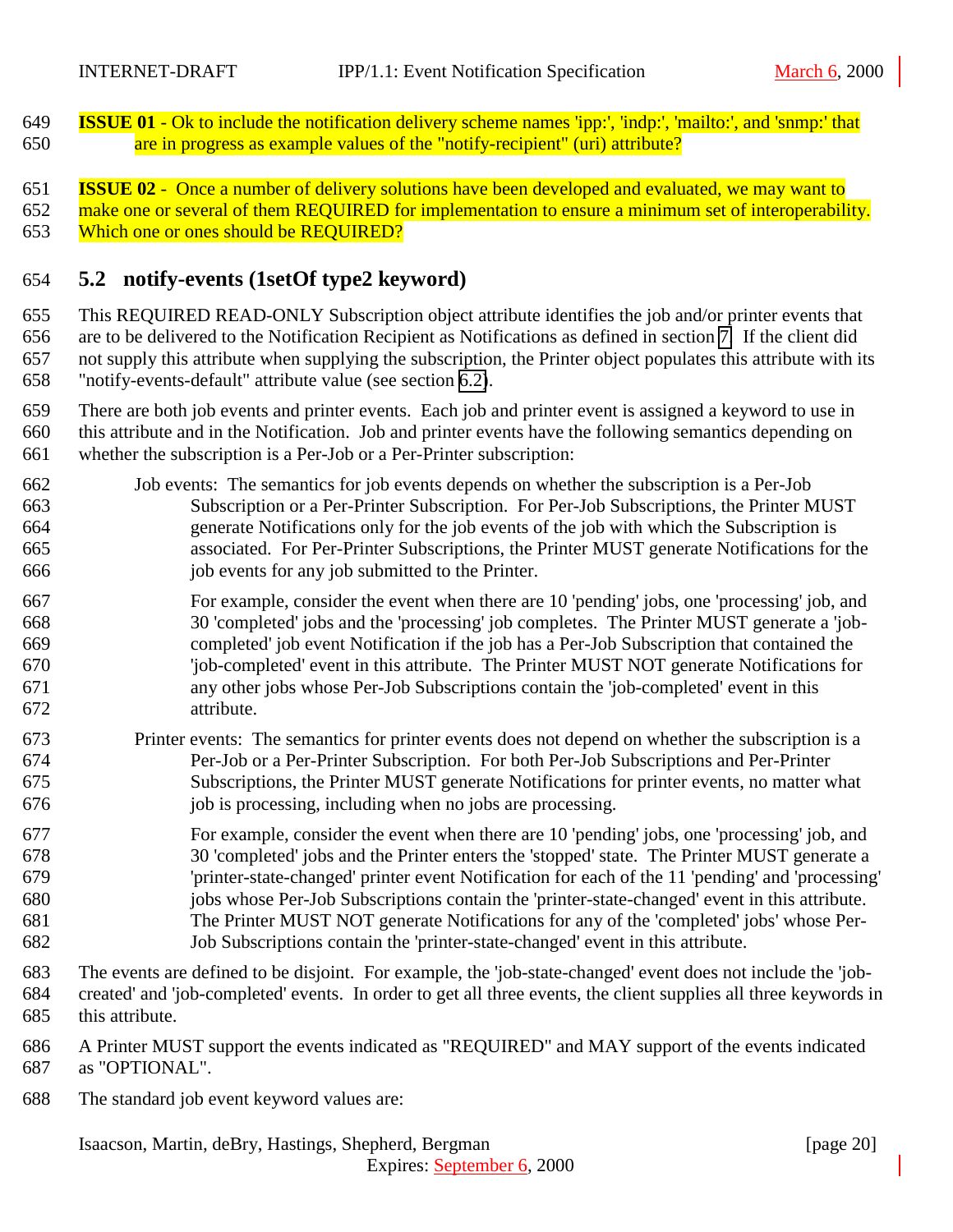| 689 | <b>'none':</b> REQUIRED - no notifications of any events (an IPP object can use this value to indicate that it |
|-----|----------------------------------------------------------------------------------------------------------------|
| 690 | is configured not to support event notification; a client would not subscribe to this event).                  |
| 691 | 'job-created': REQUIRED - the Printer object has accepted a Job Creation operation (Print-Job, Print-          |
| 692 | URI, or Create-Job) and the job's "time-at-creation" attribute value is set (see [ipp-mod] section             |
| 693 | 4.3.14.1). The Printer puts the job in the 'pending', 'pending-held' or 'processing' states.                   |
| 694 | Note: This event is separate from the 'job-state-changed' event so that it can be subscribed to                |
| 695 | without having to get every job state change event for a Notification Recipient that is only                   |
| 696 | interested in when the job is first created.                                                                   |
| 697 | 'job-completed': REQUIRED - the job has reached one of the completed states, i.e., the value of the            |
| 698 | job's "job-state" attribute has changed to: 'completed', 'aborted', or 'canceled'. The Job's "time-at-         |
| 699 | completed" and "date-time-at-completed" (if supported) attributes are set (see [ipp-mod] section               |
| 700 | $4.3.14$ ).                                                                                                    |
| 701 | Note: This event is separate from 'job-state-changed' so that it can be subscribed to without having           |
| 702 | to get every job state change event for a Notification Recipient that is only interested in when the           |
| 703 | job is completed.                                                                                              |
| 704 | 'job-state-changed': REQUIRED - the job has changed from any state to any other state and/or a                 |
| 705 | value has been added or removed from the job's "job-state-reasons" attribute, except when the job is           |
| 706 | created or when the job moves to any of the "completed" job states ('completed', 'aborted', or                 |
| 707 | 'canceled').                                                                                                   |
| 708 |                                                                                                                |
| 709 | This event also indicates that one or more values have been added to or removed from the Job's                 |
| 710 | "job-state-reasons" attribute, such as 'job-queued' or 'job-printing', whether or not the job's state has      |
| 711 | changed. If job state reasons are added when the job is created, only the 'job-created' event is               |
| 712 | generated, in order to keep the events disjoint. If job state reasons are added or removed when the            |
| 713 | job is completed, only the 'job-completed' event is generated, in order to keep the events disjoint.           |
| 714 |                                                                                                                |
| 715 | A client that wants to subscribe to all job state changes, including creation and completion, includes         |
| 716 | the 'job-created', 'job-state-changed', and 'job-completed' in the notification subscription. When a           |
| 717 | job is finally removed from the Job History (see [ipp-mod] 4.3.7.1) no event is generated, i.e.,               |
| 718 | neither a 'job-state-changed' event nor a 'job-purged' event is generated.                                     |
| 719 | <b>job-config-changed':</b> OPTIONAL — when the configuration of a job has changed, i.e., the value of         |
| 720 | the "job-message-from-operator" or any of the non-READ-ONLY Job attributes have changed, such                  |
| 721 | as any of the job template attributes or the "job-name" attribute. Typically Often, such a change is           |
| 722 | the result of the user or the operator performing a Set-Job-Attributes operation (see [ipp-set $2$ ]) on       |
| 723 | the Job object. The client performs a Get-Job-Attributes to find out the new values of the changed             |
| 724 | attributes. This event is useful for GUI clients and drivers to update the job information to the user.        |
| 725 | 'job-purged': OPTIONAL - when a 'not-completed' job (i.e., not 'completed', 'canceled', or 'aborted')          |
| 726 | was purged from the printer using the Purge-Jobs operation. No event, including this event, is                 |
| 727 | generated when a job is aged out of the Job History or moved out explicitly with the Purge-Jobs                |
| 728 | operation.                                                                                                     |
| 729 | 'job-progress' - a sheet or copy has completed. See separate [ipp-prog] spec.                                  |
| 730 |                                                                                                                |
| 731 | The standard Printer event keywords values are:                                                                |
| 732 | 'none': REQUIRED - no notification of any events (an IPP object can use this value to indicate that it         |
| 733 | is configured not to support event notification; a client would not subscribe to this event).                  |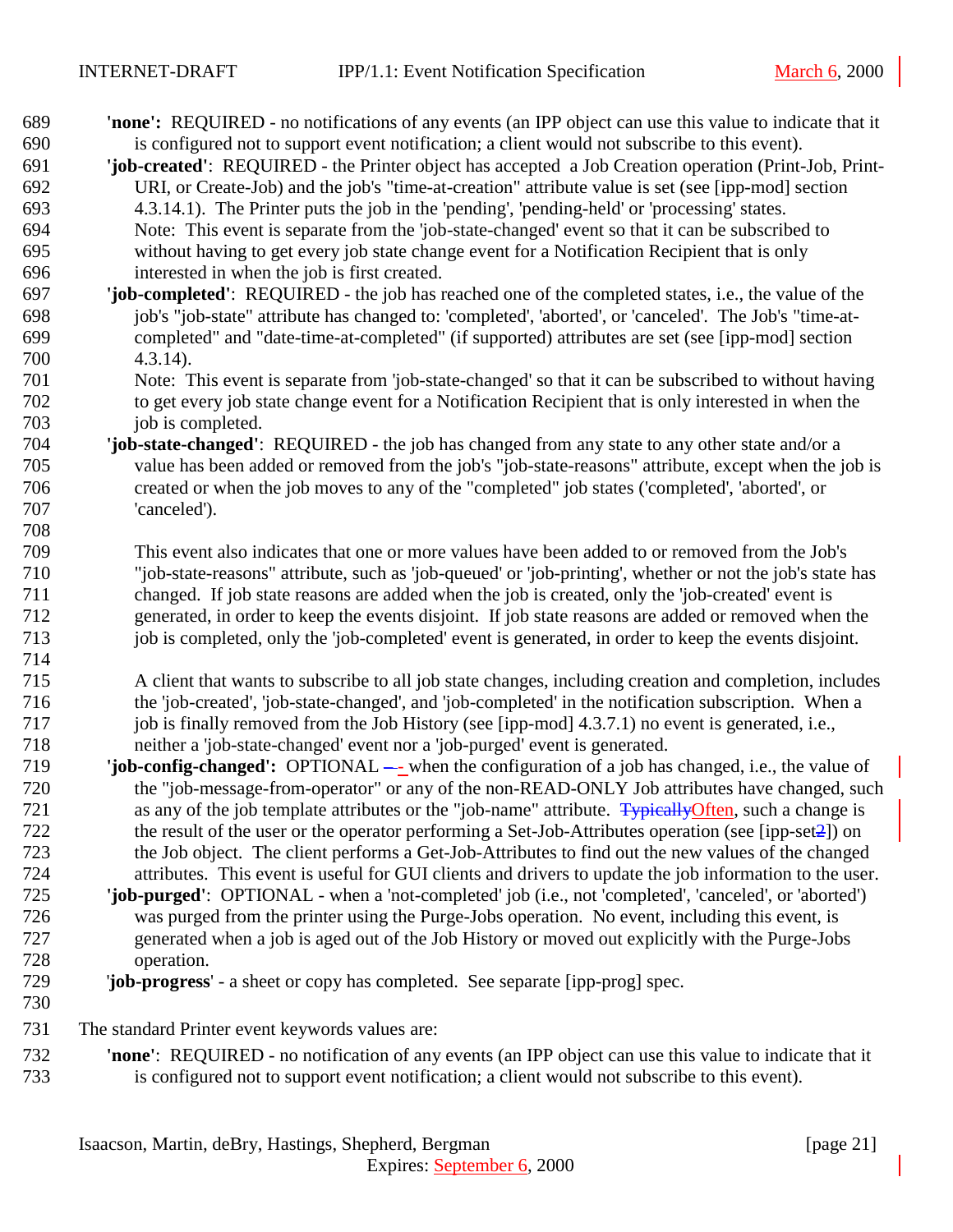- **'printer-restarted'**: OPTIONAL when the printer is powered up or the Restart-Printer operation is 735 performed (see [ipp-set2mod]).
- Note: This event is separate from the 'printer-state-changed' event so that it can be subscribed to without having to get every printer state change event, for a Notification Recipient that is only interested in when the Printer first comes up.
- **'printer-shutdown'**: OPTIONAL when the device is being powered down or the Shutdown-Printer 740 operation has been performed with either power-off or standby options (see [ipp-set2]). Note: This event is separate from 'printer-state-changed' so that it can be subscribed to without having to get every Printer state change event, for a Notification Recipient that is only interested in when the Printer is powered down or shutdown.
- **'printer-state-changed'**: REQUIRED the Printer changed state, i.e., the value of the Printer's "printer-state", "printer-state-reasons" (whether "printer-state" changed or not), and/or "printer-is- accepting-jobs" attributes changed, except when the Printer starts up or is shutdown. If printer state reasons are added when the Printer is started up, only the 'printer-restarted' event is generated, in order to keep the events disjoint. If printer state reasons are added or removed when the printer is powered-down or shutdown, only the 'printer-shutdown' event is generated, in order to keep the events disjoint.
- A client that wants to subscribe to all printer state changes, including restart and power- down/shutdown, includes the 'printer-restarted', 'printer-state-changed', and 'printer-shutdown' in the notification subscription.
- **'printer-media-changed'**:OPTIONAL - when the media loaded on a printer has been changed, i.e., the "media-ready" attribute has changed. This event includes both an actual media change and filling an empty input tray with the same or different media. The client must check the "media- ready" Printer attribute (see [ipp-mod] section 4.2.11) separately to find out what new media was loaded or filled.
- **'printer-config-changed'**: OPTIONAL when the configuration of a Printer has changed, i.e., the value of the "printer-message-from-operator" or any non-READ-ONLY Printer attribute has changed, except for "media-ready" (which has its own event), whether through the Set-Printer- Attributes operation or by other means and whether initiated by a human or not. For example, any "xxx-supported", "xxx-default", "printer-message-from-operator", etc. values have changed. The client has to perform a Get-Printer-Attributes to find out the new values of these changed attributes. This event is useful for GUI clients and drivers to update the available printer capabilities to the user.
- **'printer-queue-changed'**: OPTIONAL the order of jobs in the Printer's queue has changed, so that an application that is monitoring the queue can perform a Get-Jobs operation to determine the new order. This event does not include when a job enters the queue (the 'job-created' event covers that) and does not include when a job leaves the queue (the 'job-completed' event covers that).
- **'printer-no-longer-full'**: OPTIONAL when the Printer can now accept a Print-Job, Print-URI, Create-Job, Send-Document, or Send-URI request. This event is used when there is more than one client feeding a printer/server (fan-in), and the Printer may still be printing but has acquired more buffer space to accept jobs. This event only occurs when the Printer did not have room to accept jobs previously and rejected a Print-Job, Print-URI, Create-Job, Send-Document, or Send-URI operation.
- **'printer-almost-idle'**:OPTIONAL - when the Printer needs another Job in order to stay busy. This event is used when a spooler is feeding more than one printer/server (fan-out), and the spooler holds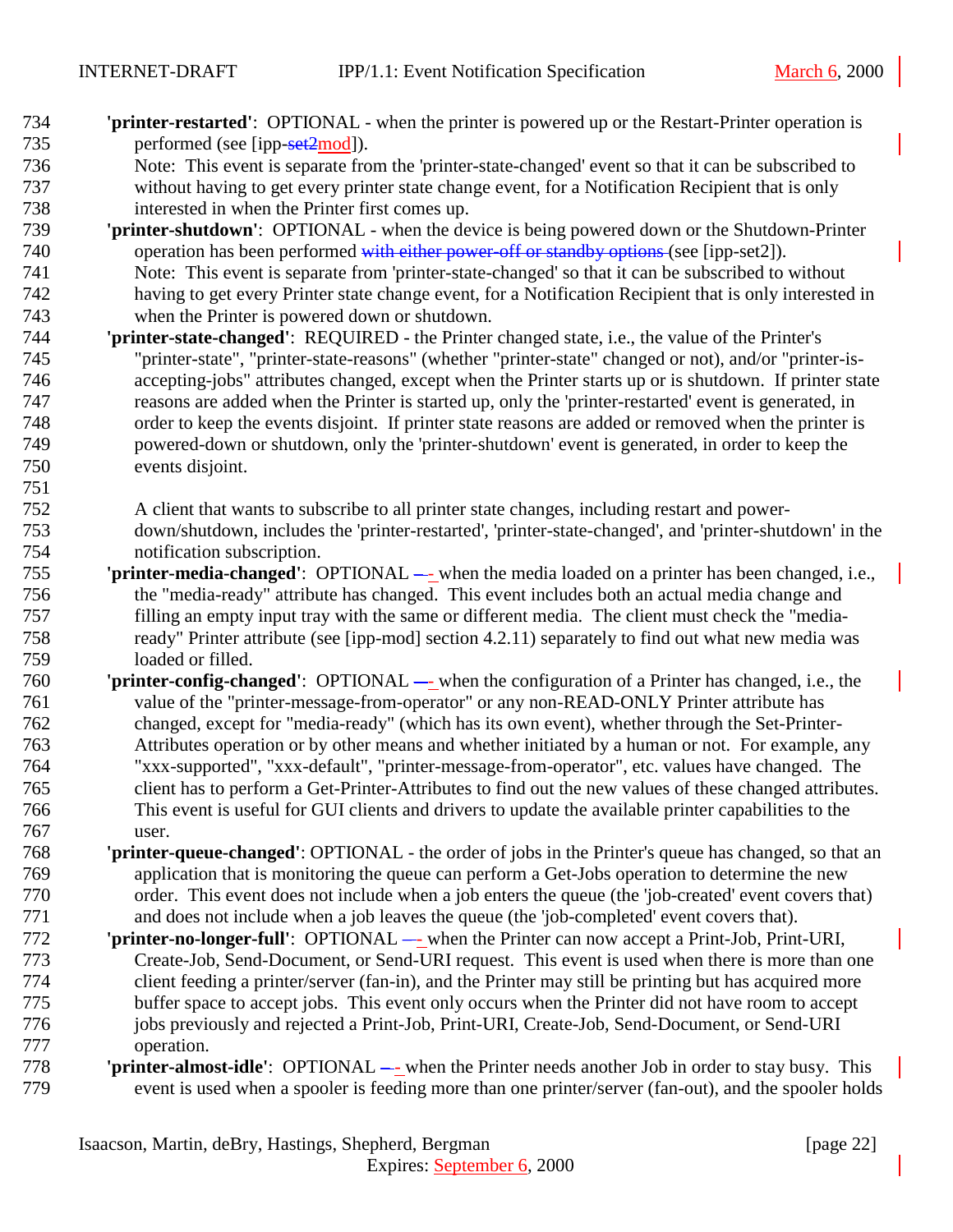<span id="page-22-0"></span>780 jobs until a Printer requests them, rather than committing jobs to IPP Printers before it is necessary. 781 This event MAY be used by a Printer implementation to request a new job from any subscribers 782 sufficiently ahead of time so that the device does not run out of work between jobs.

783

## 784 **5.3 notify-text-format (mimeMediaType)**

 This REQUIRED READ-ONLY Subscription object attribute indicates the MIME Media type of Human Consumable and/or Machine Consumable format content that is to be sent in the Notifications for the Notification Content that is under control of the Subscriber. Depending on the delivery method definition 788 document f, this attribute MAY specify the MIME Media type for the entire Notification Content, or just a portion that is controllable by the subscriber, if there is a fixed part as well. For example, if the entire Notification Content is always a fixed Machine Consumable MIME Media type, such as the 'ipp:' delivery method which uses the 'application/ipp' MIME Media type (see [indp-method]), then this attribute controls 792 the format of the the Human Consumable format is represented either (1) as the entire Notification content, 793 instead of the Machine Consumable format defined for the notification scheme, if any, (2) the value of the "human-readable-report" (text(MAX)) Notification Content attribute (see section [7.2\)](#page-30-0) in the Machine Consumable form. As another example, if the Notification Content is always a Human Consumable format content with a MIME Media attachment, such as with the 'mailto:' delivery method [ipp-method-mailto], 797 this attribute controls the format of the attachment. Most delivery methods are defined to have a particular Machine Consumable forms of notification content type and to permit Human Consumable forms as well. An implementation MAY support one or more Human Consumable formats, i.e., 'text' MIME media types, 800 for those delivery methods that permit the Human Consumable form. If the 'text' MIME media type registration permits a charset parameter, than such a specification MUST be 802 used (instead of the "notify-charset" attribute - see section [5.5\)](#page-23-0) in order to indicate the charset to be used in the notification content.

804 If the Subscriber did not supply this attribute when requesting the subscription, the Printer object populates 805 this Subscription object attribute with either the 'none' out-of-band value (see section [10.1\)](#page-47-0) or one of the 806 values of the Printer's "notify-text-format-supported" attribute (see section [6.5\)](#page-27-0), depending on the delivery 807 method and implementation, as follows: If the delivery method defines a Machine Consumable form 808 without a "human-readable-report" attribute, the Printer sets the 'none' out-of-band value. Otherwise, the

809 Printer sets the attribute to one of its "notify-text-format-supported" attribute values. In the latter case, the

810 value selected depends on the implementation, since there is no "notify-text-format-default" defined in this

- 811 document.
- 812 Standard mimeMediaType values are:
- 813 'none': This out-of-band value (see section [10.1\)](#page-47-0) indicates that the Subscriber-controllable part of the 814 Notification content is not to be sent. to be any of the text types, i.e., that the Machine Consumable, 815 hot the Human Consumable, form is to be sent. Furthermore, the Machine Consumable Notification 816 content MUST NOT include the "human-readable-report" attribute, if defined for the delivery 817 method.
- 818 'text/plain; charset=utf-8': Human Consumable plain text containing characters from ISO 10646 819 represented as UTF-8 [RFC2279] as defined in section [7.1.1.](#page-30-0)
- 820 'text/html': Human Consumable HTML data [RFC1866] as defined in section [7.1.1.](#page-30-0)
- 821 'text/xml': Machine Consumable XML data [RFC2376<del>????]</del> as defined in section [7.1.2.](#page-30-0)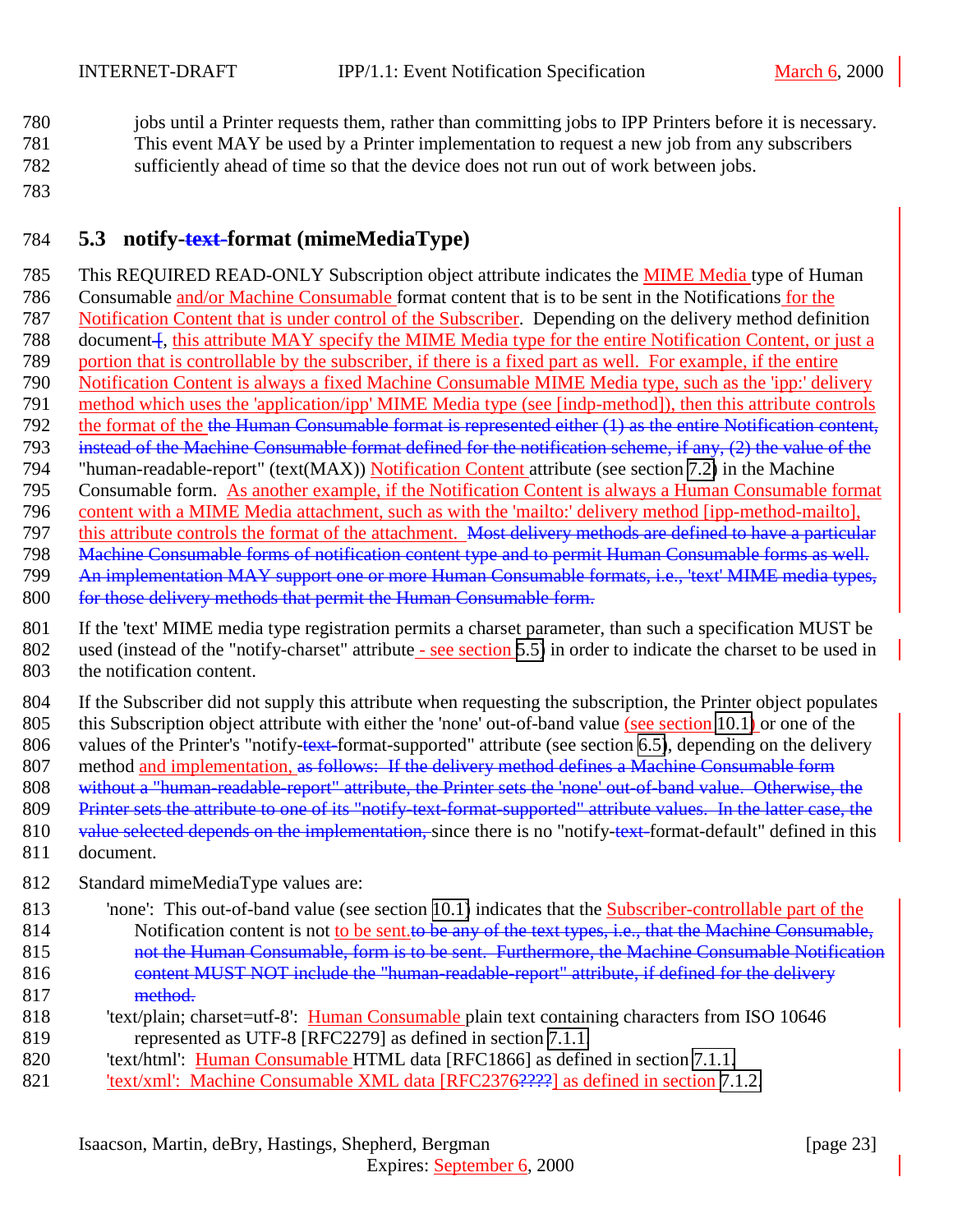- <span id="page-23-0"></span> 'application/ipp': Machine Consumable IPP request as defined in section [7.1.2](#page-30-0) data encoded as in [ipp-823 prol.
- 'application/postscript': Human Consumable PostScript [RFC2046]
- 'image/tiff': Human Consumable image data [RFC2302]

## **5.4 subscriber-user-data (octetString(63))**

 This REQUIRED READ-ONLY Subscription object attribute holds opaque information being sent from the Subscriber to the Notification Recipient, such as the identify of the Subscriber or a path or index to some Subscriber information. Or it MAY contain a key that the Notification Recipient needs in order to process the Notification, such as the ultimate recipient, if the Notification Recipient is a general application that in turn forwards notifications and the ultimate recipient isn't included in the value of the "notify- recipient" attribute. An Instant Messaging Service is an example of such a general application where the "subscriber-user-data" might be the user's id for that messaging service and the "notification-recipient" is the URL of the messaging service.

## **5.5 notify-charset (charset)**

 This OPTIONAL READ-ONLY Subscription object attribute specifies the charset to be used in the Notification content sent to the Notification Recipient, whether the notification content is Machine 839 Consumable or Human Consumable. This attribute MUST NOT be used when the "notify-text-format" 840 attribute value specifies the charset parameter in its MIME media type value, e.g., 'text/plain; charset=utf-8'.

## **5.6 notify-natural-language (naturalLanguage)**

 This OPTIONAL READ-ONLY Subscription object attribute specifies the natural language for the IPP object to use in the Notification content that is sent to the Notification Recipient, whether the notification 845 content is Machine Consumable or Human Consumable.

## **5.7 subscription-request-id**

 This REQUIRED READ-ONLY Subscription object attribute holds the most recent request-id sequence number delivered in a Notification content to the Notification Recipient. A value of 0 indicates that no

Notifications have been sent for this subscription. The first request-id sent for a subscription MUST be 1.

- 850 Each Notification Recipient has receives its own monotonically increasing series of request-ids operation
- 851 parameters (see [ipp-mod] section 3.1.2), i.e., no gaps, in order to be able to detect a missing notification.

## **5.8 subscription-id (integer (1:MAX))**

- This REQUIRED READ-ONLY Subscription object attribute uniquely identifies this Subscription object
- instance on this Printer object or this Job object. The Printer object, on acceptance of a Create-Job-
- Subscription or Create-Printer-Subscription request, generates an ID which identifies the new Subscription
- object on that Printer or Job. The Printer returns the value of the "subscription-id" attribute as part of the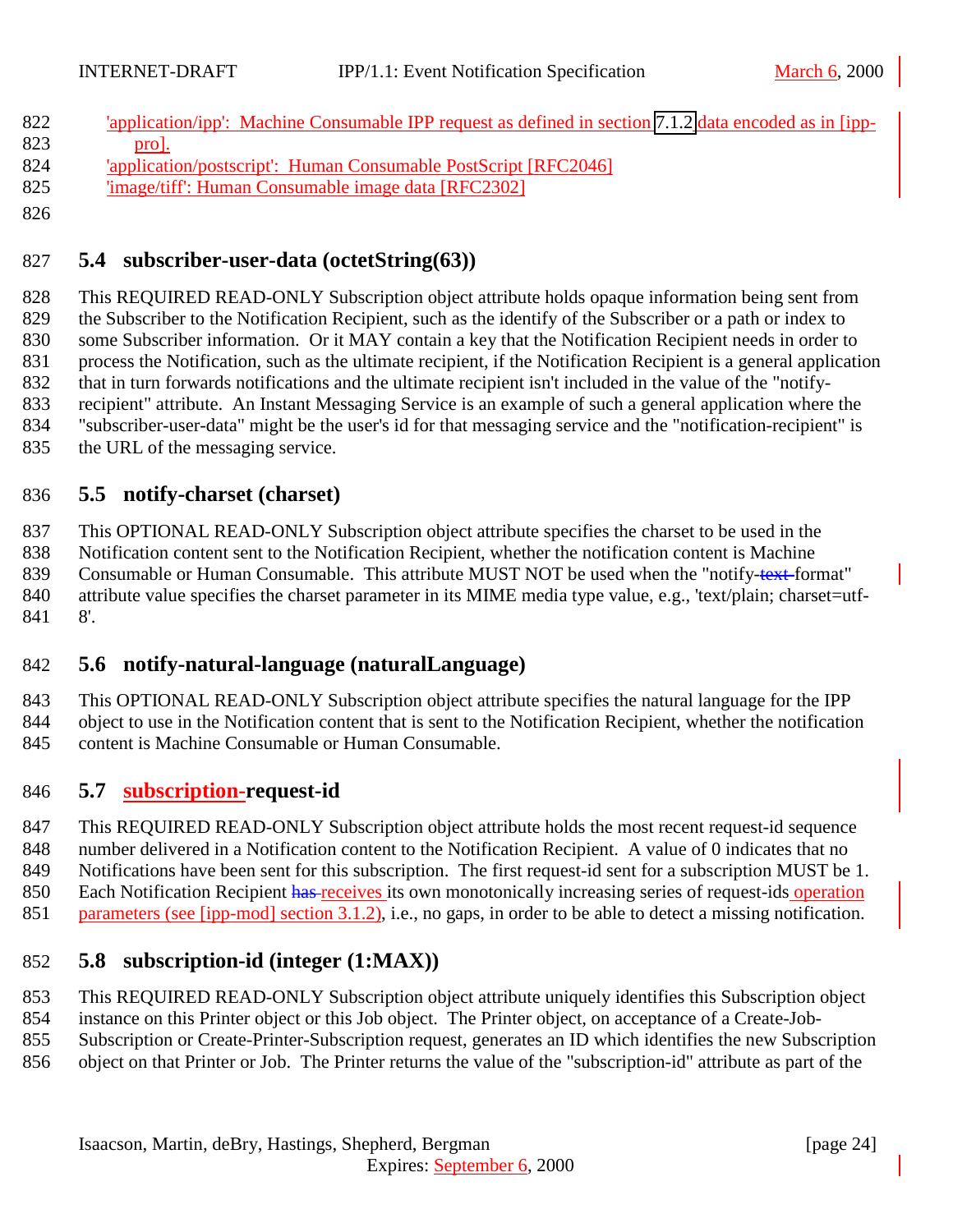- <span id="page-24-0"></span> response to a Create-Job-Subscription or Create-Printer-Subscription request. The 0 value is not included to allow for compatibility with "job-id" and with SNMP index values which also cannot be 0.
- It is RECOMMENDED that Per-Printer Subscription objects be persistent. Then the Subscription objects
- including the subscription-id remains unique across power-cycles. Even if an implementation does not
- make Per-Printer subscription objects persist, the implementation SHOULD make every attempt not to re-
- use subscription ids that subscribers might still think are valid. In other words, the Printer SHOULD at
- least keep the next subscription-id to be assigned in non-volatile memory. Note: it is assumed that Per-Job
- subscriptions are persistent if Jobs are persistent, in order to be consistent with the persistency of Job
- objects. The [ipp-mod] RECOMMENDS that Job objects be persistent.

# **5.9 notify-lease-expiration-time (integer(0:MAX))**

- This REQUIRED READ-ONLY Subscription object attribute specifies the time in the future when the
- subscription lease will expire, i.e., the "printer-up-time" value at which the lease will expire. When the
- Printer object creates a Per-Printer Subscription object, it populates this attribute with the appropriate value.
- When the indicated time arrives, the Printer MUST delete the Per-Printer Subscription object. Per-Job
- Subscription objects always return a value of 0 since Per-Job Subscriptions don't have a lease, but exist for
- the life-time of the Job instead.
- A client is able to extend a lease of a Per-Printer subscription using the Renew-Subscription operation (see
- section [8.3.3\)](#page-44-0). A value of 0 indicates an infinite time, if such a policy is supported as indicated in the "notify-lease-time-supported" (integer(0:MAX)) Printer Description attribute (see section [6.8\)](#page-28-0) and the
- subscriber is authorized to request an infinite lease. A Per-Job subscription cannot be renewed.
- Note: In order to compute the number of seconds remaining in a Per-Printer Subscription lease, a client can
- 878 subtract the "notify-printerserver-up-time" Subscription object attribute (see section [5.12\)](#page-25-0) from the "notify-
- lease-expiration-time" Subscription object attribute.

# **5.10 printer-uri (uri)**

- This REQUIRED READ-ONLY Subscription object attribute identifies the Printer object that created this
- Subscription object. When a Printer object creates a Subscription object, it populates this attribute with the
- Printer object URI that was used in the create request. This attribute permits a client to identify the Printer
- object URI that was used to create this Subscription object, i.e., what security scheme was used.

# **5.11 subscriber-user-name (name(MAX))**

- 886 This OPTIONAL REQUIRED READ-ONLY Subscription object attribute contains the name of the user 887 that created the Subscription object. The Printer object sets this attribute to the most authenticated printable name that it can obtain from the authentication service over which the IPP operation was received. This attribute is intended to help a human user determine for which Per-Printer Subscriptions they are the Subscriber. Only if such is not available, does the Printer object use the value supplied by the client in the "requesting-user-name" operation attribute of the create operation (see [IPP-MOD] Sections 4.4.2, 4.4.3, and 8). For Per-Job subscriptions created as part of the Job creation operation, the value of the "subscriber-
- user-name" is the same as the "job-originating-user-name" Job attribute (see [ipp-mod] section 4.3.6).
- The value of the "subscriber-user-name" is implementation dependent when a server accepts a request and forwards it to a downstream IPP Printer (see [Figure 2](#page-9-0) and the [ipp-iig]).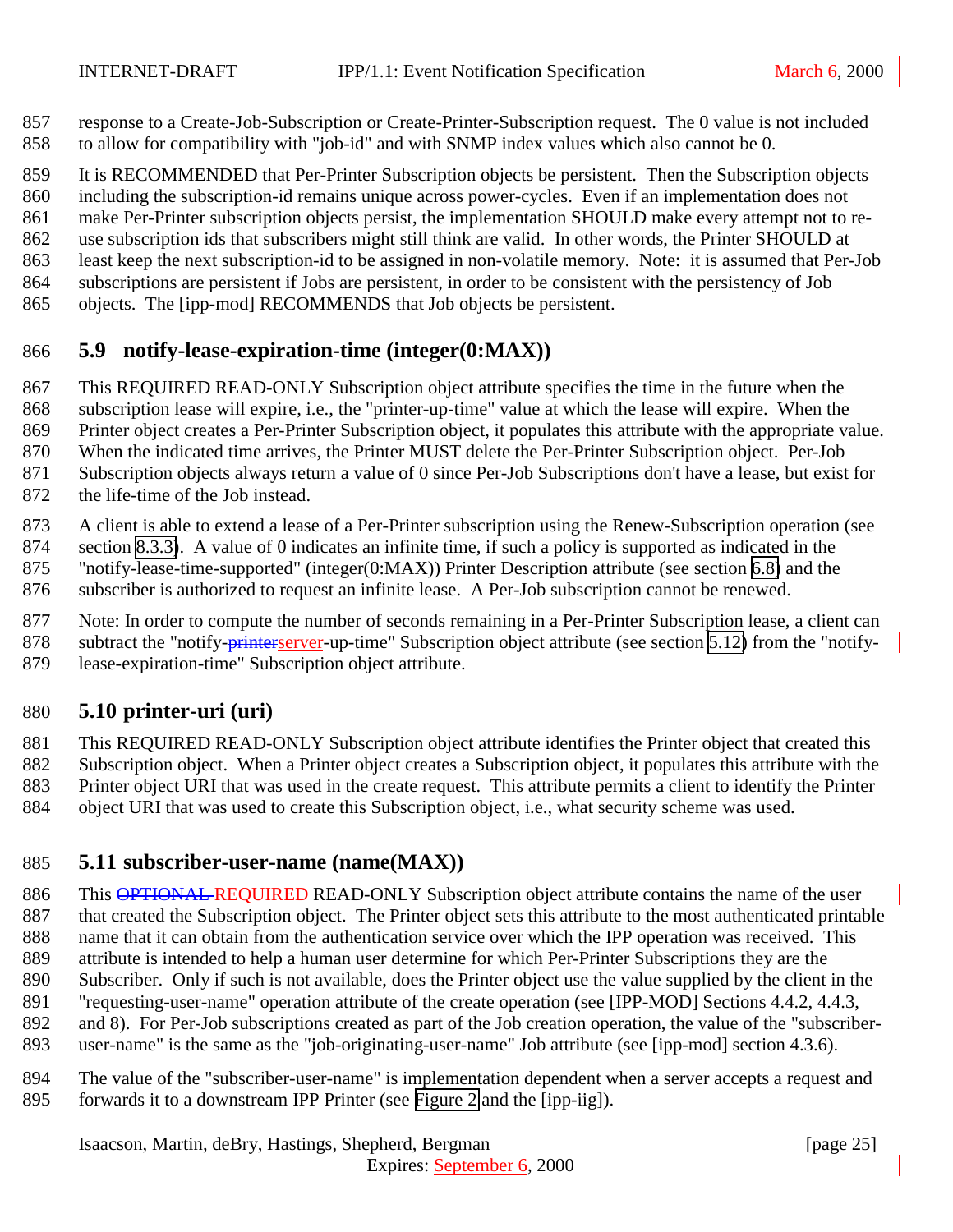<span id="page-25-0"></span>896 Note: The Printer object needs to keep an internal originating user id of some form, typically as a

897 credential of a principal, with the Subscription object. Since such an internal attribute is implementation-898 dependent and not of interest to clients, it is not specified as a Subscription Description attribute. This

899 originating user id is used for authorization checks (if any) on all subsequent operations.

## 900 **5.12 notify-printerserver-up-time (integer(1:MAX))**

 This REQUIRED READ-ONLY Subscription object attribute indicates the amount of time (in seconds) 902 that the Printer or Notification Delivery Service implementation has been up and running. This attribute is an alias for the Printer's "printer-up-time" attribute" (see [ipp-mod] section 4.4.29) if the Printer is keeping the Subscription objects or is the up time for the Notification Delivery Service if the Printer has delegated the responsibility for keeping Subscription objects to a notification delivery service, in an analogous way that the Job's "job-printer-up-time" is an alias for "printer-up-time" Printer attribute (see [ipp-mod] section 4.3.13.4).

908 Note: The purpose of this attribute is so that  $A_a$  client can request this attribute in a Get-Subscription-

909 Attributes or Get-Subscriptions request and use the value returned in combination with the "notify-lease-

910 expiration-time" (see section [5.9\)](#page-24-0) in order to display the wall clock time equivalent to the user. The

911 difference between this attribute and the 'integer' value of the "notify-lease-expiration-time" attribute is the

912 number of seconds in the future that the subscription will expire. A client can compute the wall-clock time

913 at which the subscription will expire by adding this difference to the client's wall-clock time.

## 914 **5.13 notify-persistence-granted (boolean)**

915 This REQUIRED READ-ONLY Subscription object attribute indicates whether or not the Per-Job or Per-916 Printer Subscription is persistent, i.e., saved across power cycles in an implementation-define manner.

# 917 **6 Printer Description Attributes related to Notification**

918 This section defines the Printer Description attributes that are related to Notification. Table 3 lists the 919 Printer Description attributes and indicates the Printer support required for conformance and whether or not 920 the attribute is READ-ONLY: "R" indicates REQUIRED, "O" indicates OPTIONAL, and "CR" indicates 921 CONDITIONALLY REQUIRED, i.e., required if Human Consumable notification formats are supported.

#### 922 **Table 3 - Printer Description attributes associated with Notification**

| Printer object attributes:                                          | Printer<br>support | READ-ONLY?,<br>set by:    |
|---------------------------------------------------------------------|--------------------|---------------------------|
| notify-schemes-supported (1setOf uriScheme)                         | <b>REQUIRED</b>    | $\underline{\mathbf{no}}$ |
| notify-events-default (1setOf type2 keyword)                        | <b>REQUIRED</b>    | $\underline{\mathbf{no}}$ |
| notify-events-supported (1setOf type2 keyword)                      | <b>REQUIRED</b>    | $\underline{\mathbf{no}}$ |
| max-events-supported (integer(5:MAX))                               | <b>REQUIRED</b>    | $\underline{\mathbf{no}}$ |
| notify-text-format-supported (1setOf mimeMediaType)                 | <b>EREQUIRED</b>   | $\underline{\mathbf{no}}$ |
| $max-job-subscripts$ -subscriptions-supported (integer( $04$ :MAX)) | <b>REQUIRED</b>    | $\underline{\mathbf{no}}$ |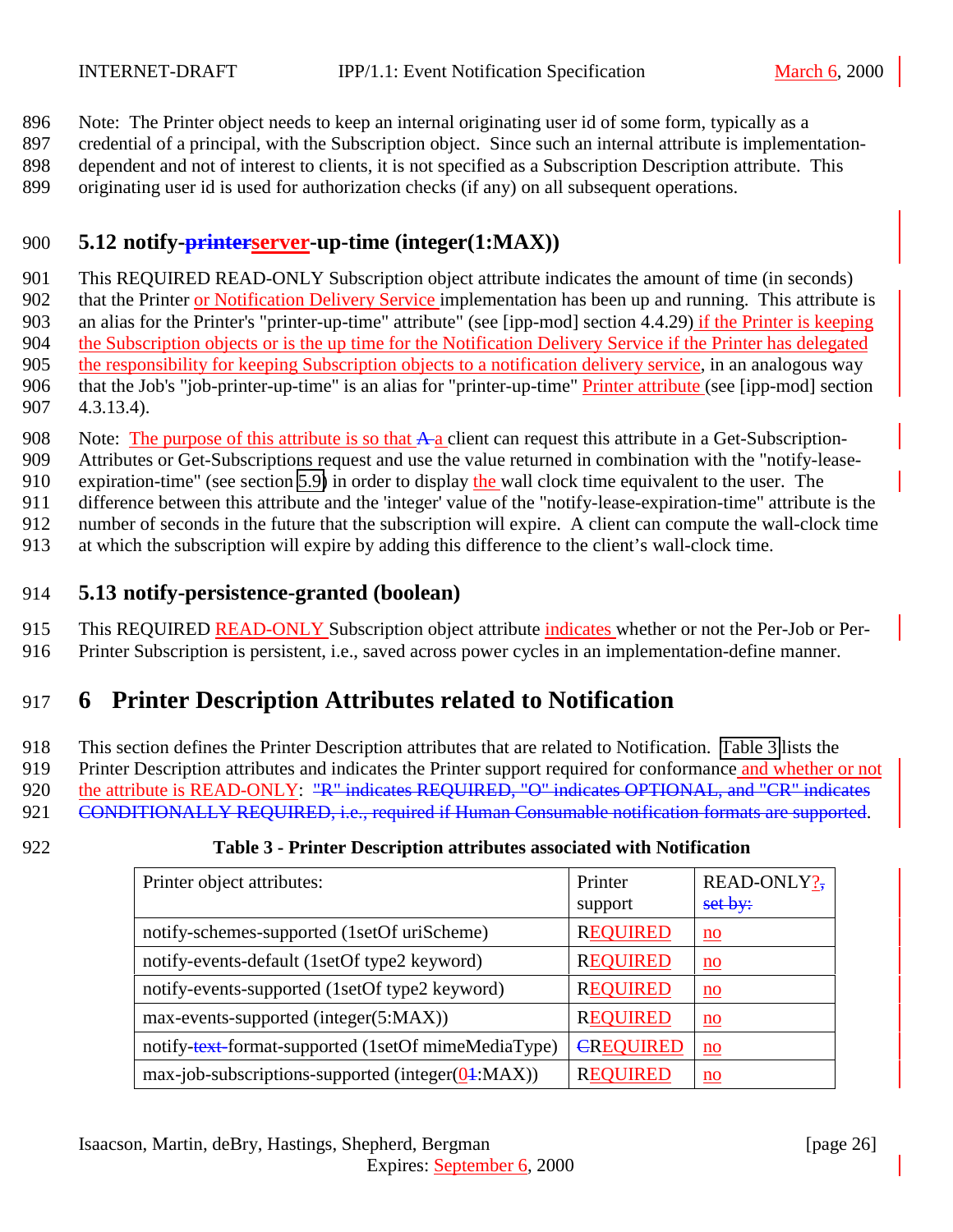<span id="page-26-0"></span>

| Printer object attributes:                           | Printer<br>support | READ-ONLY?-<br>set by:                                   |
|------------------------------------------------------|--------------------|----------------------------------------------------------|
| max-printer-subscriptions-supported (integer(0:MAX)) | <b>REQUIRED</b>    | $\underline{\mathbf{no}}$                                |
| notify-lease-time-supported (rangeOfInteger(0:MAX))  | <b>REQUIRED</b>    | $\underline{\mathbf{no}}$                                |
| notify-lease-time-default (integer(0:MAX))           | <b>REQUIRED</b>    | $\underline{\mathbf{no}}$                                |
| persistent-jobs-supported (boolean)                  | <b>OPTIONAL</b>    | no ISSUE 03:<br>ok to allow to<br>be settable?           |
| persistent-subscriptions-supported (boolean)         | <b>OPTIONAL</b>    | <b>ISSUE 04:</b><br>no<br>ok to allow to<br>be settable? |
| printer-state-change-time (integer(1:MAX))           | <b>OPTIONAL</b>    | yes                                                      |
| printer-state-change-date-time (dateTime)            | <b>OPTIONAL</b>    | yes                                                      |

## 924 **6.1 notify-schemes-supported (1setOf uriScheme)**

925 This REQUIRED Printer attribute describes the notification delivery methods supported by this Printer 926 object. Standard values are defined in Section  $5.1$ ).

#### 927 **6.2 notify-events-default (1setOf type2 keyword)**

928 This REQUIRED Printer attribute identifies the event values if the client does not supply the "notify-

929 events" operation attribute in either a Job creation request, Create-Job-Subscription, or the Create-Printer-

930 Subscription requesta Subscription Creation operation. Any value in this attribute MUST also appear in the

931 "notify-events-supported" attribute, i.e., be a supported event.

## 932 **6.3 notify-events-supported (1setOf type2 keyword)**

933 This REQUIRED Printer attribute identifies the events supported by this Printer object for both Per-Job and

934 Per-Printer subscriptions which MUST be the same. Standard values are defined in Section [5.2.](#page-19-0)

## 935 **6.4 max-events-supported (integer(5:MAX))**

 This REQUIRED Printer attribute specifies the maximum number of events that are supported in a single Per-Job or Per-Printer subscription which must be the same. A Printer MUST support at least 5 events per subscription, so that clients can depend on at least 5 events in a single subscription. If the number of events supplied by a client in a subscription exceed this number, the Printer rejects the request and returns the 940 'server'client-error-too-many-events (see section [15.4\)](#page-50-0). If notification is not supported, this attribute MUST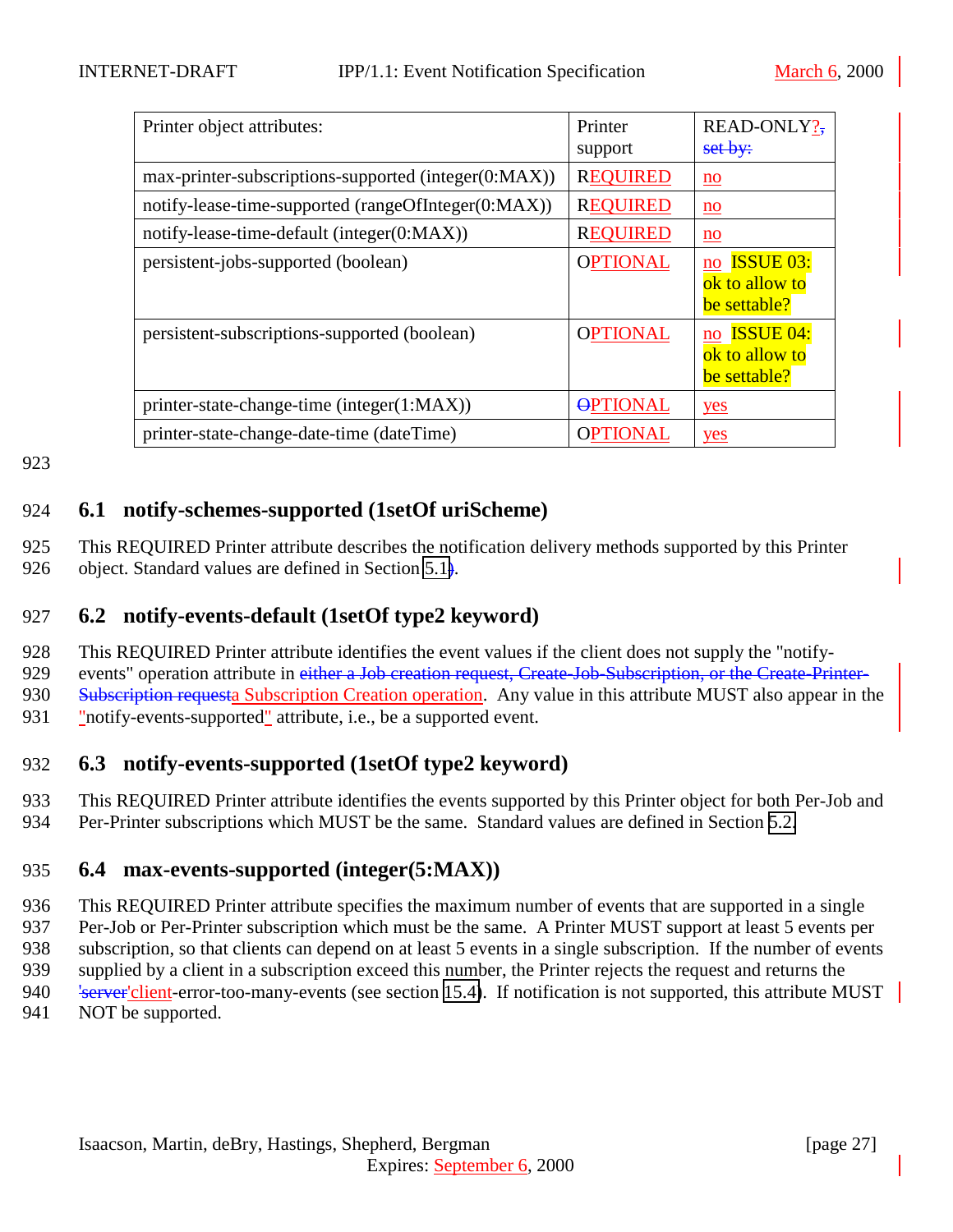## <span id="page-27-0"></span>942 **6.5 notify-text-format-supported (1setOf mimeMediaType)**

943 This CONDITIONALLY REQUIRED Printer attributes identifies the MIME media types supported for 944 Human Consumable and/or Machine Consumable notification content that the subscriber can control, if any 945 for those notification delivery methods that support Human Consumable format (most do). If the 946 Notification content is fixed by the implementation, then the value of this attribute is that MIME media 947 type, if is has been registered, or the 'none' out-of-band value (see section [10.1\)](#page-47-0) otherwise. See the 948 definition of the "notify-format" attribute in section [5.3](#page-22-0) for details and some example values. If an 949 implementation supports any Human Consumable formats, it MUST support this attribute and MUST 950 support those Human Consumable formats for all notification delivery methods that permit a Human 951 Consumable format. If the implementation does not support any Human Consumable MIME media types, 952 then the 'none' MUST be the only value of this attribute or this attribute MUST NOT be supported at all. 953 A client can determine what formats are supported for a notify-scheme as follows. The implementation 954 contains a hard coding of the Machine Consumable format (obtained from the specification). If the hard 955 eoding (obtained from the specification) prohibits a Human Consumable format for the notify-scheme, or 956 the printer doesn't support the "notify-text-format-supported" attribute, there are no Human Consumable 957 formats for any notify-scheme. Otherwise, the attribute "notify-text-formats-supported" specifies the 958 supported mime types for those delivery schemes that are supported and permit a Human Consumable 959 format. 960 Note: The rationale for the "notify-text-format-supported" attribute is that the Machine Consumable format 961 seems easy to pick for each notify-scheme and thus easy to document. It is easy for a printer to support 962 most Machine Consumable formats. Not all formats listed in the "notify-format-supported" attribute need 963 be available with all delivery methods specified in the "notify-schemes-supported". However, all Human 964 Consumable formats, if any, SHOULD be available with all delivery methods. It is much harder to support

965 a Human Consumable format because of localization issues. Once the code is written to support a

966 particular Human Consumable format, it is easy to transmit it on any of the supported notify-schemes.<br>967 Thus, if a vendor decides to support a notify-scheme, it has already committed to implement the Machi

Thus, if a vendor decides to support a notify-scheme, it has already committed to implement the Machine

968 Consumable format. This may be simple if existing code can be reused, e.g. application/ipp and or more 969 difficult if new code must be written, e.g., it is SNMP.

# 970 **6.6** max-job-subscriptions-supported (integer(04:MAX))

971 This REQUIRED Printer attribute specifies the maximum number of Per-Job subscriptions that are

972 supported for a job, i.e., the maximum number of collection values for the "job-notify" operation attribute,

- 973 and/or the maximum number of subsequent Create-Job-Subscription operation requests in combination for
- 974 a job. A value of 0 indicates no effective maximum. A Printer MUST support at least 1 Per-Job
- 975 subscription. If the number of Per-Job subscriptions supplied by a client in a Job Creation request exceeds
- 976 the value of this attribute or would exceed some implementation-defined total number of Per-Job
- 977 Subscriptions for the Printer, the Printer MUST accept the Job Creation and ignore the excess
- 978 subscriptions. If a subsequent Create-Job-Subscription request would exceed this number, the Printer<br>979 rejects the request and returns the 'server'client-error-too-many-subscriptions' (see section 15.3).
- rejects the request and returns the 'server'client-error-too-many-subscriptions' (see section [15.3\)](#page-50-0).
- 980 If a Printer does not support Per-Job Subscriptions, it MUST NOT support this attribute. The usual way for
- 981 a client to determine whether an IPP Printer supports a feature is to query the Printer's "operations-
- 982 supported" attribute. However, there is no new REQUIRED operation for Per-Job Subscriptions.
- 983 Therefore, the RECOMMENDED way for a client to determine whether or not a Printer supports Per-Job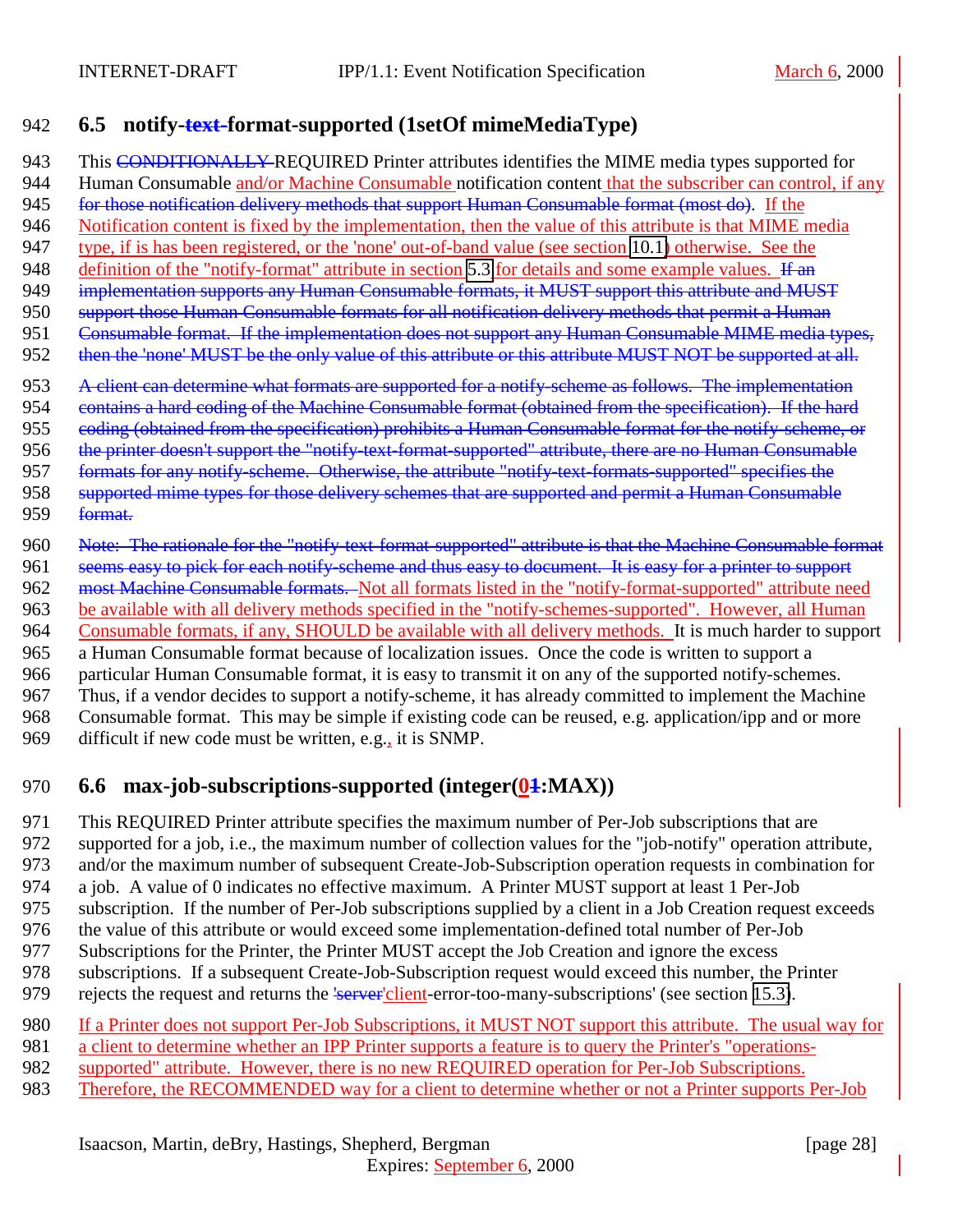<span id="page-28-0"></span> Subscriptions is to query this attribute to see if it is supported (since the Create-Job-Subscriptions is an 985 OPTIONAL operation).

#### **6.7 max-printer-subscriptions-supported (integer(0:MAX))**

- This REQUIRED Printer attribute specifies the maximum number of Per-Printer subscriptions that are
- supported by multiple Create-Printer-Subscription requests, i.e., the maximum number of un-expired Per-
- Printer Subscription objects that the Printer supports at a time. A value of 0 indicates no effective
- maximum. A Printer MUST support at least 1 Per-Printer subscription. If the number of Per-Printer
- subscriptions exceeds the value of this attribute or would exceed some implementation-defined total number of Per-Printer Subscriptions for the Printer (if any), the Printer rejects the Create-Printer-
- 993 Subscription request and returns the 'clientserver-error-too-many-subscriptions' (see section [15.3\)](#page-50-0).
- If a Printer does not support Per-Printer Subscriptions, then it MUST NOT support this attribute. None the
- less, the RECOMMENDED way for a client to determine whether or not a Printer supports Per-Printer
- Subscriptions is to query the "operations-supported" to see if the Create-Printer-Subscriptions operation is
- supported, rather than querying this attribute.

# **6.8 notify-lease-time-supported (rangeOfInteger(0:MAX))**

 This REQUIRED Printer attribute specifies the range of values in seconds that are supported for the "notify-lease-time-requested" operation attribute in a Create-Printer-Subscription or Renew-Subscription request for a Per-Printer subscription. When the lease time expires for a Per-Printer Subscription without renewing, the Printer MUST delete the Subscription object. If the client requests a value outside this range, the Printer MUST grant a value that is in this range (see section [5.9\)](#page-24-0). A value of 0 indicates an infinite lease, i.e., one that does not expire.

# **6.9 notify-lease-time-default (integer(0:MAX))**

This REQUIRED Printer attribute specifies the value of the lease time that the Printer object has been

- configured to assume if the client does not supply a "notify-lease-time-requested" operation attribute in the
- Create-Printer-Subscription or Renew-Subscription requests.

## **6.10 persistent-jobs-supported (boolean)**

- This OPTIONAL Printer attribute indicates whether or not the Printer supports persistent Jobs, i.e., Jobs
- object that are preserved across power cycles. If Jobs are persistent, then Per-Job Subscriptions MUST also
- be persistent, since they are part of the Job object. It is RECOMMENDED that Jobs (and Per-Job Subscriptions) be persistent.
- 1014 If the Printer supports this attribute as settable, then its value MUST control whether or not the Printer keeps Jobs persistently as per the rules in [ipp-set]).
- ISSUE 03 again: OK to allow the "persistent-jobs-supported" (boolean) Printer Description attribute to be settable?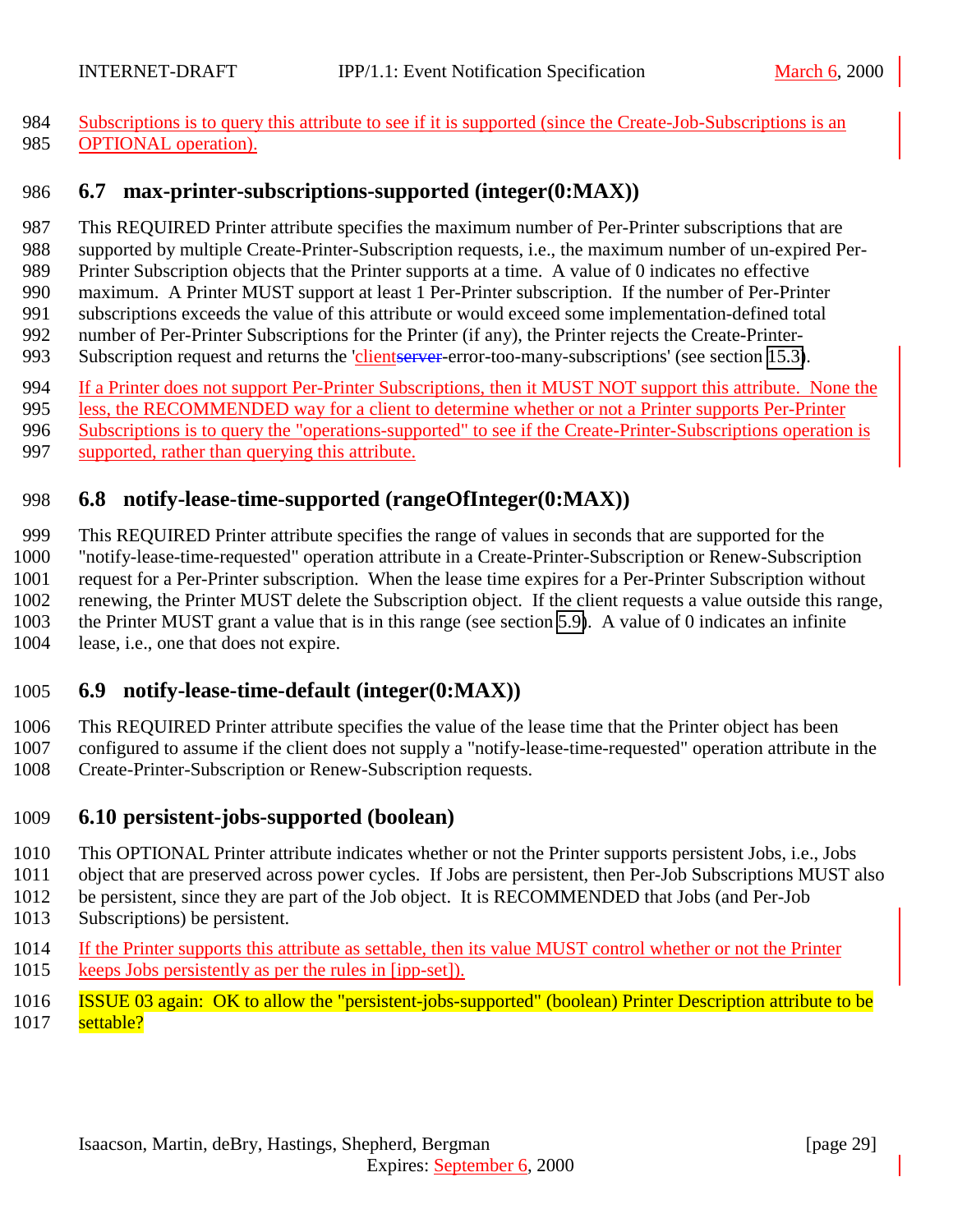#### <span id="page-29-0"></span>**6.11 persistent-subscriptions-supported (boolean)**

- This OPTIONAL Printer attribute indicates whether or not the Printer supports persistent Per-Printer
- Subscriptions, i.e., Subscription objects that are preserved across power cycles. When this value is 'true'
- the implementation MAY support some that are persistent and some that are not. If the value is 'false' or
- the attribute is not supported, Per-Printer Subscriptions MUST NOT be persistent. It is RECOMMENDED
- that Per-Printer subscriptions be persistent.
- If the Printer supports this attribute as settable, then its value MUST control whether or not the Printer keeps Subscription objects persistently as per the rules in [ipp-set]).
- ISSUE 04 again: OK to allow the "persistent-subscriptions-supported" (boolean) Printer Description 1027 attribute to be settable?

# **6.12 printer-state-change-time (integer(1:MAX))**

- 1029 This OPTIONAL READ-ONLY Printer attribute records the time, i.e., copy of the Printer's "printer-up-
- time" attribute, that the Printer's "printer-state" attribute was last changed. On power-up, the Printer
- populates the "printer-state-change-time" from its "printer-up-time" attribute, so that it always has a value.

# **6.13 printer-state-change-date-time (dateTime)**

- This OPTIONAL READ-ONLY Printer attribute records the date and time, i.e., copy of the Printer's
- "printer-current-time" (dateTime) attribute (see [ipp-mod] section 4.4.30), that the Printer's "printer-state" attribute was last changed. On power-up, the Printer populates the "printer-state-change-date-time" from
- its "printer-current-time" attribute, so that it always has a value.

# **7 Notification Content**

- This section defines the Notification content that is sent to a Notification Recipient when an event occurs. The Notification MAY be sent by the IPP Printer or a third party Notification Service (see section [2.3\)](#page-10-0).
- There are two notification content types: Machine Consumable and Human Consumable, i.e., 'text' MIME
- media type. For most notification delivery methods both content types are defined. Each Notification
- Content type will either define one specific Machine Consumable form (usual) or indicate that no Machine
- Consumable form is defined. In addition, each Notification Content type will indicates whether (usual) or
- not Human Consumable forms are permitted. But the definition will not define the Human Consumable
- forms. For those Human Consumable forms that a Printer implementation supports as indicated in the
- 1046 Printer's "notify-text-format-supported" attribute, it MUST support for all Notification Content formats
- supported that permit Human Consumable form.

# **7.1 Notification content MIME media type formats**

- This section defines the Notification content that the Notification Source sends asynchronously to each
- Notification Recipient based on the subscription information stored with the subscription. The Notification
- is either in a Human Consumable or Machine Consumable form.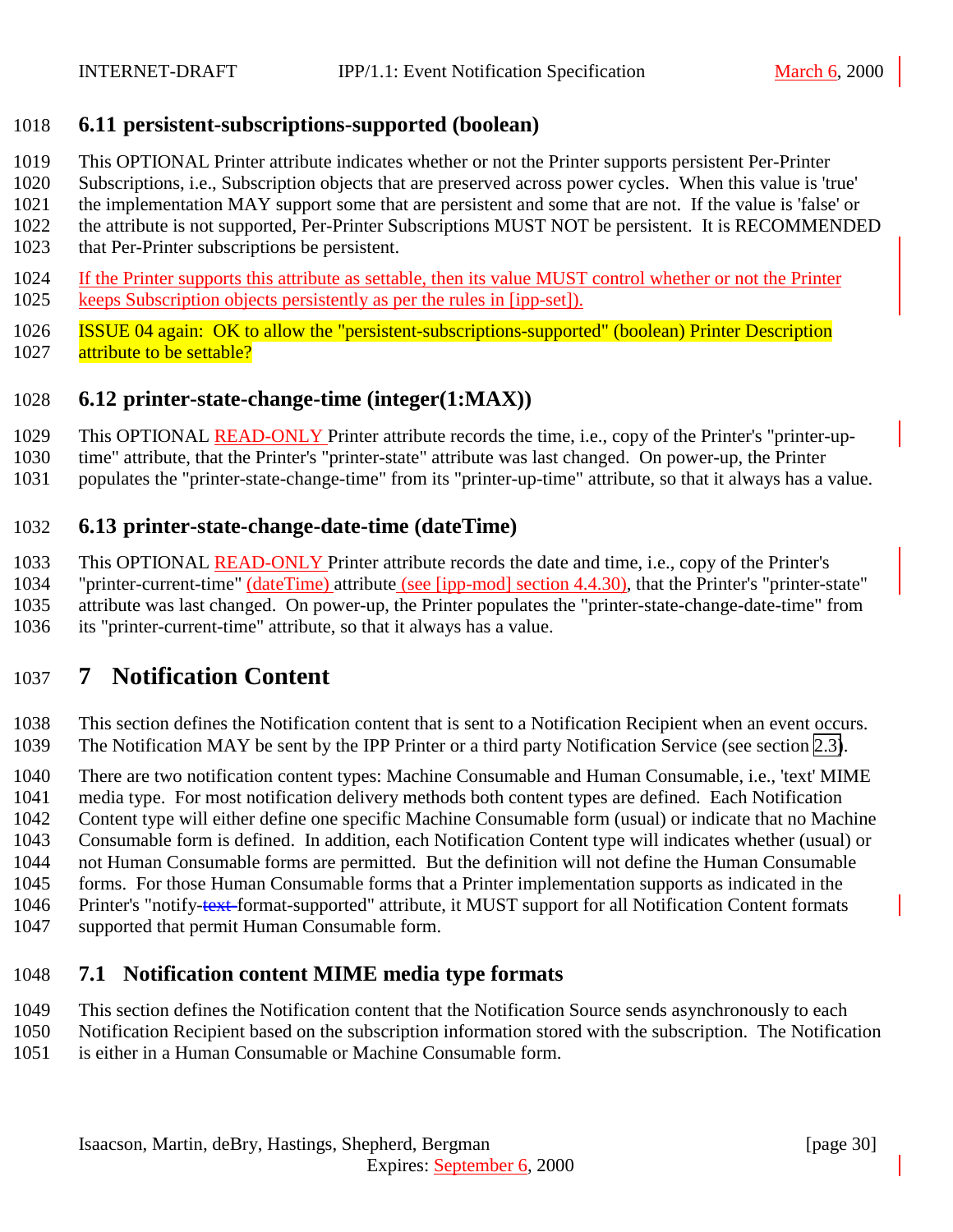#### <span id="page-30-0"></span>**7.1.1 Human Consumable form**

If the notification delivery method is defined to permit Human Consumable forms such as the entire

- Notification Content or a portion of the Notification Content, such as either an attachment or the "human-1055 readable-report" attribute (see section 7.2) then the following RECOMMENDATIONS apply:
- The text message SHOULD include information about the attributes in sections [7.2](#page-34-0) and [7.3](#page-33-0) for job events
- or in sections 7.2 and [7.4](#page-34-0) for printer events. This information is localized according to the information about natural language and charset in the subscription.
- An implementation MAY extend the contents of a Human Consumable notification by adding additional information.

#### **7.1.2 Machine Consumable form**

 If the notification delivery method is defined to have a Machine Consumable form and that form is defined to be the 'application/ipp' MIME media type [ipp-mod], then the following rules apply:

- 1064 1. The notification content MUST use the 'application/ipp' MIME media type [ipp-mod] using one 1065 of: (1) the Get-Job-Attributes response encoding for job events, and (2) Get-Printer-Attributes response for printer events, or (3) a new Sent-Notifications operation for both job and printer events.
- 2. The attributes listed in sections 7.2 and [7.3 a](#page-33-0)re sent in a Notification for Job events.
- 3. The attributes listed in sections 7.2 and [7.4 a](#page-34-0)re sent in a Notification for Printer events.
- 4. For any 'text' or 'name' attribute value in any notification, the charset and natural language rules that apply to all IPP operations apply to these attributes as well, since they are represented as operation responses.
- 1073 5. The "human-readable-report" attribute can be defined to be REQUIRED, OPTIONAL, or 1074 MUST NOT be sent The Unsupported Attributes Group in the response is not sent.
- 6. If the values of any of the attributes sent in an notification content are not known, the value sent in the report content is the out-of-band 'unknown' value, rather than omitting the attribute (see 1077 the beginning of [ipp-mod] section 4.1).
- An implementation MAY extend the contents of the Machine Consumable notification by adding additional attributes. Notification Recipients MUST be able to accept Notifications containing attributes they do not recognize. What a Notification Recipient does with an unrecognized attribute is implementation-
- dependent. Notification Recipients MAY attempt to display unrecognized attributes anyway or MAY ignore them.
- ISSUE 05 Can an implementation extend the Notification Content to include an attribute that uses the 'collection' attribute syntax? If so, should we REQUIRE that Notification Recipients that can accept 1085 Machine Consumable Notifications, be able to accept the 'collection' attribute syntax?

#### **7.2 Notification content attributes common to Job and Printer events**

This section lists the parameters and attributes that are included in both Job and Printer event Notifications.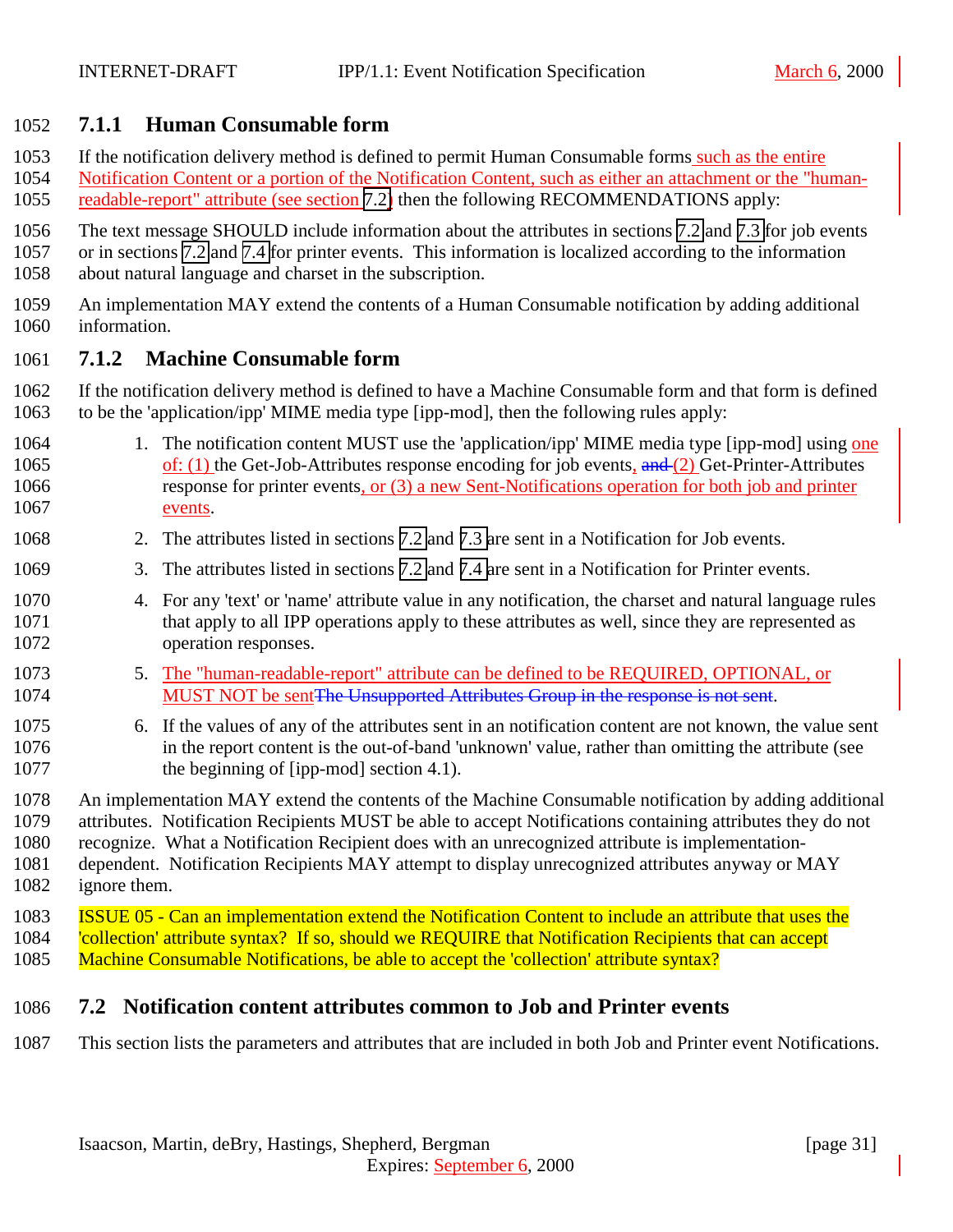- <span id="page-31-0"></span>1088 The notification delivery method either models the Notification as a (1) request if the IPP Printer sends the
- 1089 Notification to the Notification Recipient when the event occurs or as a (2) response if the IPP Printer is 1090 queried for the Notification by a Notification Recipient:
- 1091 Request: If the delivery method defines that the IPP Printer sends the Notification, then the delivery 1092 method also defines whether or not the Notification Recipient returns a response. If the IPP Printer 1093 sends a Notification request, it uses the "operation-id alternative for item #2 in Table 4:
- 1094 Response: If the delivery method defines that the IPP Printer supports an operation that returns a 1095 Notification as a response to the Notification Recipient, it uses the "status-code" alternative for item 1096 #2 in Table 4.
- 1097 Some events do not include all of these attributes as shown in Table 4. Each notification content contains a 1098 single Job or Printer event, whether that event was subscribed using the Job Submission Subscription

1099 mechanism or the Per-Printer subscription mechanism. If either kind of Subscription subscribed to both

- 1100 Job and Printer events, then the Printer will send or return them as separate Job Notification content and
- 1101 Printer Notification contents to the same Notification Recipient.
- 1102 Table 4 lists the attributes that are defined for use in Notifications and indicates the Printer support required
- 1103 for conformance: "R" indicates REQUIRED for Printers to support and "O" indicates OPTIONAL for
- 1104 Printers to support. References of the form "mod m.n.o" refer to [ipp-mod] sections.
- 

#### 1105 **Table 4 - Common Job and Printer Notification content attributes**

| <b>Attributes</b>                                                               | Reference       | Events          |                   |  |  |
|---------------------------------------------------------------------------------|-----------------|-----------------|-------------------|--|--|
|                                                                                 |                 | 'job-progress'  | all others        |  |  |
| The following attributes MUST occur in this order:                              |                 |                 |                   |  |  |
| version-number (integer $(0.32767)$ )<br>1.                                     | mod 3.1.1       | <b>REQUIRED</b> | <b>REQUIRED</b>   |  |  |
| operation-id (integer $(0.32767)$ ) or<br>2.<br>status-code (integer (0:32767)) | mod 3.1.1       | <b>REQUIRED</b> | <b>REQUIRED</b>   |  |  |
| 3.<br>request-id (integer $(0:MAX)$ )                                           | 5.7 & mod 3.1.1 | <b>REQUIRED</b> | <b>REQUIRED</b>   |  |  |
| attributes-charset (charset)<br>4.                                              | 5.5 & mod 3.1.4 | <b>REQUIRED</b> | <b>REQUIRED</b>   |  |  |
| 5.<br>attributes-natural-language (naturalLanguage)                             | 5.6 & mod 3.1.4 | <b>REQUIRED</b> | <b>REQUIRED</b>   |  |  |
| printer-uri (uri)<br>6.                                                         | 5.10            | <b>REQUIRED</b> | <b>REQUIRED</b>   |  |  |
| The following attribute MAY occur in any order:                                 |                 |                 |                   |  |  |
| printer-name (name $(127)$ )                                                    | mod 4.4.4       | n/a             | <b>REQUIRED</b>   |  |  |
| job-id (integer $(1:MAX)$ )<br>8.                                               | mod 4.3.2       | <b>REQUIRED</b> | <b>REQUIRED**</b> |  |  |
| 9.<br>job-name (name(MAX))                                                      | mod 4.3.5       | n/a             | <b>REOUIRED</b>   |  |  |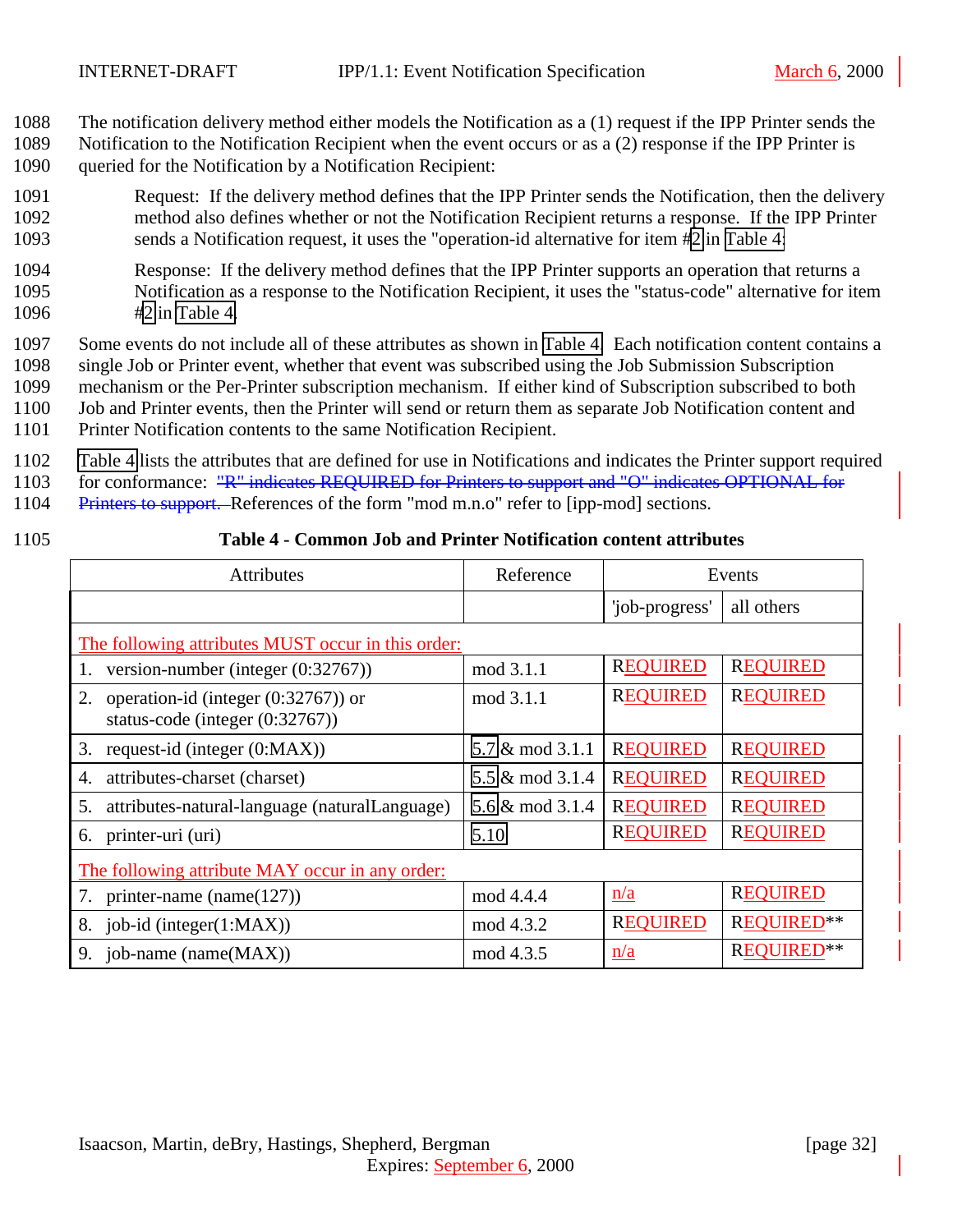| <b>Attributes</b>                          | Reference | Events          |                  |
|--------------------------------------------|-----------|-----------------|------------------|
|                                            |           | 'job-progress'  | all others       |
| 10. trigger-event (type2 keyword)          | 7.2.1     | <b>REQUIRED</b> | <b>REQUIRED</b>  |
| 11. trigger-time (integer(MIN:MAX))        | 7.2.2     | <b>REQUIRED</b> | <b>REQUIRED</b>  |
| 12. trigger-date-time (dateTime)           | 7.2.3     | $\frac{n}{a}$   | <b>OPTIONAL</b>  |
| 13. subscription-id (integer(1:MAX))       | 5.8       | <b>REQUIRED</b> | <b>REQUIRED</b>  |
| 14. subscriber-user-name (name(MAX))       | 5.11      | <b>OREQUIRE</b> | <b>OREQUIRED</b> |
| 15. subscriber-user-data (octetString(63)) | 5.4       | <b>REQUIRED</b> | <b>REQUIRED</b>  |
| 16. notify-text-format (mimeMediaType)     | 5.3       | <b>OPTIONAL</b> | <b>OPTIONAL</b>  |
| 17. human-readable-report (text(MAX))      | 7.2.4     | <b>OPTIONAL</b> | <b>OPTIONAL</b>  |

1106 Attribute Notes:

- 1107 "version-number" the major and minor version number.
- 1108 "operation-id" the operation id if the delivery method document models the Notification as the Printer 1109 sending the Notification to the Notification Recipient (whether the Notification Recipient returns a 1110 response or not).

1111 "status-code" - a value of 0x600 (hexadecimal 600) for a Job event and 0x601 (hexadecimal 601) for a 1112 Printer event if the delivery method document models the Notification as the Printer returning the 1113 Notification to the Notification Recipient as a response to a request.

- 1114 "request-id" the sequence number for this subscription, starting at 1, for each subscription, i.e., the Printer 1115 copies the current value of the "subscription-request-id' Subscription object attribute to the 1116 Notification request content.
- 1117 "attributes-charset" the value comes from the "notify-charset" attribute in the Subscription object.
- 1118 "attributes-natural-language" the value comes from the "notify-natural-language" attribute in the 1119 Subscription object.
- 1120 "printer-uri" the value comes from the "job-printer-uri" Job attribute for Per-Job subscriptions.
- 1121 \*\*"job-id" and "job-name" included in Printer event Notifications only for Per-Job subscriptions.
- 1122 "job-name" SNMP delivery method can truncate to less than 255 octets, since the Notification needs to fit 1123 into 484 octets or so on some transports that SNMP is defined for.
- 1124 "subscription-id" the unique identifier for the Subscription object on this Printer.
- 1125 "subscriber-user-name" the subscriber user name that created the Subscription object. SNMP delivery 1126 method can truncate to less than 255 octets, since the Notification needs to fit into 484 octets or so 1127 on some transports that SNMP is defined for.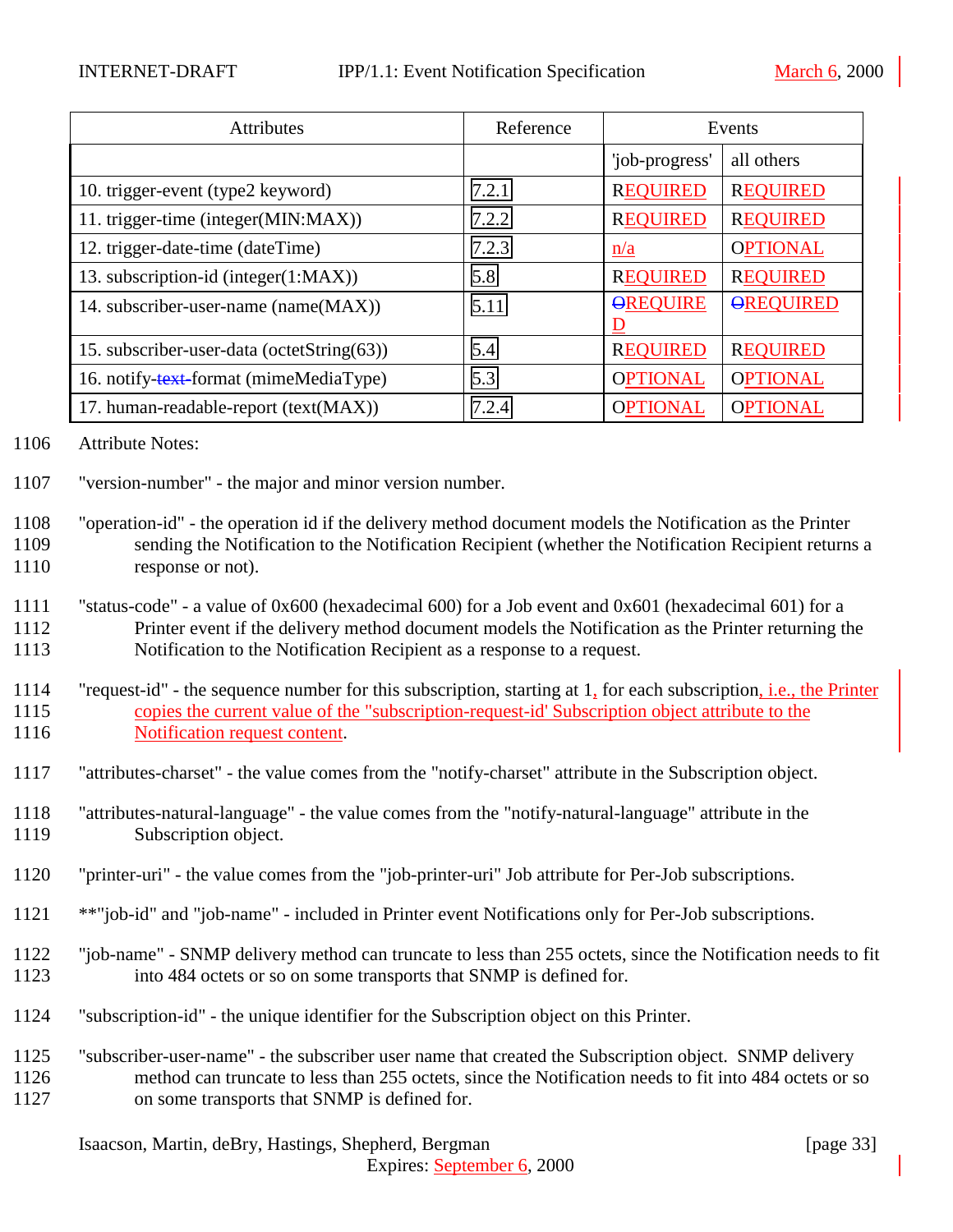- <span id="page-33-0"></span>1128 "subscriber-user-data" - opaque user data that may identify either the Subscriber and/or the ultimate 1129 Notification Recipient. The client MUST supply this attribute, if the definition of the delivery 1130 method specified in the "notify-recipient" attribute REQUIRES the client to supply it.
- 1131 "notify-text-format (mimeMediaType) indicates the text MIME media type (see section [5.3\)](#page-22-0) for the 1132 "human-readable-report" attribute. This attribute MUST be present if the "human-readable-report" 1133 (text(MAX)) attribute is present in order to unambiguously identify the format of its text value to
- 1134 the Notification Recipient.

# 1135 **7.2.1 "trigger-event" (type2 keyword)**

- 1136 This REQUIRED Notification Content attribute indicates the event that caused this Notification to be 1137 delivered.
- 1138 **7.2.2 "trigger-time" (integer(MIN:MAX))**
- 1139 This REQUIRED Notification Content attribute indicates the time at which the event occurred, i.e.,
- 1140 "<del>trigger-time"</del>-the "printer-up-time" value (see [ipp-mod] section 4.4.29) when the event occurred.

# 1141 **7.2.3 "trigger-date-time" (dateTime)**

1142 This OPTIONAL Notification Content attribute indicates the date and time at which the event occurred,

- 1143 i.e., "trigger-date-time" the "printer-current-time" value (see [ipp-mod] section 4.4.30) when the event 1144 occurred<del> - OPTIONAL to support</del>.
- 1145 **7.2.4 "human-readable-report" (text(MAX))**
- 1146 "human-readable-report (text(MAX)) the This OPTIONAL Notification Content attribute contains the
- 1147 human consumable text message (see section [7.1.1\)](#page-30-0) that describes the event and is represented in the text
- 1148 format specified by the "notify-text-format" attribute. Whether or not this attribute is defined depends on

1149 the delivery method definition document and MUST be defined only for use in the Machine Consumable

1150 format. If this attribute is defined for use in the Machine Consumable Notification, then whether this

1151 attribute is REQUIRED or OPTIONAL also depends on the delivery method definition document.

# 1152 **7.3 Additional Notification content attributes for Job events** *only*

- 1153 Table 5 lists the additional attributes that are included only in Job event Notifications and indicates the
- 1154 Printer support required for conformance: "R" indicates REQUIRED, "O" indicates OPTIONAL, and
- 1155 "CR" indicates CONDITIONALLY REQUIRED, i.e., REQUIRED in a Notification if the corresponding
- 1156 Job attributes are supported. Some events do not include all of these attributes as shown in Table 5.
- 

## 1157 **Table 5 - Additional Notification content attributes for Job events** *only*

| <b>Attributes</b>                            | Reference           |                    | Events              |               |
|----------------------------------------------|---------------------|--------------------|---------------------|---------------|
|                                              |                     | 'job-<br>progress' | 'job-<br>completed' | all<br>others |
| 18. job-state (type1 enum)                   | mod 4.3.7           | R                  | R                   | R             |
| 19. job-state-reasons (1setOf type2 keyword) | mod 4.3.8           | R                  |                     |               |
| 20. job-k-octets (integer $(0:MAX)$ )        | $mod\,4.3.17.1$   O |                    |                     |               |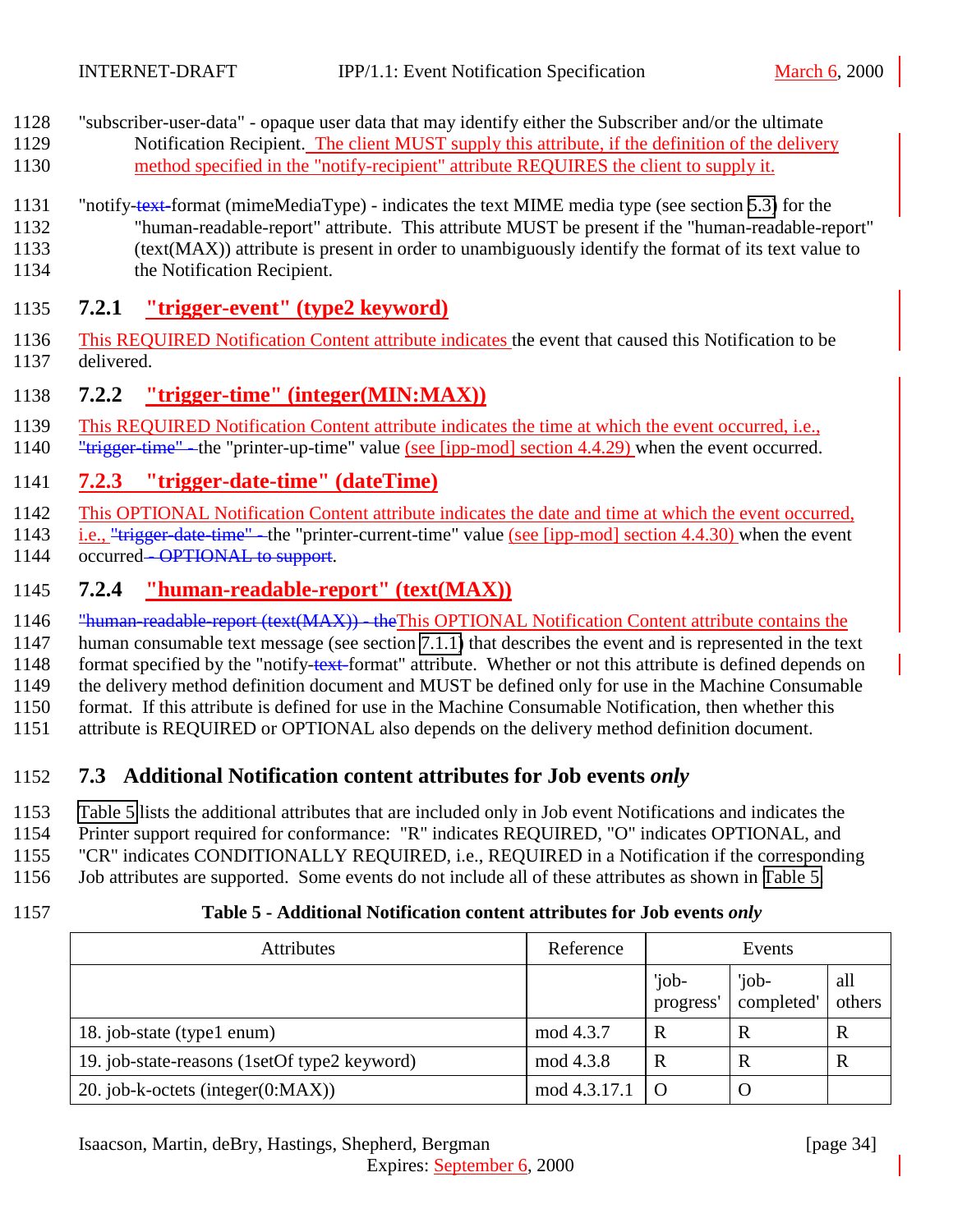<span id="page-34-0"></span>

| Attributes                                                 | Reference    | Events             |                     |               |
|------------------------------------------------------------|--------------|--------------------|---------------------|---------------|
|                                                            |              | 'job-<br>progress' | 'job-<br>completed' | all<br>others |
| 21. job-k-octets-processed (integer(0:MAX))                | mod 4.3.18.1 | $\Omega$           | $\Omega$            |               |
| 22. job-impressions (integer $(0:MAX)$ )                   | mod 4.2.17.2 | $\Omega$           | $\Omega$            |               |
| 23. job-impressions-completed (integer(0:MAX))             | mod 4.3.18.2 | <b>CR</b>          | CR                  |               |
| 24. impressions-completed-current-copy<br>interger(0:MAX)) | [ipp-prog]   | $\mathbf R$        |                     |               |
| 25. job-media-sheets (integer(0:MAX))                      | mod 4.3.17.3 | $\Omega$           | $\Omega$            |               |
| 26. job-media-sheets-completed (integer(0:MAX))            | mod 4.3.18.3 | <b>CR</b>          | CR                  |               |
| 27. job-collation-type (type2 enum)                        | [ipp-prog]   | $\mathbf R$        |                     |               |
| 28. sheet-completed-copy-number (integer(0:MAX))           | [ipp-prog]   | $\mathbf R$        |                     |               |
| 29. sheet-completed-document-number(integer(0:MAX))        | [ipp-prog]   | $\mathbf R$        |                     |               |

## 1158 **7.4 Additional Notification content attributes for Printer events** *only*

- 1159 Table 6 lists the additional attributes that are included only in Printer event Notifications and indicates the
- 1160 Printer support required for conformance: "R" indicates REQUIRED and "O" indicates OPTIONAL.
- 

#### 1161 **Table 6 - Additional Notification content attributes for Printer events** *only*

| <b>Attributes</b>                                  | Reference  | Events             |
|----------------------------------------------------|------------|--------------------|
|                                                    |            | all printer events |
| 30. printer-state (type1 enum)                     | mod 4.4.11 | <b>REQUIRED</b>    |
| 31. printer-state-reasons (1set Of type 2 keyword) | mod 4.4.12 | <b>REQUIRED</b>    |
| 32. printer-is-accepting-jobs (boolean)            | mod 4.4.23 | <b>REQUIRED</b>    |

1162

# 1163 **8 Operations for notification**

1164 This section defines all of the operations for notification which are summarized in [Table 1](#page-7-0) in section [1.1,](#page-5-0) 1165 including the assignment of the operation-id.

## 1166 **8.1 Operations for Per-Job Subscriptions** *only*

- 1167 This section defines the operation requests and responses that are related to Per-Job subscriptions and its
- 1168 Subscription object. Section [8.3](#page-42-0) defines the REQUIRED operation requests and responses associated with 1169 the REQUIRED Per-Printer subscription and its Subscription object.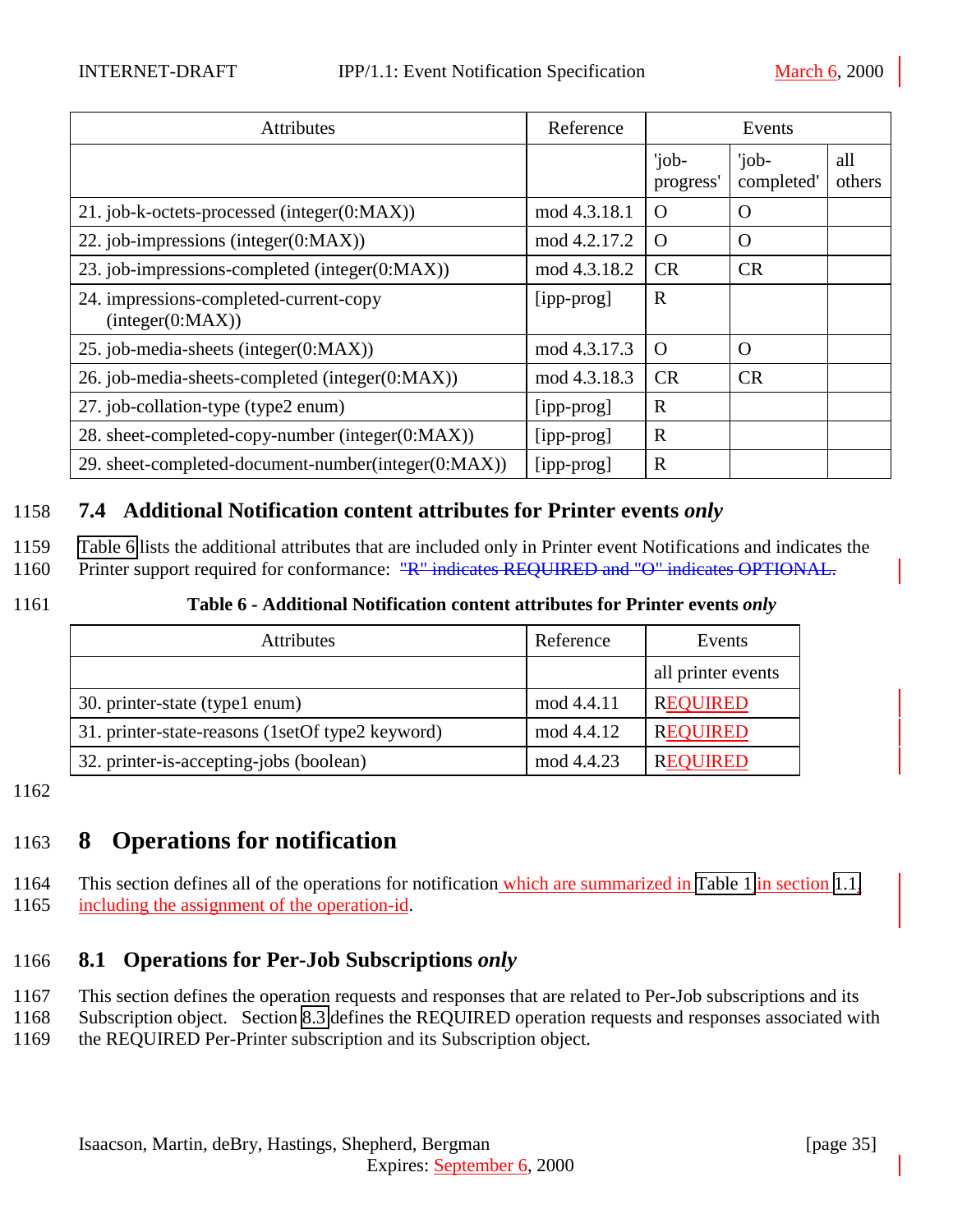## <span id="page-35-0"></span>**8.1.1 Job Creation Operations (Create-Job, Print-Job, Print-URI) and Validate-Job**

The usual method for a client to associate one subscription with a Job is to specify the subscription when

the job is created. For a Per-Job Subscription, the client supplies the "job-notify (1setOf collection)"

operation attribute with the member attributes listed in Table 7 with any of the Job Creation operations

(Create-Job, Print-Job, Print-URI), plus Validate-Job (which doesn't create a job or subscription). If the

client does not supply the "job-notify" attribute in the create operation, there is no subscription made (either

implicitly or explicitly).

If a Printer does not support this notification specification, then it MUST ignore the "job-notify" operation

attribute and return it in the response indicated as an attribute that is not supported. See [ipp-mod] section

3.1.7 for details on returning Unsupported Attributes.

#### **Table 7 - Member attributes of the "job-notify" collection operation attribute**

| Member attribute of "job-notify" collection | Reference | client MUST<br>supply                   | Printer support |
|---------------------------------------------|-----------|-----------------------------------------|-----------------|
| notify-recipient (uri)                      | 5.1       | yes                                     | <b>REQUIRED</b> |
| notify-events (1setOf type2 keyword)        | 5.2       | no                                      | <b>REQUIRED</b> |
| notify-text-format (mimeMediaType)          | 5.3       | no                                      | <b>REQUIRED</b> |
| subscriber-user-data (octetString(63))      | 5.4       | depends on<br>delivery<br>method $**ho$ | <b>REQUIRED</b> |
| notify-charset (charset)                    | 5.5       | no                                      | <b>OPTIONAL</b> |
| notify-natural-language (naturalLanguage)   | 5.6       | no                                      | <b>OPTIONAL</b> |

 ISSUE 06: Ok that "notify-charset" and "notify-natural-language" member attributes don't follow the "xxx-supported" rule for collection member attributes, since the "xxx-supported" attributes are "charset-

 supported" and "generated-natural-language-supported", respectively, instead of "notify-charset-supported" and "notify-natural-language-supported"?

 See the referenced sections for a definition of these operation attributes, since they are copied to the Subscription object as the Subscription Description attributes described in section [5.](#page-16-0)

The following rules apply to Per-Job subscriptions created as part of the Job Creation operations:

- 1188 1. Any subscription can contain job events, printer events, or both.
- 2. The Job Submission Subscription is only valid while the job is "not-completed". The job is "not- completed" while it is in the 'pending', 'pending-held', 'processing', and 'processing-stopped' states. The 1191 job changes from being "not-completed" to "retained" when it is done processing and enters any of the 'completed', 'canceled', or 'aborted' states. The job becomes "not-completed" again when it is restarted using the Restart-Job operation (see [ipp-mod]).
- 3. Since no job is created for the Validate-Job operation, the only purpose of supplying the subscription operation attributes in the Validate-Job operation is to validate that the values are supported; the Printer object does not establish a notification subscription as a result of the Validate-Job operation.
- 4. Since a Job Submission Subscription is included within a job submission operation, any interest in job events is limited to "this job" only (the Job object created because of this job creation operation). There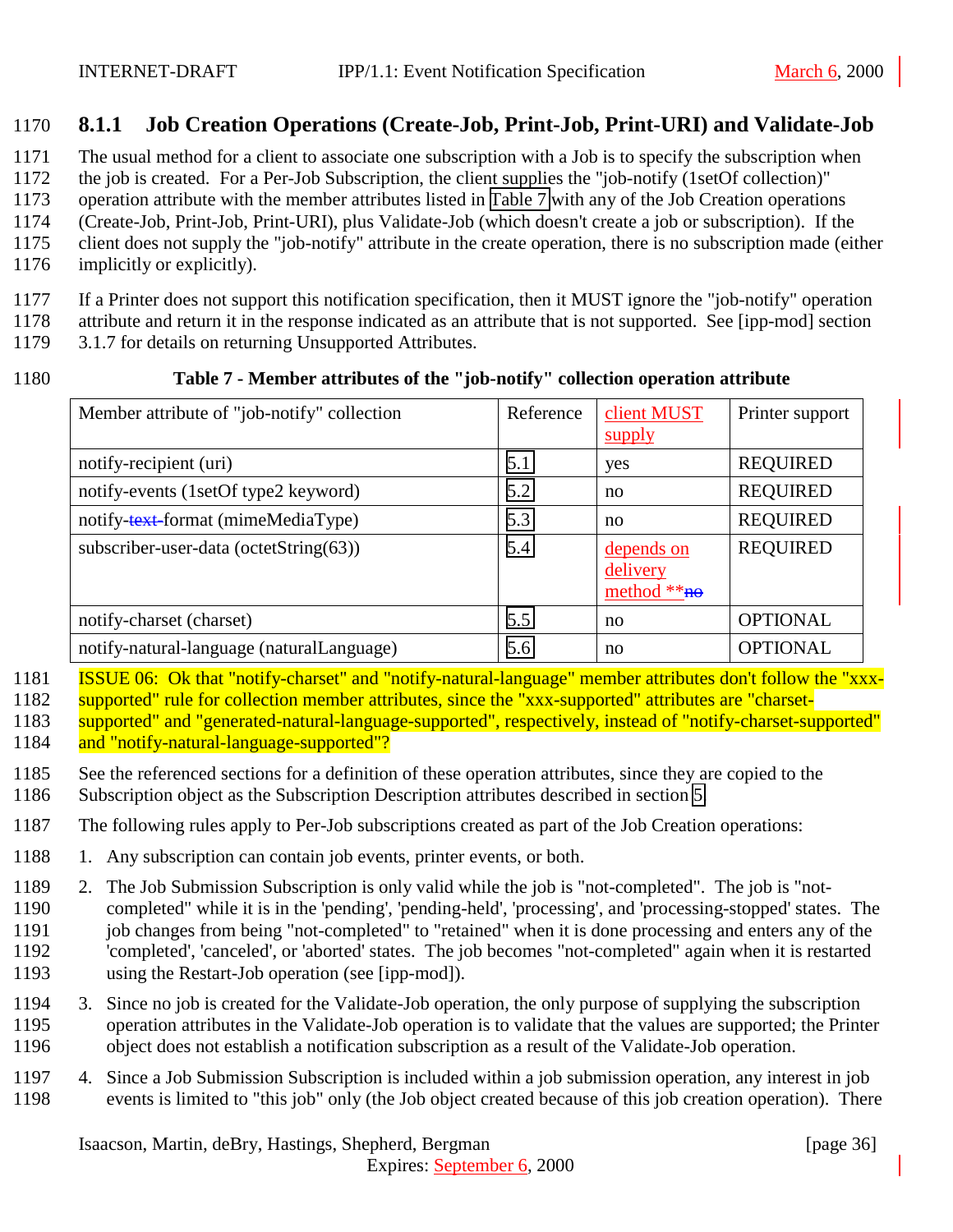- is no mechanism to subscribe to events for all jobs or specifically some job other than this job in a
- create operation. But see the Create-Printer-Subscription operation (section [8.2.1\)](#page-39-0) for an explicit
- operation to subscribe for job and/or printer events independently of any particular job submission, i.e., Per-Printer subscriptions.
- 5. Event reporting only occurs when a notification recipient has specified a subscription to any event(s).
- 6. The notification implementation MAY allow an administrator to configure a policy on what events may be dropped.
- 7. \*\* The client MUST supply the "subscriber-user-data" (octetString(63)) attribute, if the definition of the delivery method specified in the "notify-recipient" attribute REQUIRES the client to supply it.
- 8. If the OPTIONAL "notify-charset" attribute is not supported or the supplied value is not supported, the IPP Printer MUST return the attribute in the Unsupported Attributes Group but still accept the operation, as with all Job create operations. In this case, the Printer MUST use the natural language supplied in the "attributes-charset" Job creation operation attribute, if that natural language value is supported by the Printer, else the Printer object MUST use the Printer's "charset-configured" value. See the Print-Job operation in [ipp-mod].
- 9. If the OPTIONAL "notify-natural-language" attribute is not supported or the supplied value is not supported, the IPP Printer MUST return the attribute in the Unsupported Attributes Group but still accept the operation, as with all Job create operations. In this case, the Printer MUST use the natural language supplied in the "attributes-natural-language" Job creation operation attribute, if that natural language value is supported by the Printer, else the Printer object MUST use the Printer's "natural-language-configured" value. See the Print-Job operation in [ipp-mod].
- 10. If a collection contains other unrecognized, unsupported member attributes and/or conflicting values, the attribute returned in the Unsupported Group is a collection containing the unrecognized, unsupported member attributes, and/or conflicting values. The Printer MUST return the unrecognized member attributes with the out-of-band value of 'unsupported'. The Printer MUST return the unsupported member attributes and conflicting values with their unsupported values. See [ipp-coll].
- 11. If the number of events supplied in the "notify-events" attribute exceeds the Printer's "max-events- supported" attribute, the Printer MUST accept the request with the status code 'successful-ok-ignored- or-substituted-attributes' and return the "job-notify" collection in the Unsupported Attributes Group with only the "job-events" member attribute containing the events that exceed the maximum.
- 12. If the Per-Job subscriptions would exceed the limit of Per-Job subscriptions supported per job as specified by the Printer's "max-job-subscriptions-supported" attribute or would exceed some implementation-defined limit on the total number of Per-Job subscriptions for the Printer (if any), the Printer MUST accept the request with the status code 'successful-ok-ignored-subscriptions', MUST return the "job-notify" attribute in the Unsupported Attributes Group with only the collection value(s) that represent the excess subscriptions that are being ignored, and MUST perform the Job Creation operation (see section [8.1.1\)](#page-35-0), since the job can still be printed.
- If the job is accepted and one or more subscriptions are ignored, the status code returned is 'successful-
- ok-ignored-subscriptions. This status code is returned even if other job attributes are unsupported or in
- conflict. That is, if an IPP Printer finds a warning that would allow it to return 'successful-ok-ignored-subscriptions' and either 'successful-ok-ignored-or-substituted-attributes' and/or 'successful-ok-
- conflicting-attributes', it must return 'successful-ok-ignored-subscriptions'. In other words, the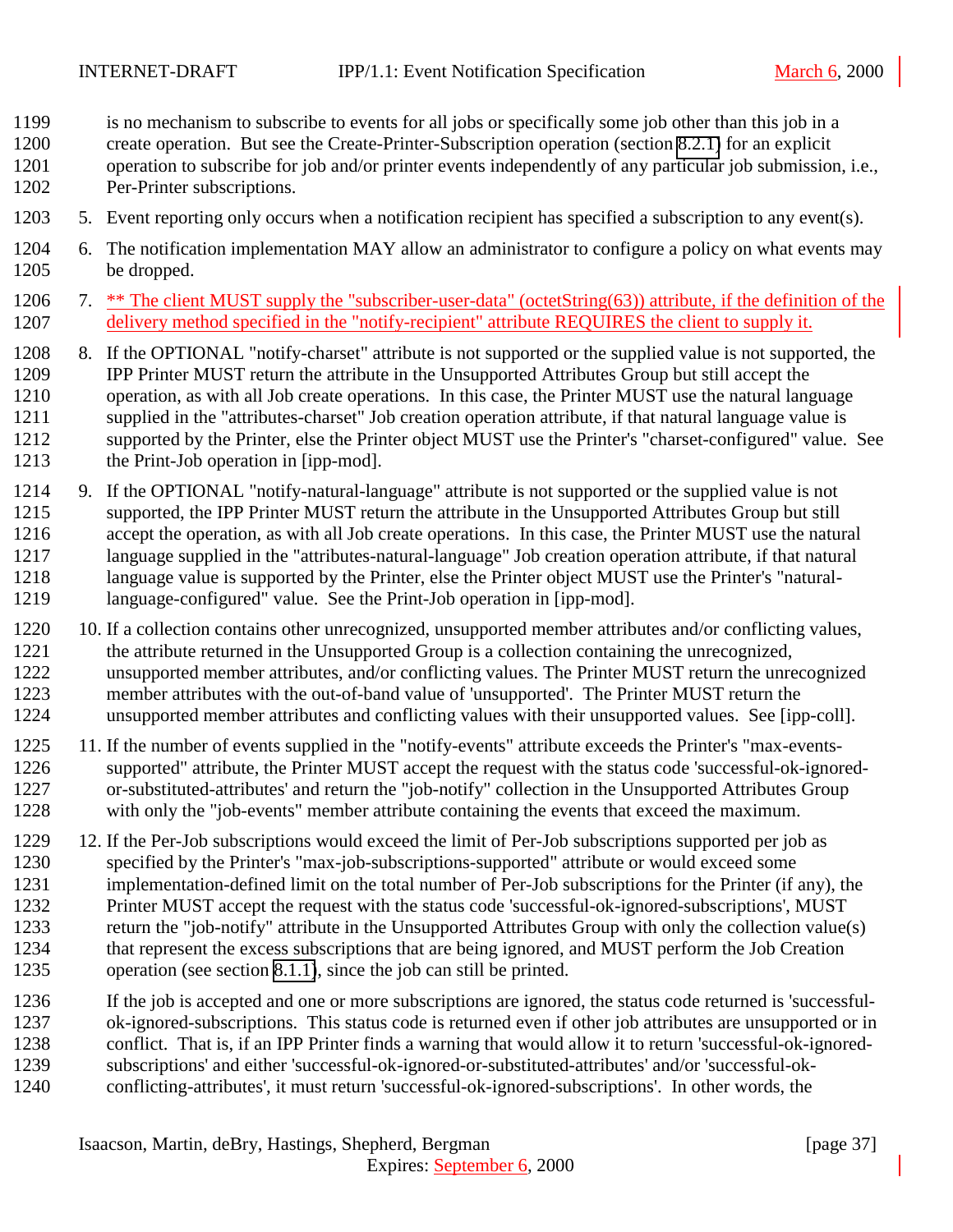<span id="page-37-0"></span>1241 precedence for returning success codes is: 'successful-ok-ignored-subscriptions', 'successful-ok-

# 1242 conflicting-attributes', and 'successful-ok-ignored-or-substituted-attributes'.

# 1243 **8.1.2 Create-Job-Subscription operation**

- 1244 The OPTIONNAL Create-Job-Subscription operation creates a Per-Job Subscription object . The client
- 1245 can specify one or more job and/or printer events to be delivered as notifications to one Notification
- 1246 Recipient. For the Per-Job subscription objects, the Job events are for this job only. The printer events are
- 1247 any events generated by that Printer for any job or when no job is involved at all (same as for Per-Job 1248 Subscriptions).
- 1249 The Printer returns a subscription id and the length of time for which it has granted a lease for the 1250 subscription.
- 1251 A client can unsubscribe using the Cancel-Subscription operation (section [8.3.4\)](#page-46-0) and the subscription id.
- 1252 Two Create-Job-Subscription operations with the same events and same Notification Recipient MUST be
- 1253 kept as distinct subscriptions and be assigned distinct subscription ids. A Printer MUST allow such
- 1254 duplicate subscriptions such that Cancel-Subscription doesn't unsubscribe both subscriptions and MUST
- 1255 send the Notifications twice to the Notification Recipient, since the "request-id" is supposed to count
- 1256 monotonically for each **s**Subscription object.
- 1257 If the Printer has a bounded set of concurrent Per-Job subscriptions and the request would exceed that
- 1258 bound, the Printer rejects the operation and returns the 'server'client-error-too-many-subscriptions' status 1259 code. The client SHOULD try again later.
- 1260 Access Rights: To create Per-Job subscription objects, the authenticated user (see [IPP-MOD] section 8.3)
- 1261 performing this operation MUST either be the job owner or have operator or administrator access rights for
- 1262 the Printer object (see [IPP-MOD] sections 1 and 8.5). Otherwise the IPP object MUST reject the
- 1263 operation and return: the 'client-error-forbidden', 'client-error-not-authenticated', and or 'client-error-not-
- 1264 authorized' status code as appropriate.
- 1265 Request:

| Group 1: Operation Attributes                   | Reference | client MUST       | Printer         |
|-------------------------------------------------|-----------|-------------------|-----------------|
|                                                 | [ipp-mod] | supply            | support         |
| "attributes-charset" (charset)                  | 3.1.4.1   | yes               | <b>REQUIRED</b> |
| "attributes-natural-language" (naturalLanguage) | 3.1.4.1   | yes               | <b>REQUIRED</b> |
| "printer-uri" (uri)                             | 3.1.5     | yes               | <b>REQUIRED</b> |
| "job-id" (integer $(1:MAX)$ )                   | 3.1.5     | yes               | <b>REQUIRED</b> |
| "job-uri" (uri)                                 | 3.1.5     | if not "printer-  | <b>REQUIRED</b> |
|                                                 |           | uri" and "job-id" |                 |
| "requesting-user-name" $(name(MAX))$            | 8.3       | <b>RECOMMEND</b>  | <b>REQUIRED</b> |
|                                                 |           | ED                | <b>RECOMME</b>  |
|                                                 |           |                   | <b>NDED</b>     |

1266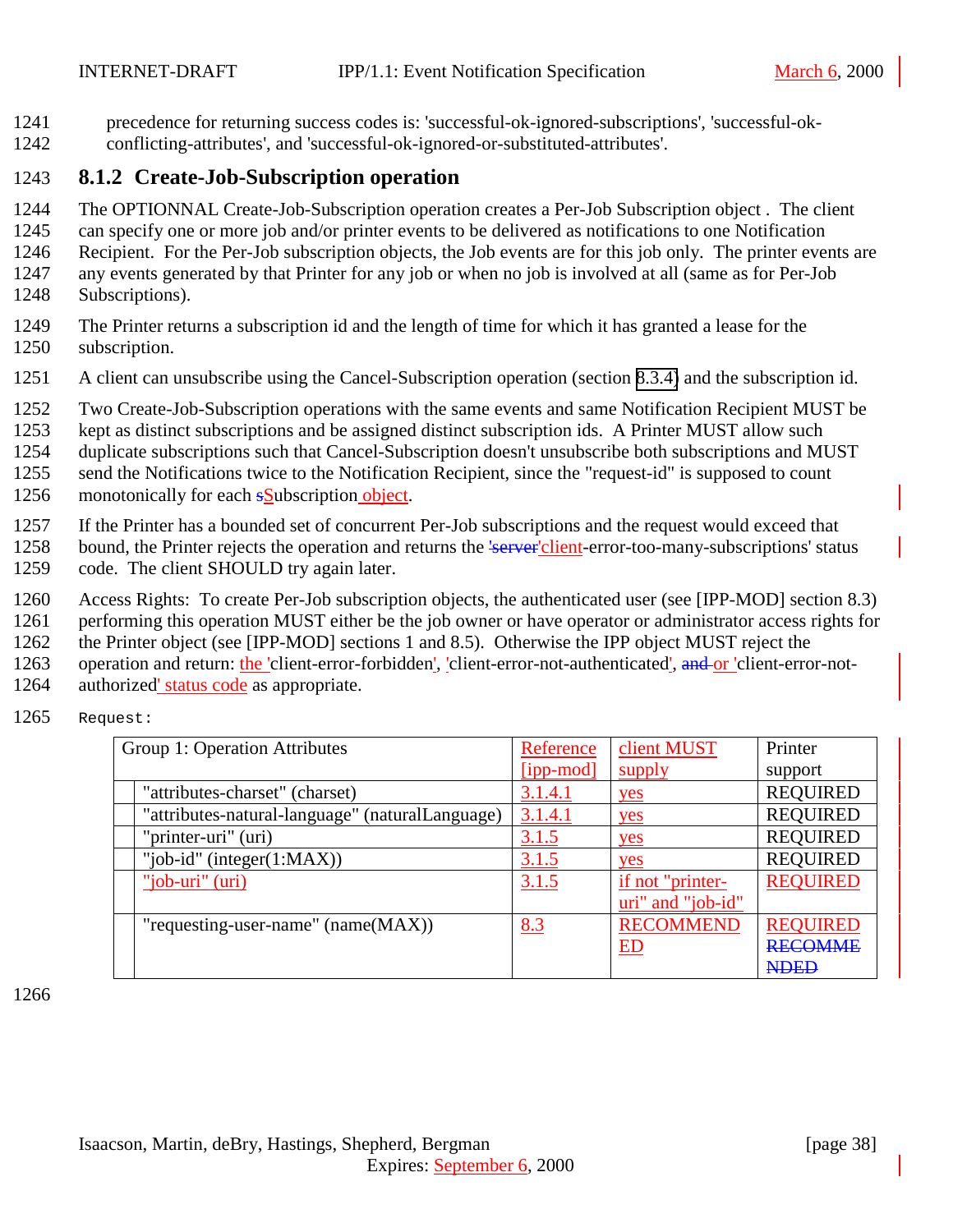| Group 2: Subscription Attributes            | Reference | client MUST               | Printer         |
|---------------------------------------------|-----------|---------------------------|-----------------|
|                                             |           | supply                    | support         |
| "notify-recipient" (uri)                    | 5.1       | yes                       | <b>REQUIRED</b> |
| "notify-events" (1setOf type2 keyword)      | 5.2       | $\underline{\mathbf{no}}$ | <b>REQUIRED</b> |
| "notify-text-format" (mimeMediaType)        | 5.3       | no                        | <b>REQUIRED</b> |
| "subscriber-user-data" (octetString(63))    | 5.4       | depends on                | <b>REQUIRED</b> |
|                                             |           | delivery method           |                 |
| "notify-charset" (charset)                  | 5.5       | $\underline{\text{no}}$   | <b>OPTIONAL</b> |
| "notify-natural-language" (naturalLanguage) | 5.6       | $\underline{\mathbf{no}}$ | <b>OPTIONAL</b> |
| "notify-persistence-requested" (boolean)    |           | $\underline{\mathbf{no}}$ | <b>OPTIONAL</b> |

#### 1267 Response:

| Group 1: Operation Attributes |                                                 | Reference [ipp- | <b>REQUIRED</b> |
|-------------------------------|-------------------------------------------------|-----------------|-----------------|
|                               |                                                 | mod]            | in response     |
|                               | "status-code" (type2 enum)                      | 3.1.6.1         | <b>REQUIRED</b> |
|                               | "attributes-charset" (charset)                  | 3.1.4.2         | <b>REQUIRED</b> |
|                               | "attributes-natural-language" (naturalLanguage) | 3.1.4.2         | <b>REQUIRED</b> |
|                               | "status-message" $(text(255))$                  | 3.1.6.2         | <b>OPTIONAL</b> |
|                               | "detailed-status-message" (text(MAX))           | 3.1.6.3         | <b>OPTIONAL</b> |

#### 1268

| Group 2: Unsupported Attributes (see [ipp-mod] section 3.1.7) | <b>REQUIRED</b> |
|---------------------------------------------------------------|-----------------|
|                                                               | if unsupported  |
|                                                               | attributes      |

#### 1269

| Group 3: Subscriptions Attributes      | Reference | <b>REQUIRED</b> |
|----------------------------------------|-----------|-----------------|
|                                        |           | in response     |
| "subscription-id" (integer $(1:MAX)$ ) | 5.8       | <b>REQUIRED</b> |
| "notify-persistence-granted" (boolean) | 5.13      | <b>REQUIRED</b> |

#### 1270 Attribute Notes:

| 1271 | "job-id" (integer(1:MAX)) - the client MUST $\frac{either(1)}{either(1)}$ supply this attribute, in combination with the |
|------|--------------------------------------------------------------------------------------------------------------------------|
| 1272 | "printer-uri" attribute, in order to create a Per-Job subscription for the Job identified by the "job-id"                |
| 1273 | value or supply the "job-uri" instead, as with any Job operation:                                                        |

- 1274 Note: Unlike all other operations on the Job object, the "job-uri" operation attribute is not defined 1275 **for use with this operation.**
- 1276 **ISSUE 02 Ok that "job-uri" isn't defined for use with the Create-Job-Subscription operation?**
- 1277 "job-uri" (uri) the client MUST supply this attribute, if the "printer-uri" and "job-id" are not supplied, in 1278 order to identify the Job to which the Per-Job Subscription is being created.
- 1279 "notify-recipient" (uri) the client MUST supply this attribute in order to have a subscription.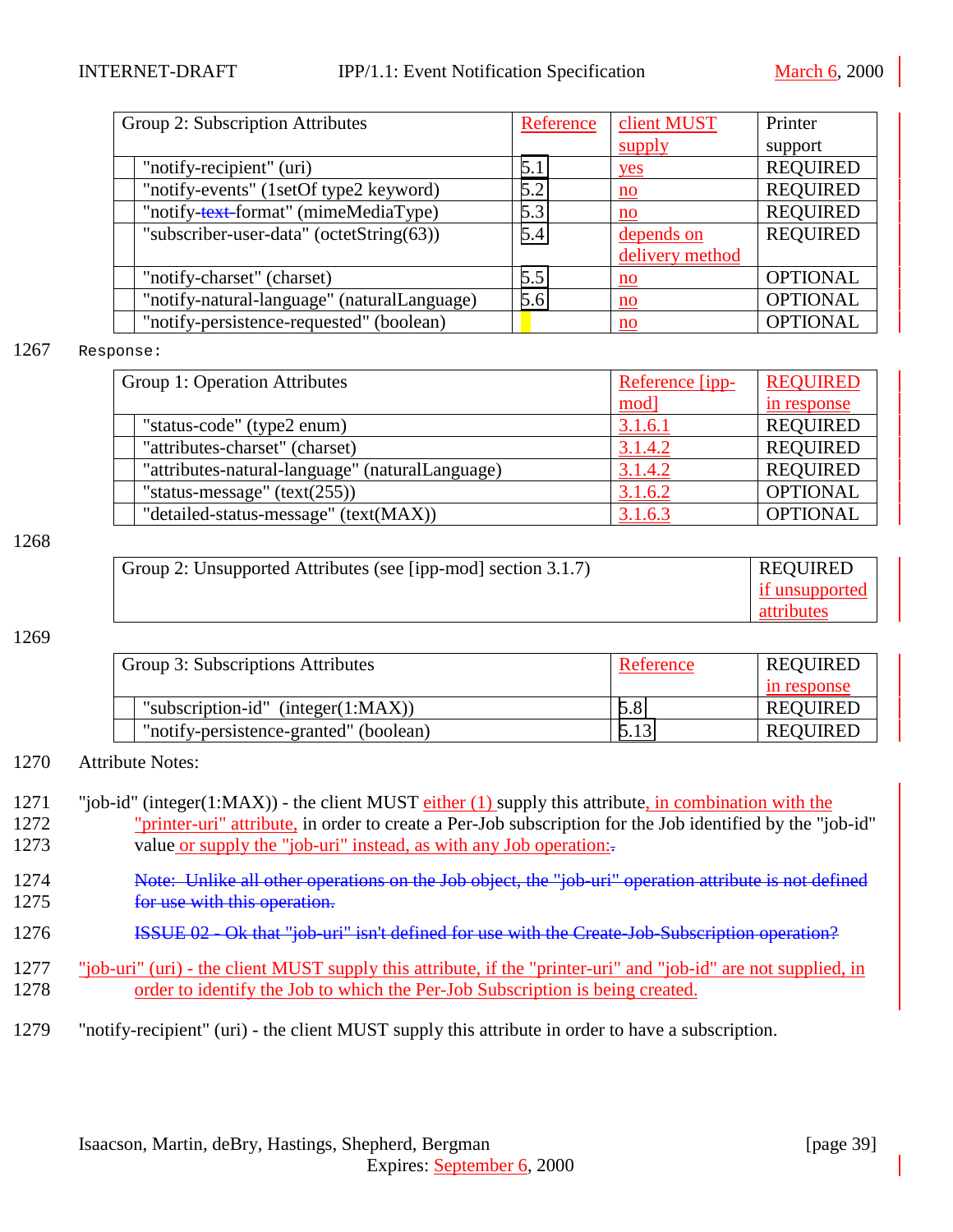<span id="page-39-0"></span> "notify-event" (1setOf type2 keyword) - if the client does not supply this attribute, the Printer populates the "notify-events" Subscription Description attribute from its "notify-events-default" Printer Description attribute.

1283 "notify-text-format" (mimeMediaType) - if the client supplies this attribute, the value indicates which Human Consumable text format is requested for use in the Notification using the delivery method 1285 that the client supplies in the "notify-recipient" attribute. If the client does not supply this attribute, the Machine-Consumable form of the delivery method that the client supplies in the "notify-1287 recipient" attribute is used.

- 1288 "subscriber-user-data" (octetString(63)) the client MUST supply this attribute, if the definition of the 1289 delivery method specified in the "notify-recipient" attribute REQUIRES the client to supply it.
- "notify-persistence-requested" (boolean) whether or not the Per-Job Subscription is to be persistent, i.e., saved across power cycles. Note: Persistent trap registrations is a client option in SNMPv3 [RFC2573].
- "notify-persistence-granted" (boolean) whether or not this Subscription object instance is persistent. This attribute MUST be returned whether "notify-persistence-requested" is supported or not, so that the client knows which.
- 

#### *8.2* **Operations for Per-Printer Subscriptions** *only*

 This section defines the operation requests and responses associated with the Per-Printer subscription and its Subscription object.

#### **8.2.1 Create-Printer-Subscription operation**

- The REQUIRED Create-Printer-Subscription operation creates a Per-Printer Subscription object . The
- client can specify one or more job and/or printer events to be delivered as notifications to one Notification
- Recipient. For the Per-Printer subscription objects, the job events are for any job submitted to the Printer. The printer events are any events generated by that Printer for any job or when no job is involved at all.
- The Printer returns a subscription id and the time at which the subscription lease expires (which may be
- earlier or later than the client requested).
- 1307 The client must MUST renew the Per-Printer subscription using the Renew-Subscription operation (see
- section [8.3.3\)](#page-44-0) before the lease runs out in order to maintain the subscription. A client can unsubscribe
- using the Cancel-Subscription operation (section [8.3.4\)](#page-46-0) and the subscription id.
- Two Create-Printer-Subscription operations with the same events and same Notification Recipient MUST
- be kept as distinct subscriptions and be assigned distinct subscription ids. A Printer MUST allow such
- duplicate subscriptions such that Cancel-Subscription doesn't unsubscribe both subscriptions and MUST
- send the Notifications twice to the Notification Recipient, since the "request-id" is supposed to count
- monotonically for each subscription.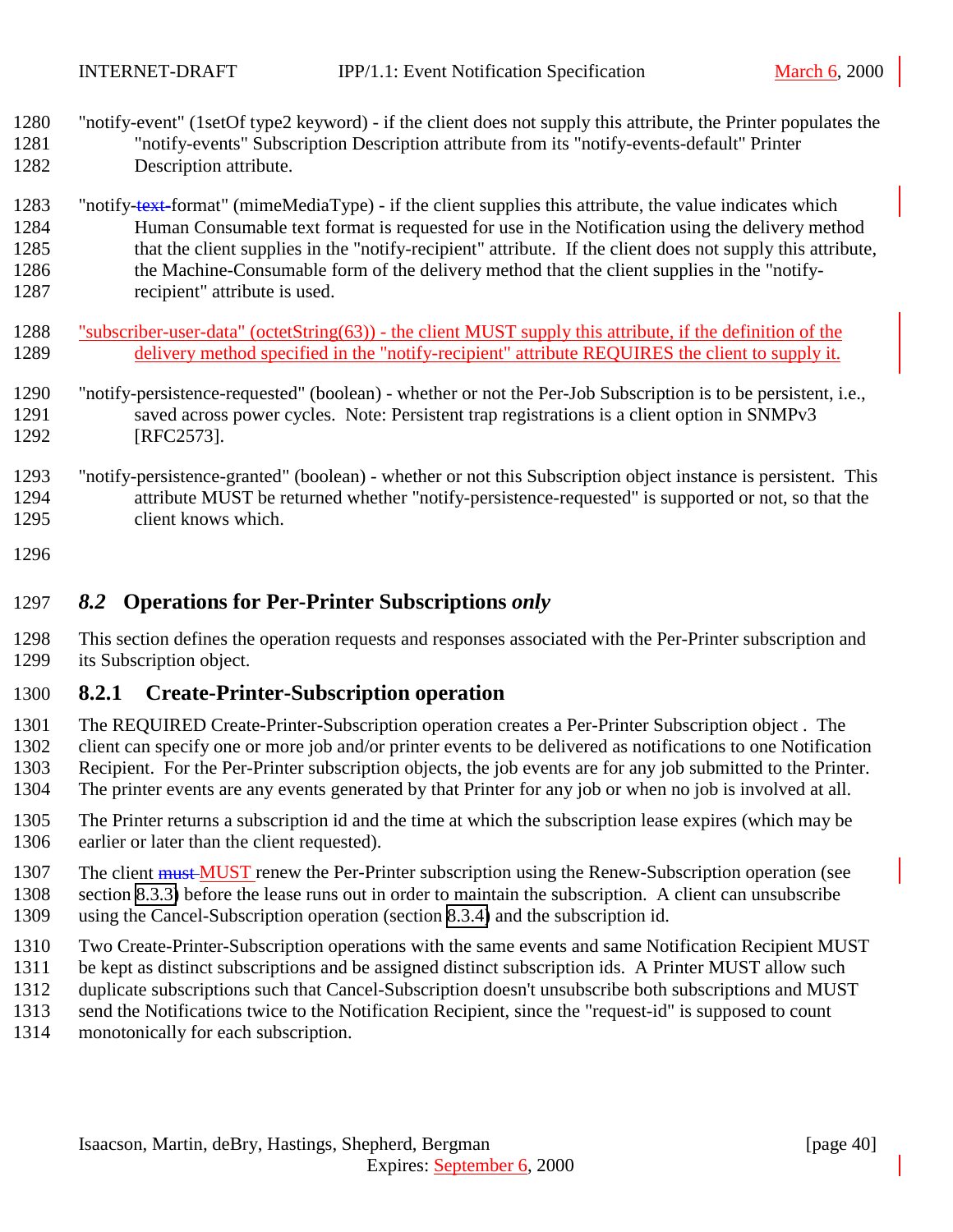- 1315 If the Printer has a bounded set of concurrent Per-Printer subscriptions and the request would exceed that
- 1316 bound, the Printer rejects the operation and returns the 'server'client-error-too-many-subscriptions' status
- 1317 code. The client SHOULD try again later.
- 1318 Access Rights: To create Per-Printer subscription objects, the authenticated user performing this operation
- 1319 MUST have Per-Printer subscription rights for this Printer. Otherwise the IPP object MUST reject the
- 1320 operation and return: the 'client-error-forbidden', 'client-error-not-authenticated', and or 'client-error-not-
- 1321 authorized' status code as appropriate.
- 1322 Request:

| Group 1: Operation Attributes |                                                 | Reference    | client MUST    | Printer         |
|-------------------------------|-------------------------------------------------|--------------|----------------|-----------------|
|                               |                                                 | $[pp-model]$ | supply         | support         |
|                               | "attributes-charset" (charset)                  | 3.1.4.1      | yes            | <b>REQUIRED</b> |
|                               | "attributes-natural-language" (naturalLanguage) | 3.1.4.1      | yes            | <b>REQUIRED</b> |
|                               | "printer-uri" (uri)                             | 3.1.5        | yes            | <b>REQUIRED</b> |
|                               | "requesting-user-name" $(name(MAX))$            | 8.3          | <b>RECOMME</b> | <b>REQUIRED</b> |
|                               |                                                 |              | <b>NDED</b>    | <b>RECOMME</b>  |
|                               |                                                 |              |                | <b>NDED</b>     |

| Group 2: Subscription Attributes               | Reference | client MUST               | Printer         |
|------------------------------------------------|-----------|---------------------------|-----------------|
|                                                |           | supply                    | support         |
| "notify-recipient" (uri)                       | 5.1       | yes                       | <b>REQUIRED</b> |
| "notify-events" (1setOf type2 keyword)         | 5.2       | $\underline{\mathbf{no}}$ | <b>REQUIRED</b> |
| "notify-text-format" (mimeMediaType)           | 5.3       | no                        | <b>REQUIRED</b> |
| "subscriber-user-data" (octetString(63))       | 5.4       | depends on                | <b>REQUIRED</b> |
|                                                |           | the delivery              |                 |
|                                                |           | method                    |                 |
| "notify-charset" (charset)                     | 5.5       | no                        | <b>OPTIONAL</b> |
| "notify-natural-language" (naturalLanguage)    | 5.6       | $\underline{\mathbf{no}}$ | <b>OPTIONAL</b> |
| "notify-lease-time-requested" (integer(0:MAX)) |           | $\underline{\mathbf{no}}$ | <b>REQUIRED</b> |
| "notify-persistence-requested" (boolean)       |           | $\underline{\mathbf{no}}$ | <b>OPTIONAL</b> |

1324 Response:

| Group 1: Operation Attributes |                                                 | Reference | <b>REQUIRED</b> |
|-------------------------------|-------------------------------------------------|-----------|-----------------|
|                               |                                                 |           | in response     |
|                               | "status-code" (type2 enum)                      | 3.1.6.1   | <b>REQUIRED</b> |
|                               | "attributes-charset" (charset)                  | 3.1.4.2   | <b>REQUIRED</b> |
|                               | "attributes-natural-language" (naturalLanguage) | 3.1.4.2   | <b>REQUIRED</b> |
|                               | "status-message" $(text(255))$                  | 3.1.6.2   | <b>OPTIONAL</b> |
|                               | "detailed-status-message" (text(MAX))           | 3.1.6.3   | <b>OPTIONAL</b> |

1325

| Group 2: Unsupported Attributes (see [ipp-mod] section 3.1.7) | <b>REQUIRED</b> |
|---------------------------------------------------------------|-----------------|
|                                                               | if unsupported  |
|                                                               | attributes      |

#### 1326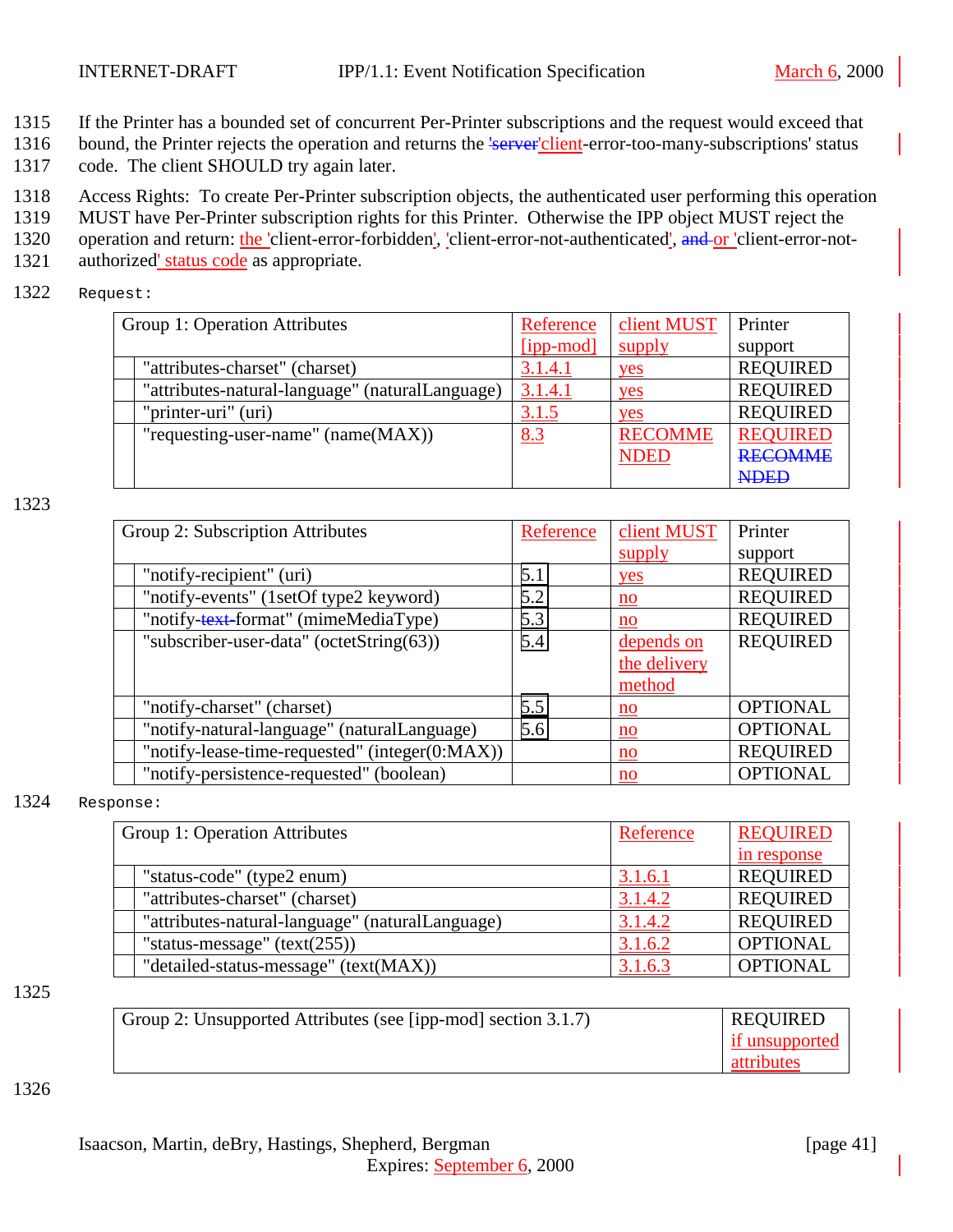| Group 3: Subscription Attributes                | Reference | <b>REQUIRED</b> |
|-------------------------------------------------|-----------|-----------------|
|                                                 |           | in response     |
| "subscription-id" (integer $(1:MAX)$ )          | 5.8       | <b>REQUIRED</b> |
| "notify-lease-expiration-time" (integer(0:MAX)) | 5.9       | <b>REQUIRED</b> |
| "notify-serverprinter-up-time" (integer(1:MAX)) | 5.12      | <b>REQUIRED</b> |
| "notify-persistence-granted" (boolean)          | 5.13      | <b>REQUIRED</b> |

Attribute Notes:

"notify-recipient" (uri) - the client MUST supply this attribute in order to have a subscription.

 "notify-lease-time-requested" (integer(0:MAX) - the number of seconds requested for the subscription lease. A value of 0 indicates a request that the Per-Printer Subscription lease never expire. Supplying a 0 value MAY require authentication in order to be used, if 0 is supported at all. If the client does not supply this attribute, the Printer uses its "notify-lease-time-default" Printer Description attribute value (see section [6.9\)](#page-28-0).

- "notify-event" (1setOf type2 keyword) if the client does not supply this attribute, the Printer populates the "notify-events" Subscription Description attribute from its "notify-events-default" Printer Description attribute.
- 1337 "notify-text-format" (mimeMediaType) if the client supplies this attribute, the value indicates which Human Consumable text format is requested for use in the Notification using the delivery method 1339 that the client supplies in the "notify-recipient" attribute. If the client does not supply this attribute, the Machine-Consumable form of the delivery method that the client supplies in the "notify-1341 recipient" attribute is used.
- "subscriber-user-data" (octetString(63)) the client MUST supply this attribute, if the definition of the delivery method specified in the "notify-recipient" attribute REQUIRES the client to supply it.
- "notify-persistence-requested" (boolean) whether or not the Per-Printer Subscription is to be persistent, i.e., saved across power cycles. Note: Persistent trap registrations is a client option in SNMPv3 [RFC2573].
- "notify-lease-expiration-time" (integer(0:MAX)) The Printer object MUST return this attribute which is the time in the future at which the subscription lease will expire, i.e., the "printer-up-time" value (in 1349 time ticks - see [ipp-mod] section 4.4.29) at which the Printer will delete the Subscription. A value of 0 indicates that the lease subscription will never expire.
- 1351 "notify-serverprinter-up-time" (integer(1:MAX)) The Printer object MUST return this attribute which is an alias for the Printer's "printer-up-time" Printer Description attribute. The client subtracts this value from the "notify-lease-expiration-time" value returned in order to determine the number of second in the future that the subscription will expire. This computed value may be less than the requester requested in the "notify-lease-time-requested" if it was greater than the MAX supported or more than the requester requested if it was less than the MIN supported, as indicated in the Printer's "notify-lease-time-supported" (rangeOfInteger(0:MAX)) attribute (see section [6.8\)](#page-28-0).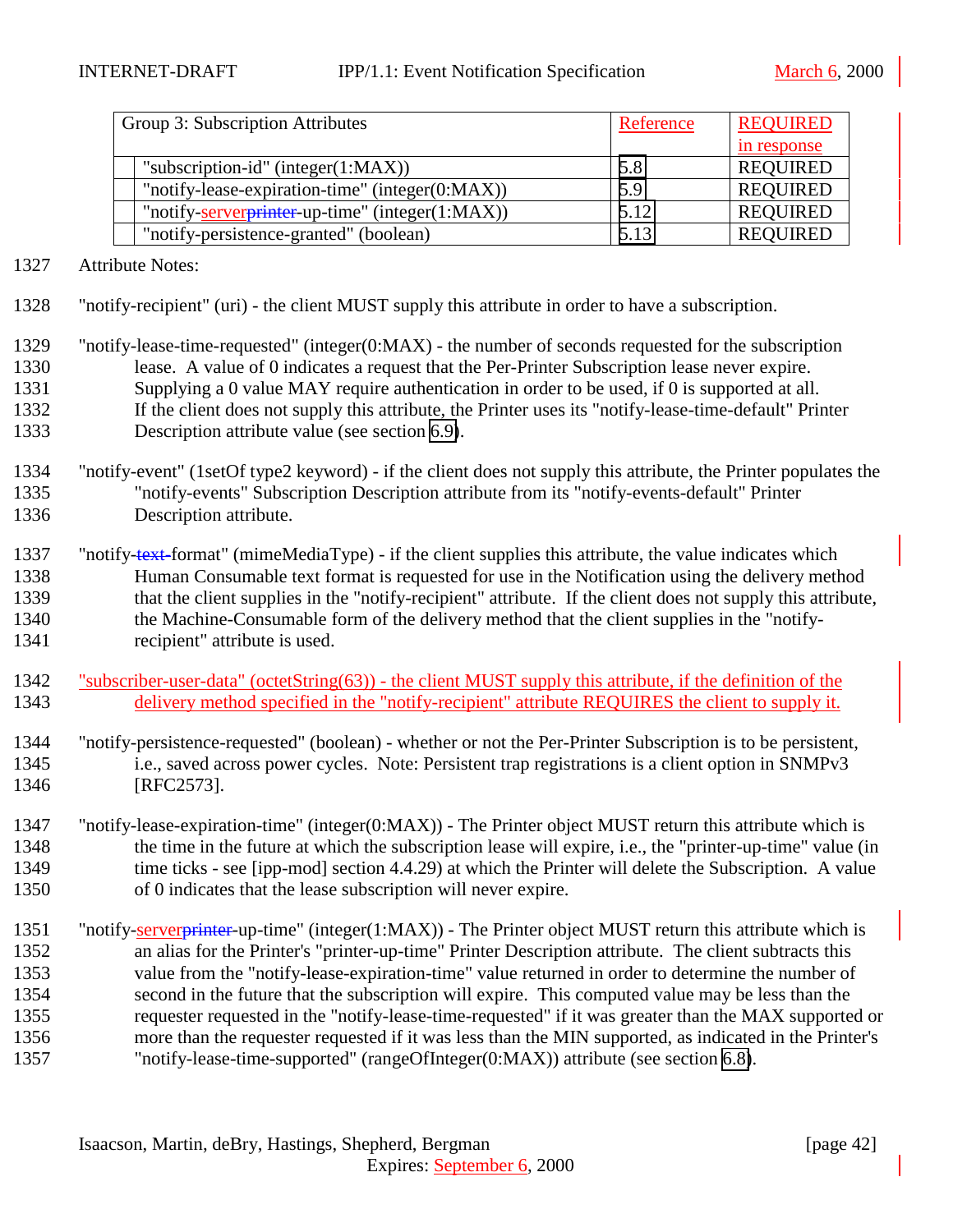- <span id="page-42-0"></span>1358 "notify-persistence-granted" - whether or not this Subscription object instance is persistent. This attribute 1359 MUST be returned whether "notify-persistence-requested" is supported or not, so that the client 1360 knows which.
- 1361

## 1362 **8.3 Common Operations for Per-Job and Per-Printer Subscriptions**

1363 This section defines the operations that are common to both Per-Job and Per-Printer subscriptions.

#### 1364 **8.3.1 Get-Subscription-Attributes operation**

- 1365 The REQUIRED Get-Subscription-Attributes returns the requested attributes of the identified Subscription 1366 object. See section [5.](#page-16-0)
- 1367 Request:

| .                             |                  |                                   |         |
|-------------------------------|------------------|-----------------------------------|---------|
| Group 1: Operation Attributes |                  | Reference   client MUST   Printer |         |
|                               | [ipp-mod] supply |                                   | support |

1368

| "attributes-charset" (charset)                  | 3.1.4.1    | yes            | <b>REQUIRED</b> |
|-------------------------------------------------|------------|----------------|-----------------|
| "attributes-natural-language" (naturalLanguage) | 3.1.4.1    | yes            | <b>REQUIRED</b> |
| "printer-uri" (uri)                             | 3.1.5      | ves            | <b>REQUIRED</b> |
| "requesting-user-name" $(name(MAX))$            | <u>8.3</u> | <b>RECOMME</b> | <b>RECOMME</b>  |
|                                                 |            | DEL            | <b>NDED</b>     |

1369

| <b>Group 2: Subscription Attributes</b>       | Reference | client MUST<br>supply | Printer<br>support |
|-----------------------------------------------|-----------|-----------------------|--------------------|
| "subscription-id" (integer $(1:MAX)$ )        | 5.8       | yes                   | <b>REQUIRED</b>    |
| "requested-attributes" (1setOf type2 keyword) |           | $\mathbf{n}$          | <b>REQUIRED</b>    |

#### 1370 Response

| ,,,,,,                                          |           |                 |
|-------------------------------------------------|-----------|-----------------|
| Group 1: Operation Attributes                   | Reference | <b>REQUIRED</b> |
|                                                 | [ipp-mod] | in response     |
| "status-code" (type2 enum)                      | 3.1.6.1   | <b>REQUIRED</b> |
| "attributes-charset" (charset)                  | 3.1.4.2   | <b>REQUIRED</b> |
| "attributes-natural-language" (naturalLanguage) | 3.1.4.2   | <b>REQUIRED</b> |
| "status-message" $(text(255))$                  | 3.1.6.2   | <b>OPTIONAL</b> |
| "detailed-status-message (text(MAX))            | 3.1.6.3   | <b>OPTIONAL</b> |

#### 1371

| Group 2: Unsupported Attributes (see [ipp-mod] section 3.1.7) | <b>REQUIRED</b> |
|---------------------------------------------------------------|-----------------|
|                                                               | if unsupported  |
|                                                               | attributes      |

1372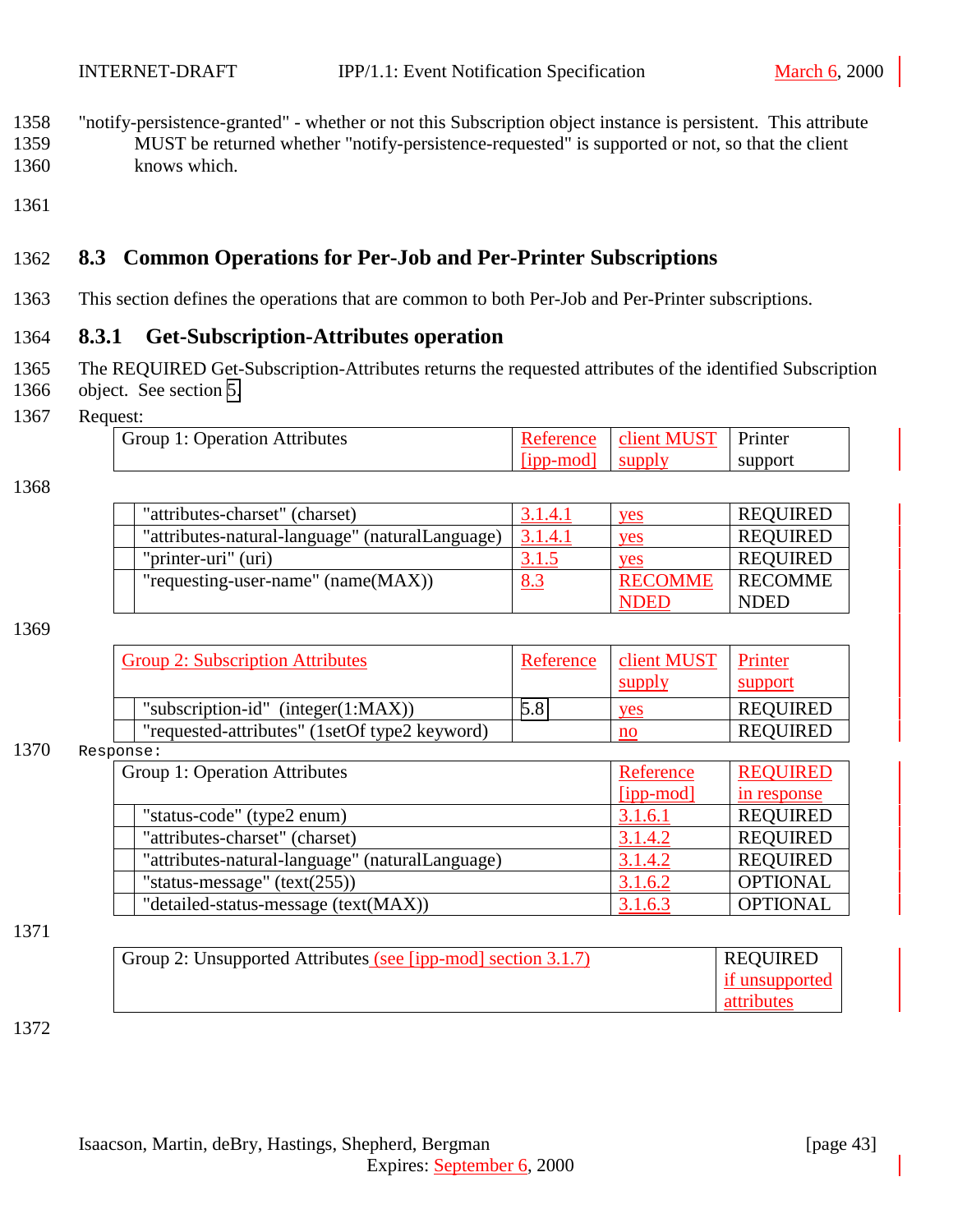Group 3: <the requested Subscription object attributes> REQUIRED

- <span id="page-43-0"></span>1373 This operation is similar to the Get-Printer-Attributes operation. If the client omits the "requested-
- 1374 attributes" operation attribute, the Printer MUST respond as if the client had supplied the 'all' value, i.e., 1375 return all of the attributes supported for the Subscription object.
- 

## 1376 **8.3.2 Get-Subscriptions operation**

- 1377 The REQUIRED Get-Subscriptions operation returns the requested attributes of the Subscription objects
- 1378 (see section [5\)](#page-16-0).
- 1379 Request:

| Group 1: Operation Attributes                   | Reference      | client MUST     | Printer         |
|-------------------------------------------------|----------------|-----------------|-----------------|
|                                                 | [ipp-mod]      | supply          | support         |
| "attributes-charset" (charset)                  | 3.1.4.1        | yes             | <b>REQUIRED</b> |
| "attributes-natural-language" (naturalLanguage) | <u>3.1.4.1</u> | yes             | <b>REQUIRED</b> |
| "printer-uri" (uri)                             | 3.1.5          | yes             | <b>REQUIRED</b> |
| "job-id" (integer $(1:MAX)$ )                   | 3.1.5          | yes, if Per-    | <b>REQUIRED</b> |
|                                                 |                | <u>Job</u>      |                 |
|                                                 |                | Subscription    |                 |
| "requesting-user-name" (name(MAX))              | 8.3            | <b>RECOMME</b>  | <b>RECOMME</b>  |
|                                                 |                | <b>NTED</b>     | <b>NDED</b>     |
| "limit" (integer $(1:MAX)$ )                    |                | <b>OPTIONAL</b> | <b>REQUIRED</b> |
| "requested-attributes" (1setOf type2 keyword)   |                | <b>OPTIONAL</b> | <b>REQUIRED</b> |
| "my-subscriptions" (boolean)                    |                | <b>OPTIONAL</b> | <b>REQUIRED</b> |

1380 Response:

| Group 1: Operation Attributes                   | Reference   | <b>REQUIRED</b> |
|-------------------------------------------------|-------------|-----------------|
|                                                 | $[ipp-mod]$ | in response     |
| "status-code" (type2 enum)                      | 3.1.6.1     | <b>REQUIRED</b> |
| "attributes-charset" (charset)                  | 3.1.4.2     | <b>REQUIRED</b> |
| "attributes-natural-language" (naturalLanguage) | 3.1.4.2     | <b>REQUIRED</b> |
| "status-message" (text)                         | 3.1.6.2     | <b>OPTIONAL</b> |
| "detailed-status-message" (text(MAX))           | 3.1.6.3     | <b>OPTIONAL</b> |

1381

| Group 2: Unsupported Attributes (see [ipp-mod] section 3.1.7) | <b>REQUIRED</b> |
|---------------------------------------------------------------|-----------------|
|                                                               | if unsupported  |
|                                                               | attributes      |

#### 1382

1383

| Group 3 to N: < the requested Subscription Attributes for each | <b>REQUIRED</b> |
|----------------------------------------------------------------|-----------------|
| Subscription object in a separate group                        |                 |

1384 Attribute Notes:

1385 This operation is similar to the Get-Jobs operation (see [ipp-mod]). If the client wants any attributes

1386 returned, including the "subscription-id", it must include the attribute keyword name in the "requested-

1387 attributes" operation attribute. If the "requested-attributes" operation attribute is omitted, the Printer MUST 1388 respond as if the client supplied the value: 'subscription-id'.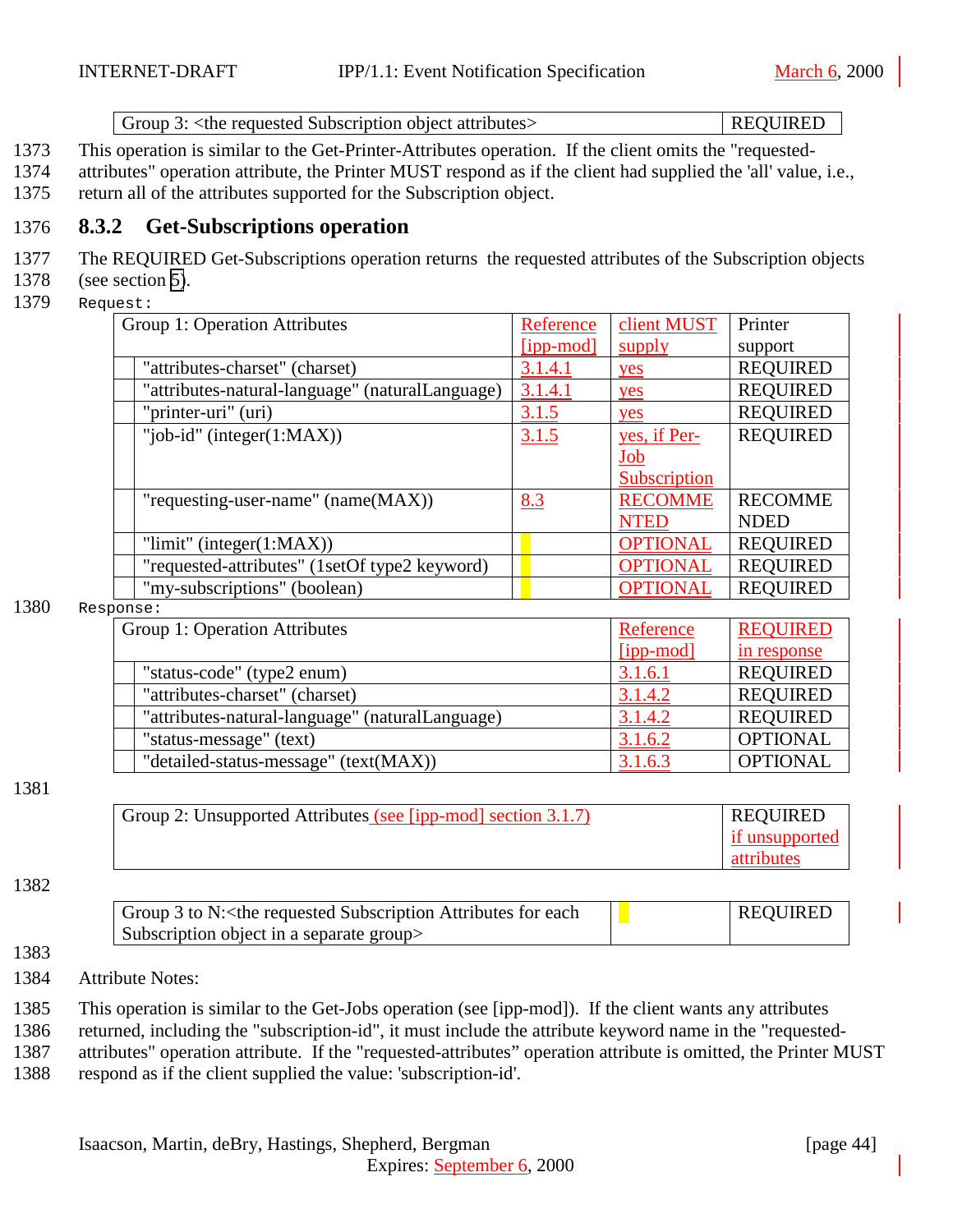- <span id="page-44-0"></span> "job-id" (integer(1:MAX)) - If the client supplies this attribute, all of the Per-Job Subscription objects for the identified job are candidates for return. It this attribute is omitted, all of the Per-Printer Subscription objects are candidates for return.
- 1392 "limit" (integer(1:MAX)): The client OPTIONALLY supplies this attribute. The Printer object MUST support this attribute. It is an integer value that determines the maximum number of Subscription objects that a client will receive from the Printer even if "my-subscriptions" constrain which subscriptions are returned. The limit is a "stateless limit" in that if the value supplied by the client is 'N', then only the first 'N' Subscriptions are returned in the Get-Subscriptions Response. There is no mechanism to allow for the next 'M' Subscriptions after the first 'N' Subscriptions. If the client does not supply this attribute, the Printer object responds with all applicable Subscriptions.
- "requested-attributes" (1setOf keyword): The client OPTIONALLY supplies this attribute. The Printer object MUST support this attribute. It is a set of Subscription attribute names and/or the 'all' attribute group name in whose values the requester is interested. This set of attributes is returned 1402 for each Job object that is returned. If the client does not supply this attribute, the Printer MUST respond as if the client had supplied this attribute with the value: 'all'.
- "my-subscriptions" (boolean): The client OPTIONALLY supplies this attribute. The Printer object MUST support this attribute. It indicates whether Subscriptions from all users or just the Subscriptions submitted by the requesting user of this request MUST be returned by the Printer object. If the 1407 client does not supply this attribute, the Printer object MUST respond as if the client had supplied the attribute with a value of 'false', i.e., Subscriptions from all users. The means for authenticating 1409 the requesting user and matching the Subscription objects is the same as for jobs as described in 1410 [ipp-mod] section 8.
- 1411 "my-subscriptions" (boolean) If the client supplies the "my-subscriptions" with a 'false' value or omits it, 1412 the Printer returns all subscriptions, subject to the security policy in force.
- Groups 3 to N: Subscription Object Attributes: The Printer object responds with one set of Subscription Object Attributes for each returned Subscription object. The Printer object ignores (does not respond with) any requested attribute or value which is not supported or which is restricted by the security policy in force, including whether the requesting user is the user that created the Subscription object (subscribing user) or not (see [ipp-mod] section 8).

#### **8.3.3 Renew-Subscription operation**

- The REQUIRED Renew-Subscription operation permits a client to request the IPP Printer to extend the lease on a Subscription object instance. There is no way to renew a Per-Job subscription, since they are automatically canceled after the job completes and no longer has any documents, i.e., the job is no longer retained (see [ipp-mod] section 4.3.7.2). If the requested subscription object is a Per-Job subscription, the Printer MUST grant an infinite lease by returning a 0 value for the "notify-lease-expiration-time".
- *Access Rights*: The authenticated user (see [IPP-MOD] section 8.3) performing this operation MUST either
- be the owner of the Subscription object or have operator or administrator access rights for the Printer object
- 1426 (see [IPP-MOD] sections 1 and 8.5). Otherwise the IPP object MUST reject the operation and return: the 1427 'client-error-forbidden', 'client-error-not-authenticated', and or 'client-error-not-authorized' status code as
- appropriate.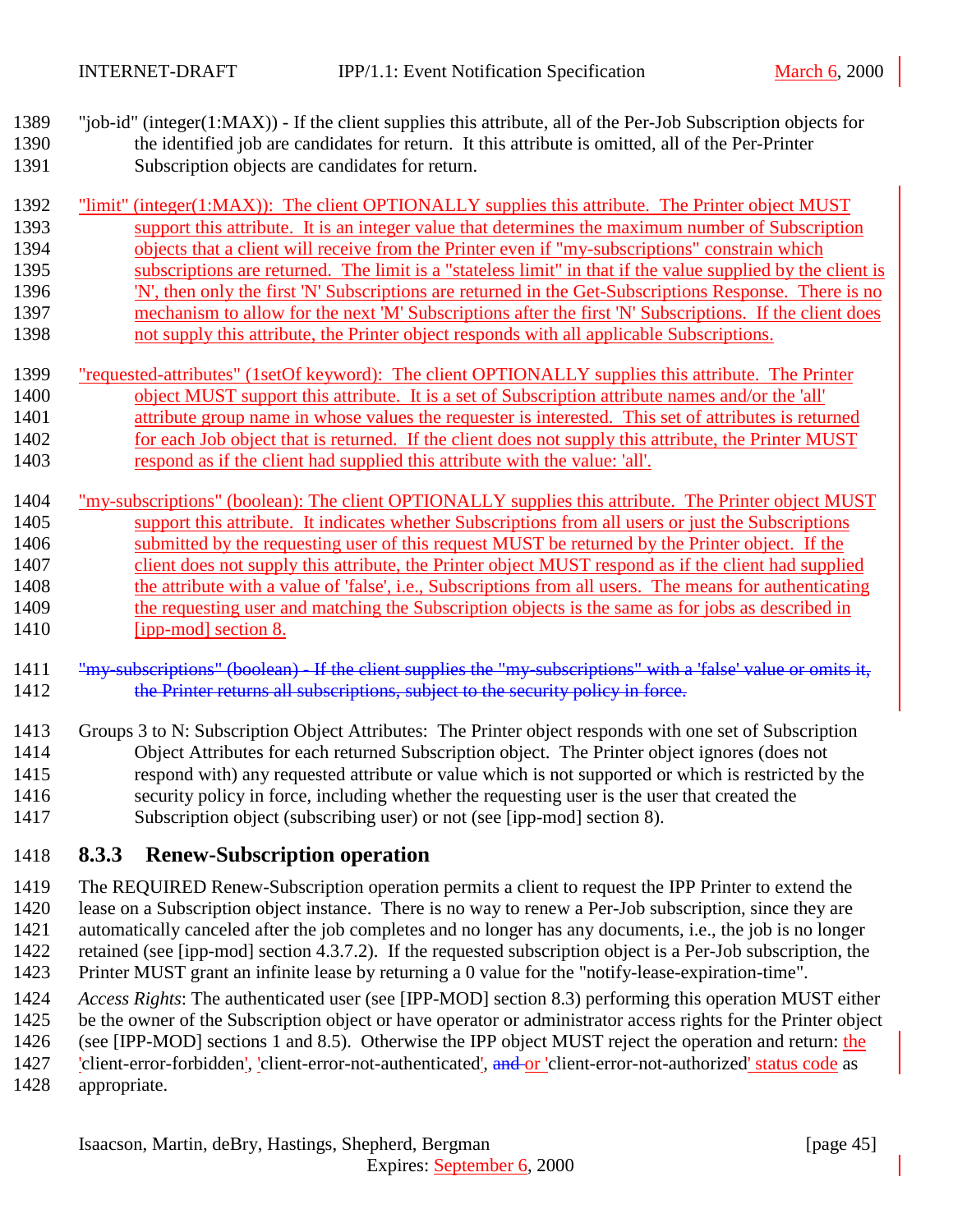#### 1429 Request:

| Group 1: Operation Attributes                   | Reference | client MUST    | Printer         |
|-------------------------------------------------|-----------|----------------|-----------------|
|                                                 | [ipp-mod] | supply         | support         |
| "attributes-charset" (charset)                  | 3.1.4.1   | yes            | <b>REQUIRED</b> |
| "attributes-natural-language" (naturalLanguage) | 3.1.4.1   | yes            | <b>REQUIRED</b> |
| "printer-uri" (uri)                             | 3.1.5     | yes            | <b>REQUIRED</b> |
| "requesting-user-name" $(name(MAX))$            | 8.3       | <b>RECOMME</b> | <b>RECOMME</b>  |
|                                                 |           | <b>NDED</b>    | <b>NDED</b>     |

#### 1430

| <b>Group 2: Subscription Attributes</b>            | Reference | client MUST   | Printer         |
|----------------------------------------------------|-----------|---------------|-----------------|
|                                                    |           | <b>Supply</b> | support         |
| "subscription-id" (integer $(1:MAX)$ )             | 5.8       | yes           | <b>REQUIRED</b> |
| "notify-lease-time-requested" (integer $(0:MAX)$ ) |           | no            | <b>REQUIRED</b> |

#### 1431 Response:

| Group 1: Operation Attributes |                                                 | Reference | <b>REQUIRED</b> |
|-------------------------------|-------------------------------------------------|-----------|-----------------|
|                               |                                                 | [ipp-mod] | in response     |
|                               | "status-code" (type2 enum)                      | 3.1.6.1   | <b>REQUIRED</b> |
|                               | "attributes-charset" (charset)                  | 3.1.4.2   | <b>REQUIRED</b> |
|                               | "attributes-natural-language" (naturalLanguage) | 3.1.4.2   | <b>REQUIRED</b> |
|                               | "status-message" $(text(255))$                  | 3.1.6.2   | <b>OPTIONAL</b> |
|                               | "detailed-status-message" (text(MAX))           | 3.1.6.3   | <b>OPTIONAL</b> |

#### 1432

| Group 2: Unsupported Attributes (see [ipp-mod] section 3.1.7) | <b>REQUIRED</b> |
|---------------------------------------------------------------|-----------------|
|                                                               | if unsupported  |
|                                                               | attributes      |

#### 1433

| <b>Group 3: Subscriptions Attributes</b>            | Reference | <b>REQUIRED</b> |
|-----------------------------------------------------|-----------|-----------------|
|                                                     |           | in response     |
| "notify-lease-expiration-time" (integer $(0:MAX)$ ) | 5.9       | <b>REQUIRED</b> |
| "notify-serverprinter-up-time" (integer(1:MAX))     | 5.12      | <b>REQUIRED</b> |

1434

1435 ISSUE 03 - Should Renew-Subscription Request have a Group 2 for its two Subscription attributes?

1436 ISSUE 04 - Should Renew-Subscription Response have a Group 3 for its two Subscription attributes?

- 1437 Attribute Notes:
- 1438 "notify-lease-time-requested" (integer(0:MAX) the number of seconds requested for the Per-Printer 1439 subscription lease. Same as Create-Printer-Subscriptions (see section [8.2.1\)](#page-39-0).
- 1440 "notify-lease-expiration-time" the time in the future when the subscription will expire. Same as for the 1441 Create-Printer-Subscription operation (see section [8.2.1\)](#page-39-0).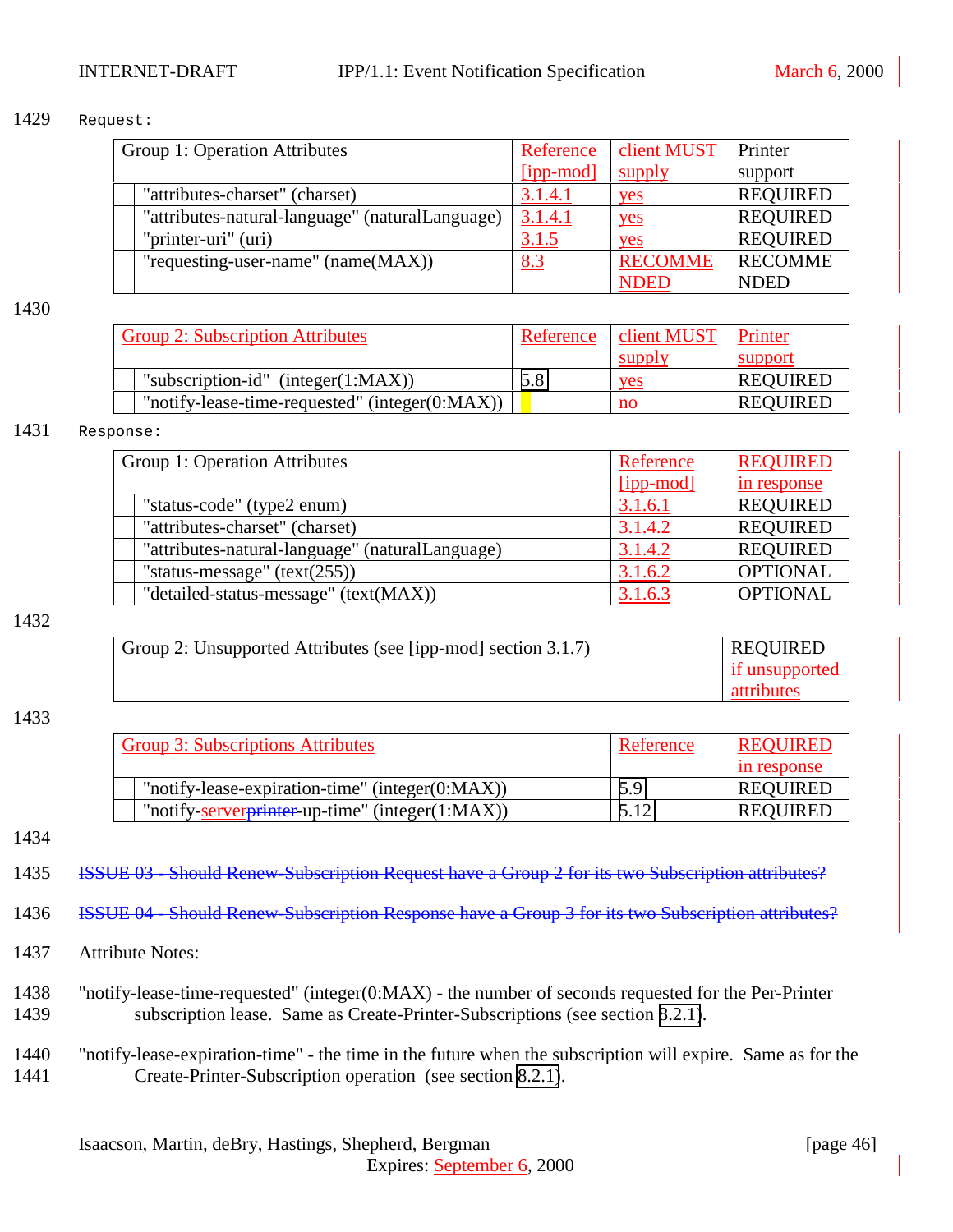<span id="page-46-0"></span>1442 "notify-serverprinter-up-time" - the Printer object MUST return this attribute which is an alias for the 1443 Printer's "printer-up-time" Printer Description attribute. The client subtracts this value from the

- 1444 "notify-lease-expiration-time" value returned in order to determine the number of second in the 1445 future that the subscription will expire (see further explanation in section [8.2.1\)](#page-39-0).
- 
- 1446 Note: There is no way to change any of the Subscription object attributes, except the "notify-lease-
- 1447 expiration-time" attribute (using the Renew-Subscription operation). In order to change other attributes, a
- 1448 client can create a new Subscription object and then use the Cancel-Subscription operation to cancel the old
- 1449 one (or do this in the other order, in case there is a limit on the number of Subscription object instances, as
- 1450 long as a short window with no Notifications is ok).
- 1451 Note: There is no need to renew a Per-Job Subscription, since it is effectively the time that the Job is active 1452 (see section [8.1\)](#page-34-0).

## 1453 **8.3.4 Cancel- Subscription operation**

- 1454 The REQUIRED Cancel- Subscription operation allows a client to remove a Subscription object. No more
- 1455 Notifications are delivered for that Subscription. Once performed, there is no way to use that Subscription

1456 in the future. Subscription-ids should not be reused immediately, so that a stale reference situation is not

- 1457 created. Same as for Cancel-Job and job-ids.
- 1458 *Access Rights*: The authenticated user (see [IPP-MOD] section 8.3) performing this operation MUST either
- 1459 be the owner of the Subscription object or have operator or administrator access rights for the Printer object
- 1460 (see [IPP-MOD] sections 1 and 8.5). Otherwise the IPP object MUST reject the operation and return: the
- 1461 *[client-error-forbidden]*, *[client-error-not-authenticated]*, **and or** *client-error-not-authorized status code as*
- 1462 appropriate.
- 1463 Request:

| Group 1: Operation Attributes |                                                 | Reference      | client MUST    | Printer         |
|-------------------------------|-------------------------------------------------|----------------|----------------|-----------------|
|                               |                                                 | [ipp-mod]      | supply         | support         |
|                               | "attributes-charset" (charset)                  | 3.1.4.1        | yes            | <b>REQUIRED</b> |
|                               | "attributes-natural-language" (naturalLanguage) | <u>3.1.4.1</u> | yes            | <b>REQUIRED</b> |
|                               | "printer-uri" (uri)                             | 3.1.5          | yes            | <b>REQUIRED</b> |
|                               | "requesting-user-name" $(name(MAX))$            | 8.3            | <b>RECOMME</b> | <b>RECOMME</b>  |
|                               |                                                 |                | <b>NDED</b>    | <b>NDED</b>     |

#### 1464

| <b>Group 2: Subscription Attributes</b> | Reference | client MUST | Printer         |
|-----------------------------------------|-----------|-------------|-----------------|
|                                         |           |             |                 |
| "subscription-id" (integer $(1:MAX)$ )  | J.O       | <b>ves</b>  | <b>REQUIRED</b> |

1465 Response:

| Group 1: Operation Attributes |                                                 | Reference | <b>REQUIRED</b> |
|-------------------------------|-------------------------------------------------|-----------|-----------------|
|                               |                                                 | [ipp-mod] | in response     |
|                               | "status-code" (type2 enum)                      | 3.1.6.1   | <b>REQUIRED</b> |
|                               | "attributes-charset" (charset)                  | 3.1.4.2   | <b>REQUIRED</b> |
|                               | "attributes-natural-language" (naturalLanguage) | 3.1.4.2   | <b>REQUIRED</b> |
|                               | "status-message" $(text(255))$                  | 3.1.6.2   | <b>OPTIONAL</b> |
|                               | "detailed-status-message" (text(MAX))           | 3.1.6.3   | <b>OPTIONAL</b> |

1466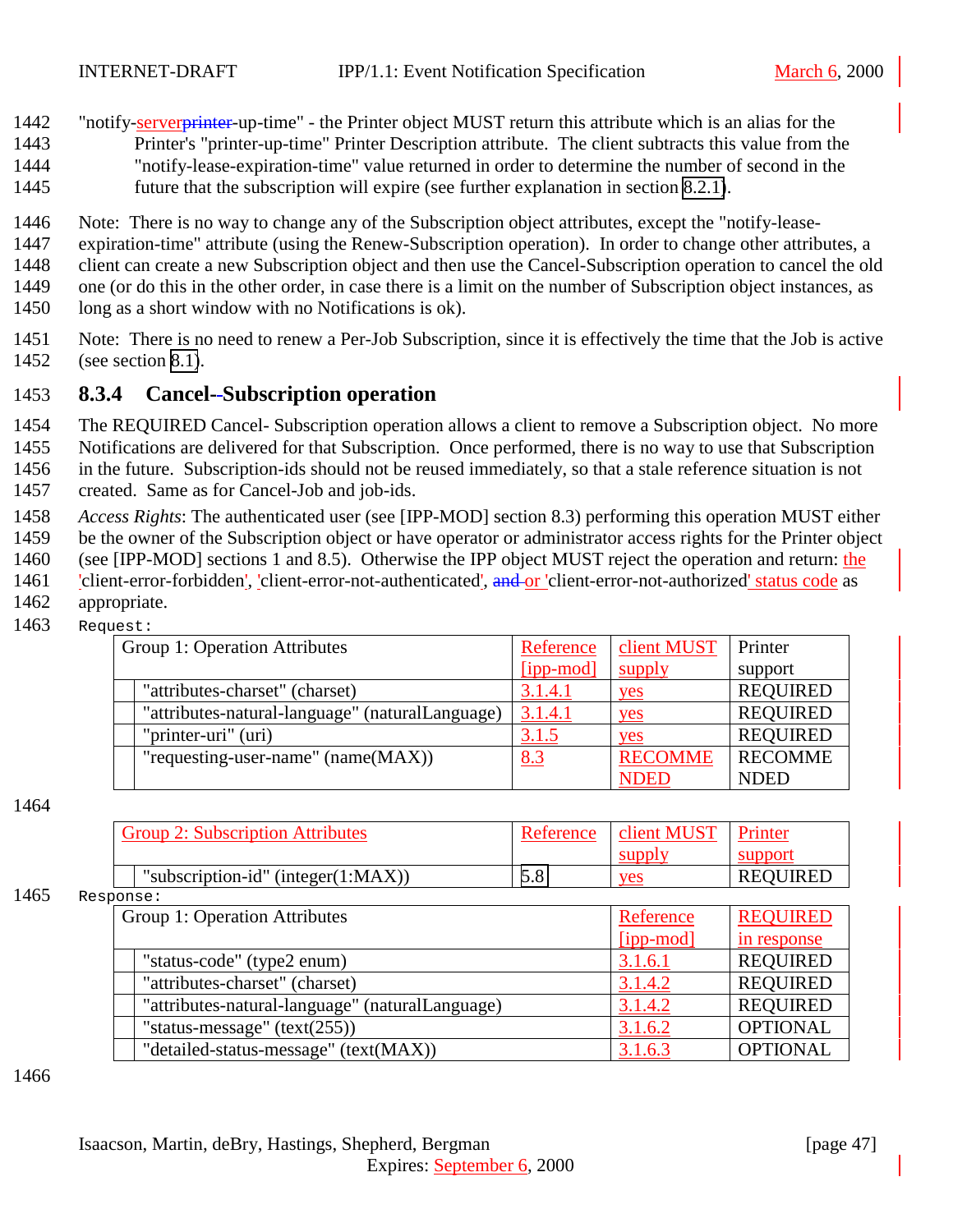<span id="page-47-0"></span>

| Group 2: Unsupported Attributes (see [ipp-mod] section 3.1.7) | <b>REQUIRED</b> |
|---------------------------------------------------------------|-----------------|
|                                                               | if unsupported  |
|                                                               | attributes      |

# **9 Comparison of Per-Job versus Per-Printer Subscriptions**

 Per-Job and Per-Printer subscriptions are quite similar. Either type of subscription can subscribe to Job events, Printer events, or both. Both types of subscriptions can be queried using the Get-Subscriptions and Get-Subscription-Attributes operations and canceled using the Cancel-Subscription operation. Both types of subscriptions create Subscription objects which have the same attributes defined. However, there are some semantic differences between Per-Job subscriptions and Per-Printer subscriptions. A Per-Job Submission Subscription is established by the client when submitting a job and after creating the job using the Create-Job-Subscription operation by specifying the "job-id" of the job. A Per-Printer Subscription is established between a client and a Printer using the Create-Printer-Subscription operation. Some specific differences are:

- 1. A client usually creates a Per-Job subscription as part of the Job Creation operations (Create-Job, Print- Job, and Print-URI), rather than using the OPTIONAL Create-Job-Subscription operation, especially 1480 since some Printer implementations MAY not NEED NOT support the Create-Job-Subscription operation, since it is OPTIONAL.
- 2. For Per-Job subscriptions, the subscription is only valid while the job is "not-complete" (see sections [7.2](#page-30-0) and [7.3\)](#page-33-0) while for the Per-Printer subscriptions, the subscription is valid until the time (in seconds) 1484 that the Printer returned in the "notify-lease-expiration-time" operation attribute expires.
- 3. Job Events in a Per-Job subscription apply only to "one job" (the Job created by the job creation operation or references by the Create-Job-Subscription operation) while Job Events in a Per-Printer subscription apply to ALL jobs contained in the IPP Printer object.

## **10 Out of Band Values**

 This section defines out-of-band values (see [ipp-mod] section 4.1) for use with attributes defined in this 1490 and other documents.

#### **10.1 'none'**

 The specified attribute in the request MUST NOT be applied to the job. Specifically, this value overrides 1493 the Printer's "xxx-default" attribute value for the attribute, if one exists. This "out-of-band" value allows a 1494 elient, in a request, to specify that the value of an attribute MUST be semantically equivalent to 'none.' This out-of-band value is needed since attributes that are of the 'collection', 'uri', and 'mimeMediaType need 1496 a way for <del>, 'name', or 'text' syntax can be problematic when a</del> client wishes to specify that the Printer MUST 1497 NOT apply the value of an "xxx-default" attribute MUST NOT be applied to the job. See [ipp-coll] for a complete specification, including encoding. Unlike the 'keyword' or 'enum' attribute syntax, where the 1499 value of 'none' (or its equivalent) can be a standard value, other attribute syntaxes have no such mechanism.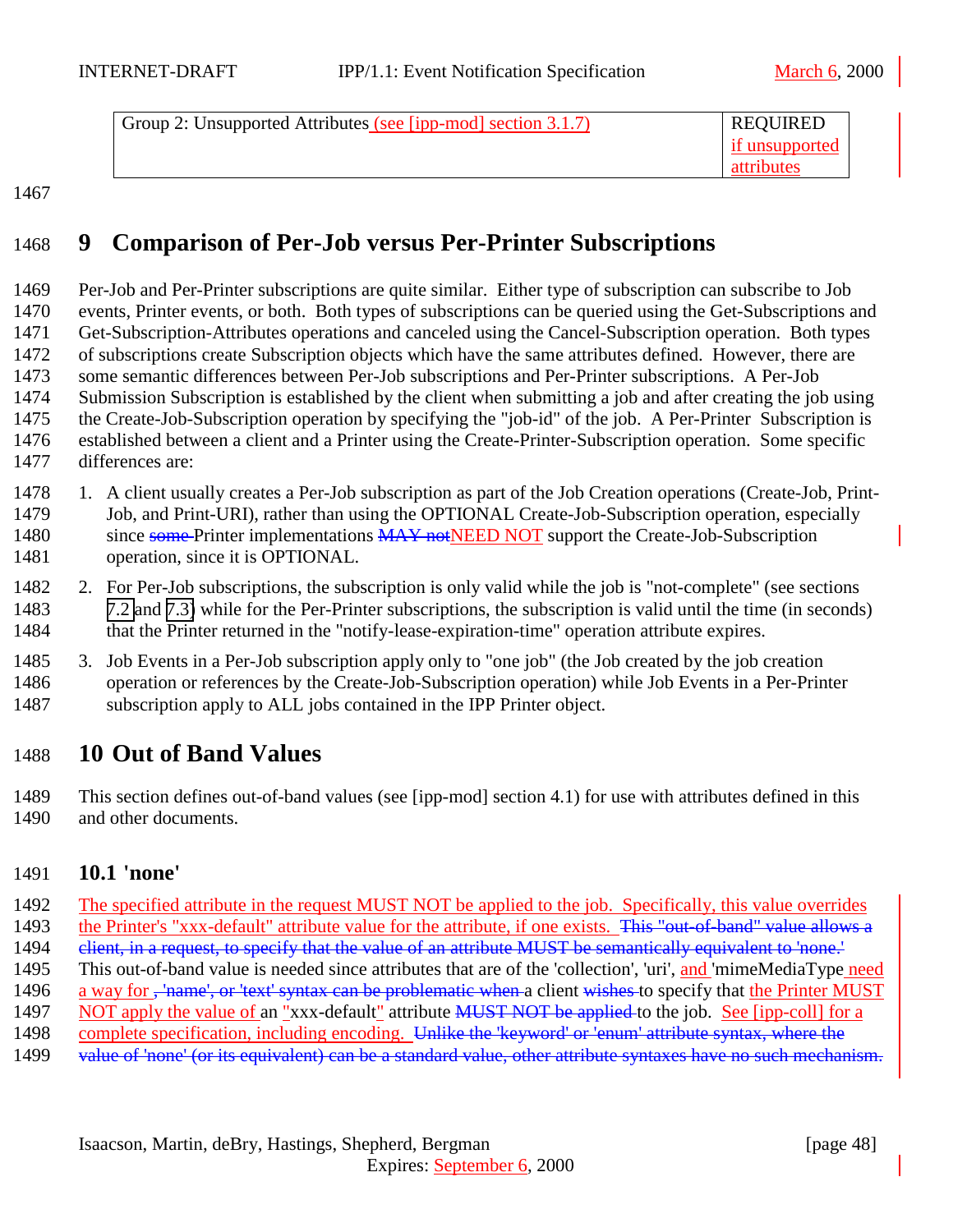- <span id="page-48-0"></span>1500 A Printer MUST support the use of the "out-of-band" value for any attribute that calls for its use, such as
- 1501 any Job Template attribute that has the 'collection' attribute syntax, if the Printer supports the use of the
- 1502 'collection' attribute syntax for that attribute.
- 1503 When a client sends a request to the printer object, the "out-of-band" value 'none' MUST only be used for
- 1504 attributes whose definitions explicitly indicate that the use of "out-of-band" value 'none' is allowed. A
- 1505 elient MUST NOT use the "out-of-band" 'none' value for attributes whose definition does not explicitly call
- 1506 out its use.

'none' The specified attribute in the request MUST NOT be applied to the job. Specifically, this value overrides the Printer's "xxx-default" attribute value for the attribute, if one exists.

- 1507 ISSUE 05 The out-of-band 'none' value is also defined in the PWG Production Printing document.
- 1508 Should we keep the definition here in the Notification document? And/or should we move the definition to
- 1509 the 'collection' specification (ipp-coll) which is also defining the tag for the 'collection' attribute syntax that
- 1510 is the province of the IPP Transport and Encoding document?

# 1511 **11 Conformance Requirements**

1512 This section further enhances the Conformance Requirements detailed in [IPP-MOD] section 5. Extensions

1513 made to the events herein must be made such that new events or event attributes are backward compatible

1514 to clients who implemented early versions of this notification specification.

1515 It is OPTIONAL to implement this Event Notification specification. An implementation conforming to this

1516 specification MUST also meet the Conformance Requirements detailed in [IPP-MOD] section 5. If this

1517 Event Notification specification is implemented, IPP objects MUST support all of the REQUIRED object

- 1518 attributes as defined in this document in the indicated sections:
- 1519 1. REQUIRED Subscription object attributes in section [5.](#page-16-0)
- 1520 2. REQUIRED Printer Description object attributes in section [6.](#page-25-0)
- 1521 3. REQUIRED attributes in Notification content in section [7.](#page-29-0)
- 1522 In addition, the Printer MUST support the 'collection' attribute syntax (see [ipp-coll]).
- 1523 Extensions made to the events herein must be made such that new events or event attributes are backward 1524 compatible to clients who implemented early versions of this notification specification.
- 1525 If this Event Notification specification is implemented, the operations described in section [8](#page-34-0) MUST be
- 1526 supported as described in Table 8:
- 

#### 1527 **Table 8 - Conformance Requirements for Operations**

| Attribute                                        | Conformance requirements |
|--------------------------------------------------|--------------------------|
| "job-notify" (1setOf collection) in Job Creation | <b>REQUIRED</b>          |
| operations (section 8.1.1)                       |                          |
| Create-Printer-Subscription (section 8.2.1)      | <b>REQUIRED</b>          |
| Create-Job-Subscription (section 8.1.2)          | <b>OPTIONAL</b>          |
| Get-Subscription-Attributes (section 8.3.1)      | <b>REQUIRED</b>          |
| Get-Subscriptions (section 8.3.2)                | <b>REQUIRED</b>          |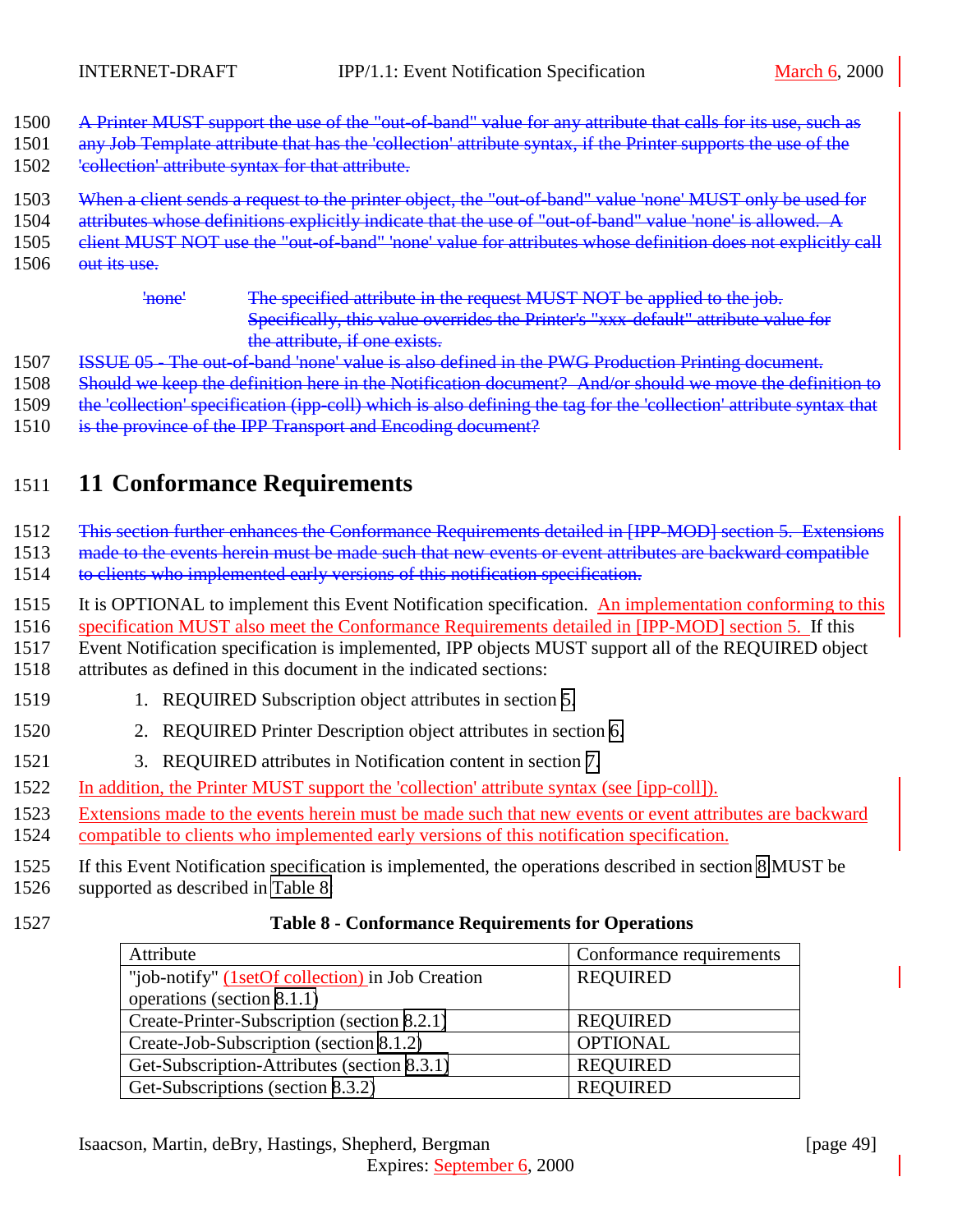<span id="page-49-0"></span>

| Attribute                           | Conformance requirements |
|-------------------------------------|--------------------------|
| Renew-Subscription (section 8.3.3)  | <b>REOUIRED</b>          |
| Cancel-Subscription (section 8.3.4) | <b>REOUIRED</b>          |

# **12 IANA Considerations**

 IANA will be called on to register URL schemes for notification delivery for use in the "notification-recipient" attribute, using the same procedures outlined in [ipp-mod].

# **13 Internationalization Considerations**

 This IPP notification specification continues the internationalization of [ipp-mod] for attributes containing text strings and names. A subscribing client can specify a different natural language and charset for each

Notification content delivered to a Notification Recipient.

The Human Consumable Notification content is a 'text/plain; charset=utf-8' by default where the

 Notification Sender has localized the text message as requested by the subscriber for the intended Notification Recipient.

# **14 Security Considerations**

By far the biggest security concern is the abuse of notification: sending unwanted notifications to third

parties (i.e., spam). The problem is made worse by notification addresses that may be redistributed to

multiple parties (e.g. mailing lists). There exist scenarios where third party notification is required (see

Scenario #2 and #3 in [ipp-not-req]). The fully secure solution would require active agreement of all

recipients before sending out anything. However, requirement #9 in [ipp-req] ("There is no requirement for

IPP Printer receiving the print request to validate the identity of an event recipient") argues against this.

Certain systems may decide to disallow third party notifications (a traditional fax model).

Clients submitting notification requests to the IPP Printer has the same security issues as submitting an

IPP/1.1 print job request. The same mechanisms used by IPP/1.1 can therefore be used by the client

notification submission. Operations that require authentication can use the HTTP authentication.

Operations that require privacy can use the HTTP/TLS privacy.

The notification access control model should be similar to the IPP access control model for Jobs. Creating

a Per-Printer Notification Subscription object is associated with a user. Only the creator or an operator can

cancel the subscription. The system may limit the listing of items to only those items owned by the user.

Some subscriptions (e.g. those that have a lifetime longer than a job) can be done only by privileged users

(users having operator and/or administrator access rights), if that is the authorization policy.

The standard security concerns (delivery to the right user, privacy of content, tamper proof content) apply

to the notification delivery. IPP should use the security mechanism of the delivery method used. Some

delivery mechanisms are more secure than others. Therefore, sensitive notifications should use the delivery

method that has the strongest security.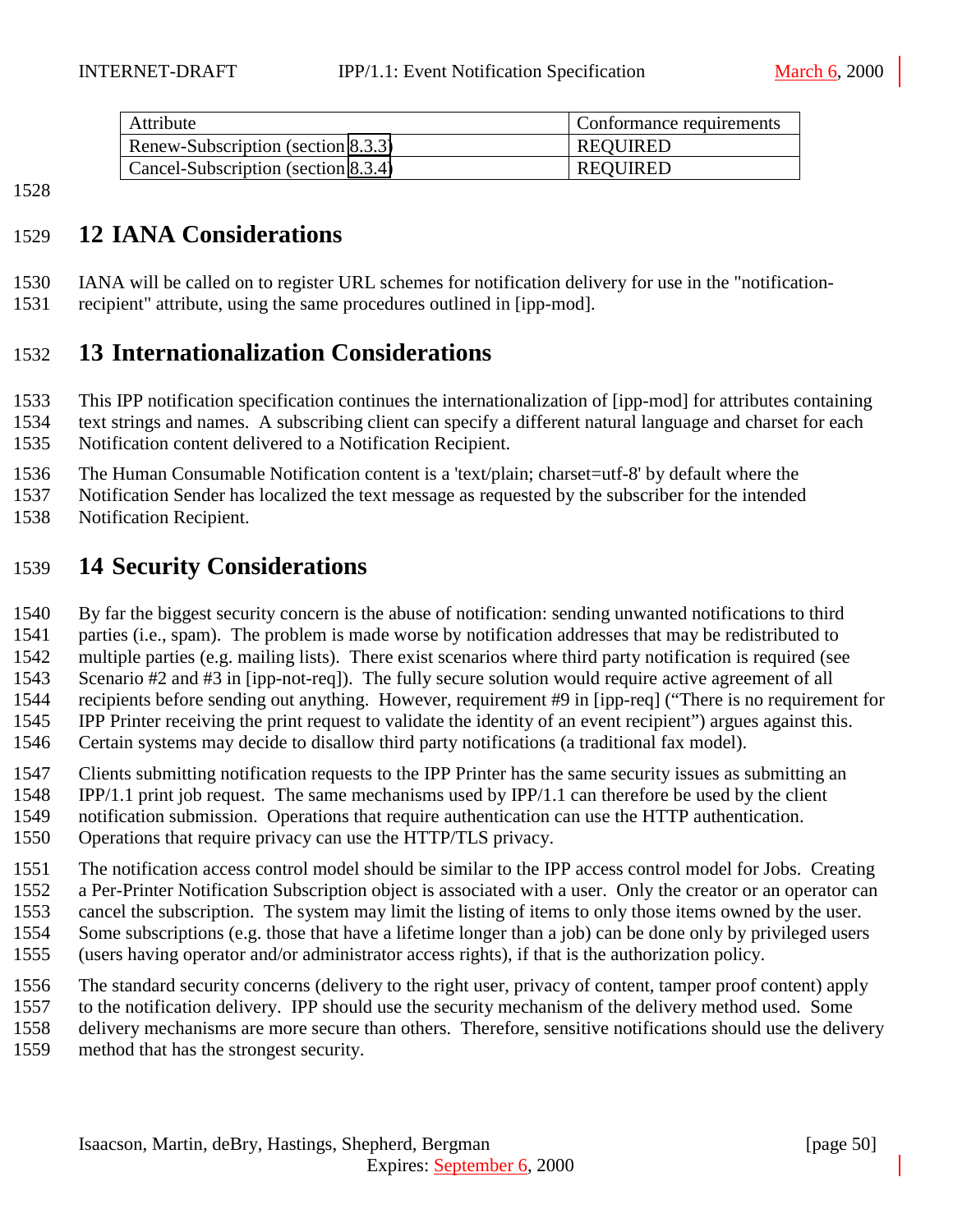## <span id="page-50-0"></span>**15 Status Codes**

The following status codes are defined as extensions for notification:

#### **15.1 'successful-ok-ignored-subscriptions' (0x0003)**

 The number of subscriptions supplied in a Job Creation operation (Create-Job, Print-Job, Print-URI) exceeds either the limit of Per-Job subscriptions supported per job as specified by the Printer's "max-job- subscriptions-supported" attribute or some implementation-defined limit on the total number of Per-Job subscriptions for the Printer (if any). The Printer MUST accept the request with this status code, MUST return the "job-notify" attribute in the Unsupported Attributes Group with only the collection value(s) that represent the excess subscriptions that are being ignored, and MUST perform the Job Creation operation (see section [8.1.1\)](#page-35-0), since the job can still be printed.

- This status code is returned even if other job attributes are unsupported or in conflict. That is, if an IPP
- Printer finds a warning that would allow it to return 'successful-ok-ignored-subscriptions' and either
- 'successful-ok-ignored-or-substituted-attributes' and/or 'successful-ok-conflicting-attributes', it must return
- 'successful-ok-ignored-subscriptions'. In other words, the precedence for returning success codes is:
- 'successful-ok-ignored-subscriptions', 'successful-ok-conflicting-attributes', and 'successful-ok-ignored-or-substituted-attributes'.
- 

#### **15.2 client-error-uri-notification-scheme-not-supported (0x0414??)**

 The scheme of the client-supplied URI in a "notify-recipient" operation attribute in a Create-Printer-Subscription or Create-Printer-Subscription operation is not supported. See [ipp-mod] section 3.1.7.

There is no corresponding Per-Job subscription error for a Job Creation operation, since the Printer object

MUST ignore any errors in the "job-notify" operation attribute, MUST return the "notify-recipient"

attribute in the Unsupported Attributes Group, and perform the Job Creation operation (see section [8.1.1\)](#page-35-0),

since the job can still be printed.

#### **15.3 client-error-too-many-subscriptions (0x0415??)**

The bounded set of concurrent Per-Printer subscriptions supported by the Printer object would be exceeded

1585 if this Create-Printer-Subscription request were accepted or the bounded set of concurrent Per-Job

 subscriptions supported by the Printer object would be exceeded if this Create-Job-Subscriptions request were accepted.

- Note: There is no corresponding Per-Job subscription error on a Job Creation operation, since the Printer
- object MUST ignore any errors in the "job-notify" operation attribute and perform the Job Creation
- operation (see section [8.1.1\)](#page-35-0), since the job can still be printed.

#### **15.4 client-error-too-many-events (0x0416??)**

- The client supplied more events in the "notify-events" operation attribute in a Create-Job-Subscription or
- Create-Printer-Subscription operation than the Printer supports, as indicated in its "max-events-supported"
- attribute (see section [6.4\)](#page-26-0).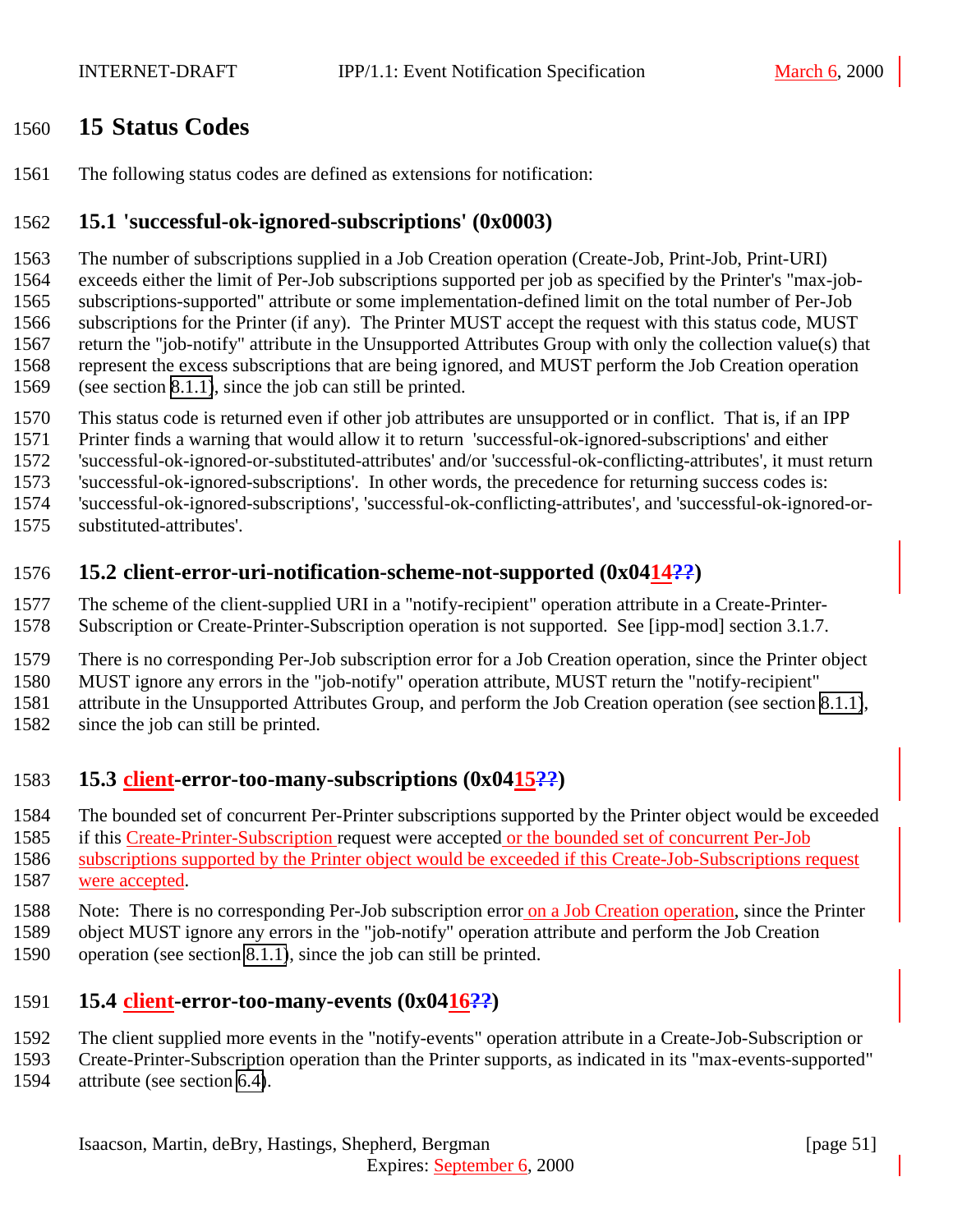- <span id="page-51-0"></span>1595 There is no corresponding Per-Job subscription error for a Job Creation operation, since the Printer object
- 1596 MUST ignore any errors in the "job-notify" operation attribute, MUST return the "notify-events" attribute
- 1597 in the Unsupported Attributes Group with only the excess events that are being ignored, and perform the
- 1598 Job Creation operation (see section [8.1.1\)](#page-35-0), since the job can still be printed.

# 1599 **16 Addition attribute tag encodingsAdditions to the IPP Encoding and** 1600 **Transport Document**

- 1601 The Subscription object attributes tag and the Notification attributes tag needs to be assigned in section
- 1602 3.7.1 Delimiter Tagsare assigned the following delimiter tag values as extensions to the encoding defined in
- 1603 [ipp-pro]) for use in requests and responses to delimit Subscription object attribute Groups and Notification
- 1604 Content attribute Groups:
- 1605 **3.7.1 Delimiter Tags**
- 1606 The following table specifies the values for the delimiter tags:

| Tag Value (Hex)                                | <b>Delimiter</b>                                   |
|------------------------------------------------|----------------------------------------------------|
| 0x00                                           | reserved                                           |
| 0x01                                           | operation attributes tag                           |
| 0x02                                           | job-attributes-tag                                 |
| 0x03                                           | end of attributes tag                              |
| 0x04                                           | printer attributes tag                             |
| 0x05                                           | unsupported attributes tag                         |
| 0x06                                           | subscription-attributes-tag                        |
|                                                | notification-attributes-tag                        |
| $\mathbf{b}$ r $\mathbf{b}$<br><del>VAVC</del> | recerved for future delimiters                     |
| ∩⊽∩⋤                                           | reserved for future chunking end of attributes tag |

- 1607 When an xxx-attributes-tag occurs in the protocol, it MUST mean that zero or more following attributes up
- 1608 to the next delimiter tag are attributes belonging to group xxx as defined in the model document, where xxx
- 1609 is operation, job, printer, unsupported, subscription.
- 1610 Doing substitution for xxx in the above paragraph, this means the following. When an operation-attributes-
- 1611 tag occurs in the protocol, it MUST mean that the zero or more following attributes up to the next delimiter
- 1612 tag are operation attributes as defined in the model document. When an job-attributes-tag occurs in the
- 1613 protocol, it MUST mean that the zero or more following attributes up to the next delimiter tag are job
- 1614 attributes or job template attributes as defined in the model document. When a printer-attributes-tag occurs
- 1615 in the protocol, it MUST mean that the zero or more following attributes up to the next delimiter tag are
- 1616 printer attributes as defined in the model document. When an unsupported-attributes-tag occurs in the
- 1617 protocol, it MUST mean that the zero or more following attributes up to the next delimiter tag are
- 1618 unsupported attributes as defined in the model document. When a subscription-attributes-tag occurs in the
- 1619 protocol, it MUST mean that the zero or more following attributes up to the next delimiter tag are
- 1620 subscription attributes as defined in the [ipp-not] document.
- 1621 Add a reference to [ipp-not].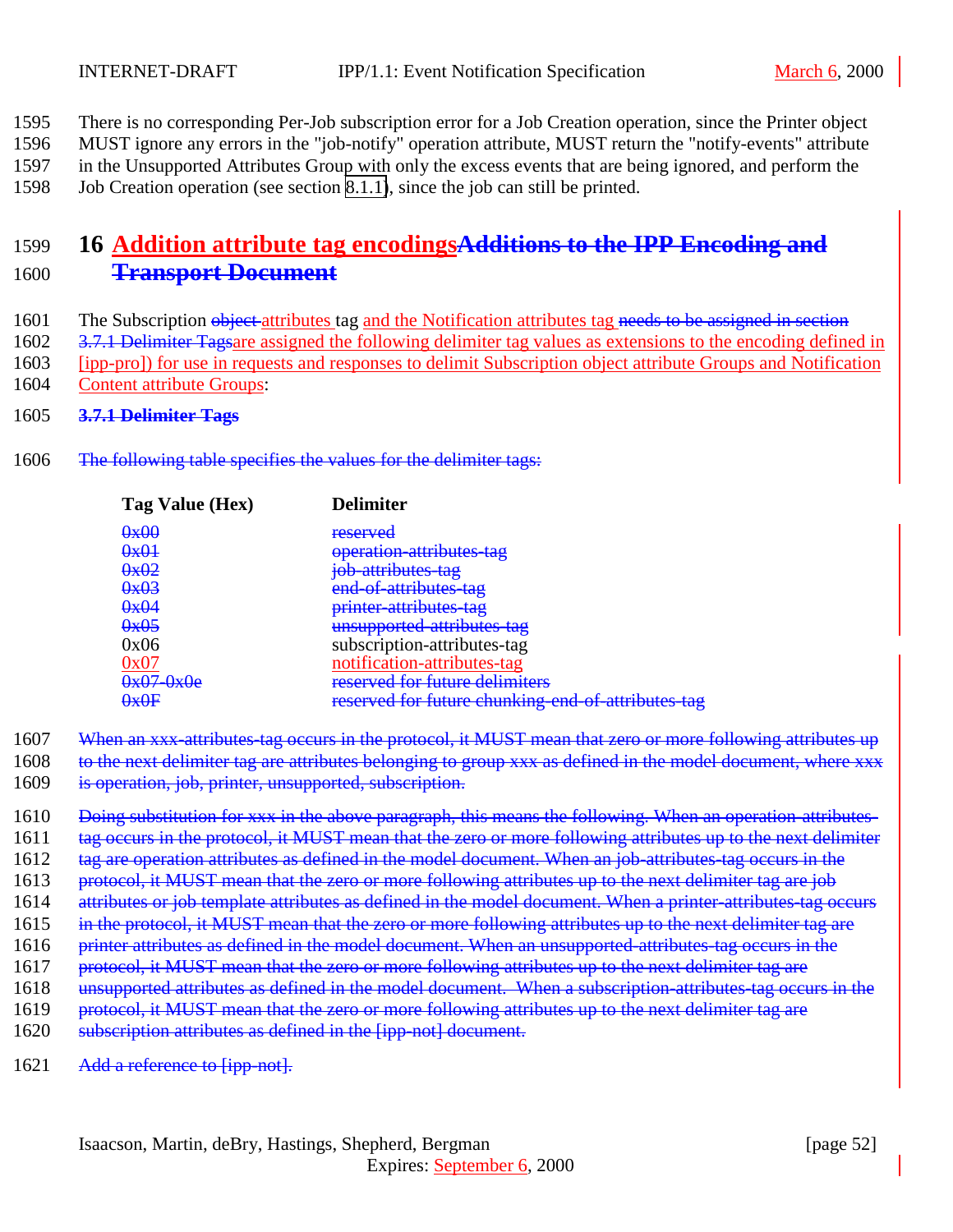# <span id="page-52-0"></span>1622 **17 References**

| 1623 | $[ipp-coll]$                                                                                                                                      |
|------|---------------------------------------------------------------------------------------------------------------------------------------------------|
| 1624 | deBry, R., , Hastings, T., Herriot, R., "Internet Printing Protocol/1.0 & 1.1: collection attribute                                               |
| 1625 | syntax", <draft-ietf-ipp-collection-010.doc>, work in progress, September 9, 1999February 22,</draft-ietf-ipp-collection-010.doc>                 |
| 1626 | 2000.                                                                                                                                             |
| 1627 | [ipp-mod]                                                                                                                                         |
| 1628 | deBry, R., , Hastings, T., Herriot, R., Isaacson, S., Powell, P., "Internet Printing Protocol/1.1: Model                                          |
| 1629 | and Semantics", < draft-ietf-ipp-model-v11-064.txt>, work in progress, June 23, 1999March 1,                                                      |
| 1630 | 2000.                                                                                                                                             |
| 1631 | [ipp-not-hist]                                                                                                                                    |
| 1632 | deBry, R., Lewis, H., Hastings, T., "Internet Printing Protocol/1.1: Requirements Change History                                                  |
| 1633 | for IPP Notifications", <draft-ietf-ipp-not-change-history-00.txtdoe>, work in progress, August 22,</draft-ietf-ipp-not-change-history-00.txtdoe> |
| 1634 | 1999.                                                                                                                                             |
| 1635 | [ipp-method-indp]                                                                                                                                 |
| 1636 | Parra, H., Hastings, T., "Internet Printing Protocol (IPP): The INDP Event Notification Delivery                                                  |
| 1637 | Method", <draft-ietf-indp-method-00.txt>, work in progress, February 29, 2000.</draft-ietf-indp-method-00.txt>                                    |
| 1638 | [ipp-method-ipp]                                                                                                                                  |
| 1639 | Manros, C., Hastings, T., Herriot, R., Lewis, H., "Internet Printing Protocol (IPP): The 'ipp'                                                    |
| 1640 | Notification Delivery Polling Method", <draft-ietf-ipp-not-get-poll-00.txt>, work in progress,</draft-ietf-ipp-not-get-poll-00.txt>               |
| 1641 | February 2, 2000.                                                                                                                                 |
| 1642 | [ipp-method-mailto]                                                                                                                               |
| 1643 | Holst, H. and Hastings, T., "Internet Printing Protocol (IPP): The 'mailto' Notification Delivery                                                 |
| 1644 | Method", <draft-ietf-ipp-notify-mailto-00.txt>, work in progress, March 3, 2000.</draft-ietf-ipp-notify-mailto-00.txt>                            |
| 1645 | [ipp-method-snmp]                                                                                                                                 |
| 1646 | McDonald, I., Hastings, T., "Internet Printing Protocol (IPP): Notifications over SNMP", <draft-< td=""></draft-<>                                |
| 1647 | ietf-ipp-not-over-snmp-01.txt>, work in progress, September 1, 1999.                                                                              |
| 1648 | <b>ISSUE 01 again - Ok to include references to the notification delivery documents that are in progress?</b>                                     |
| 1649 | [ipp-not-req]                                                                                                                                     |
| 1650 | deBry, R., Lewis, H., Hastings, T., "Internet Printing Protocol/1.1: Requirements for IPP                                                         |
| 1651 | Notifications", <draft-ietf-ipp-not-03.txt>, work in progress, August 11, 1999.</draft-ietf-ipp-not-03.txt>                                       |
| 1652 | [ipp-pro]                                                                                                                                         |
| 1653 | Herriot, R., Butler, S., Moore, P., Tuner, R., "Internet Printing Protocol/1.1: Encoding and                                                      |
| 1654 | Transport", <draft-ietf-ipp-protocol-v11-053.txt>, work in progress, June, 1999March 1, 2000.</draft-ietf-ipp-protocol-v11-053.txt>               |
| 1655 | [ipp-prog]                                                                                                                                        |
| 1656 | Hastings, T., Bergman, R., Lewis, H., "Proposed Job Progress Attributes for IPP", <draft-ietf-ipp-< td=""></draft-ietf-ipp-<>                     |
| 1657 | $\frac{\text{job-prog.txt}}{\text{job-prog.txt}}$ work in progress, $\frac{\text{May }18}{,}$ 1999 February 2, 2000.                              |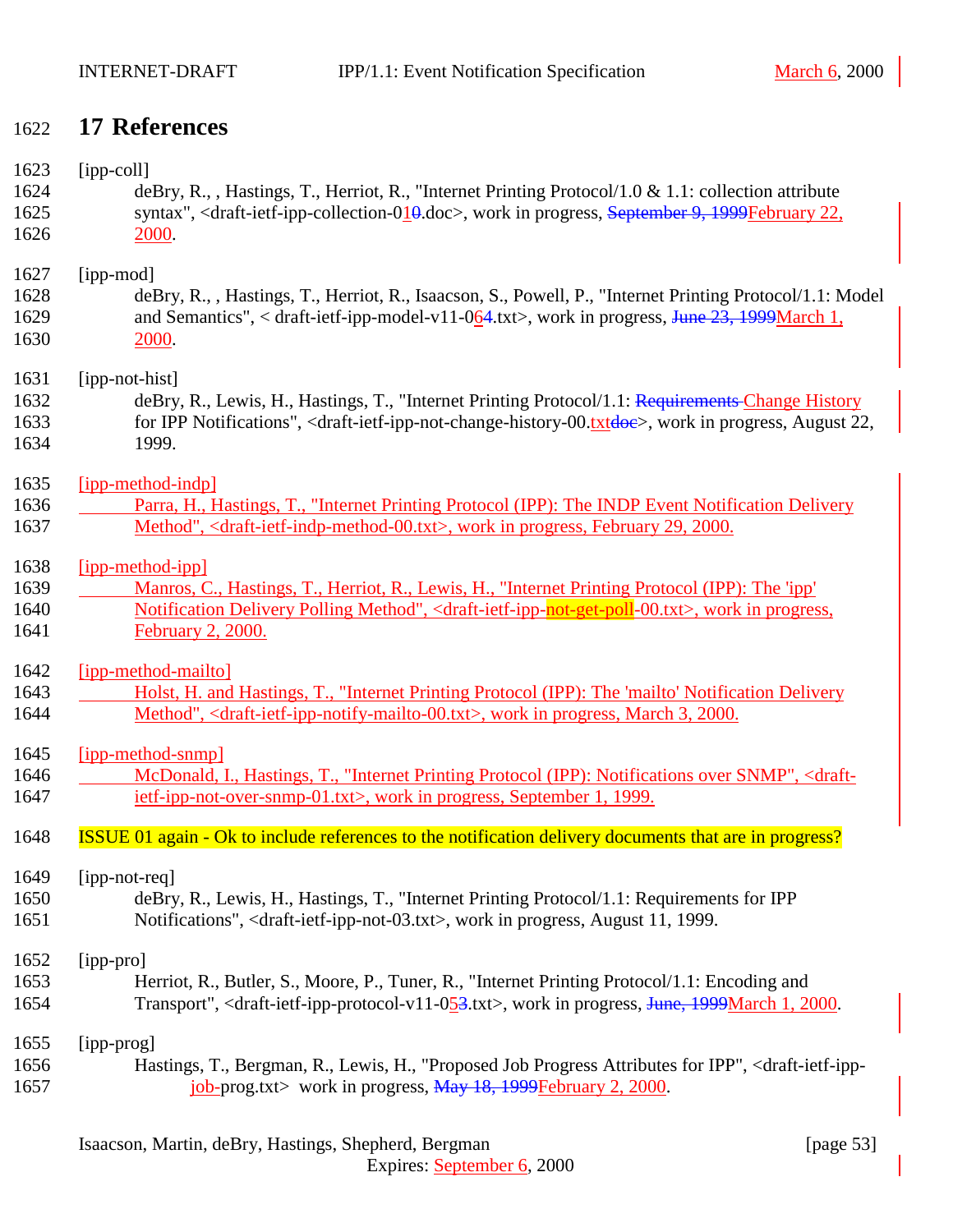<span id="page-53-0"></span>

| 1658 | $[$ ipp-set]                                                                                                                               |
|------|--------------------------------------------------------------------------------------------------------------------------------------------|
| 1659 | Kugler, C., , Hastings, T., Herriot, R., Lewis, H. "Internet Printing Protocol (IPP): Job and Printer                                      |
| 1660 | Set Operations", <draft-ietf-ipp-job-printer-set-ops-00.txt>, work in progress, March 1, 2000.</draft-ietf-ipp-job-printer-set-ops-00.txt> |
| 1661 | $[ipp-set2]$                                                                                                                               |
| 1662 | Kugler, C., , Hastings, T., Lewis, H. "Internet Printing Protocol 4.0 & 1.1 (IPP): Additional                                              |
| 1663 | Operations, Set 2", <draft-ietf-ipp-ops-set2.txt>, work in progress, August 22, 1999February 3,</draft-ietf-ipp-ops-set2.txt>              |
| 1664 | 2000.                                                                                                                                      |
|      |                                                                                                                                            |
| 1665 | [RFC1866]                                                                                                                                  |
| 1666 | Berners-Lee, T., Connolly, D., "Hypertext Markup Language - 2.0", RFC 1866, November 1995.                                                 |
| 1667 | [RFC2046]                                                                                                                                  |
| 1668 | Multipurpose Internet Mail Extensions (MIME) Part Two: Media Types. N. Freed & N. Borenstein.                                              |
| 1669 | November 1996. (Obsoletes RFC1521, RFC1522, RFC1590), RFC 2046.                                                                            |
| 1670 | [RFC2119]                                                                                                                                  |
| 1671 | S. Bradner, "Key words for use in RFCs to Indicate Requirement Levels", RFC 2119, March 1997                                               |
|      |                                                                                                                                            |
| 1672 | [RFC2279]                                                                                                                                  |
| 1673 | F. Yergeau, "UTF-8, a transformation format of ISO 10646", RFC 2279. January 1998.                                                         |
| 1674 | [RFC2302]                                                                                                                                  |
| 1675 | Parsons, G., et. al., "Tag Image File Format (TIFF) - image/tiff", RFC 2302, March 1998.                                                   |
|      |                                                                                                                                            |
| 1676 | [RFC2376]                                                                                                                                  |
| 1677 | Whitehead, E., Murata, M., "XML Media Types", RFC 2376, July 1998.                                                                         |
| 1678 | [RFC2566]                                                                                                                                  |
| 1679 | deBry, R., , Hastings, T., Herriot, R., Isaacson, S., Powell, P., "Internet Printing Protocol/1.0: Model                                   |
| 1680 | and Semantics", RFC 2566, April 1999.                                                                                                      |
| 1681 | [RFC2567]                                                                                                                                  |
| 1682 | Wright, D., "Design Goals for an Internet Printing Protocol", RFC 2567, April 1999.                                                        |
|      |                                                                                                                                            |
| 1683 | [RFC2568]                                                                                                                                  |
| 1684 | Zilles, S., "Rationale for the Structure and Model and Protocol for the Internet Printing Protocol",                                       |
| 1685 | RFC 2568, April 1999.                                                                                                                      |
| 1686 | [RFC2569]                                                                                                                                  |
| 1687 | Herriot, R., Hastings, T., Jacobs, N., Martin, J., "Mapping between LPD and IPP Protocols", RFC                                            |
| 1688 | 2569, April 1999.                                                                                                                          |
|      |                                                                                                                                            |
|      |                                                                                                                                            |

# 1689 **18 Author's Addresses**

- 1690 Scott A. Isaacson (Editor)
- 1691 Novell, Inc.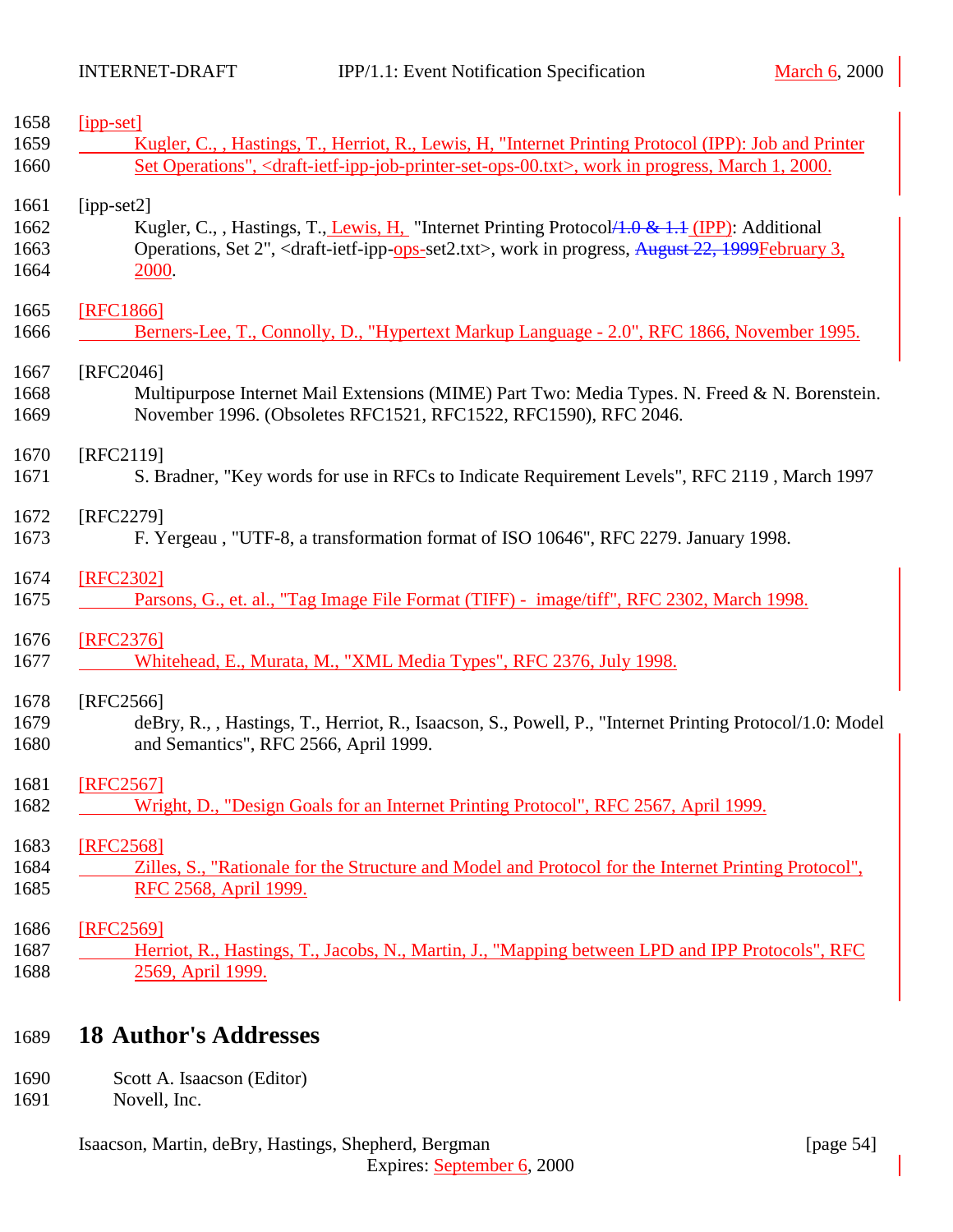| 1692 | 122 E 1700 S                                 |
|------|----------------------------------------------|
| 1693 | Provo, UT 84606                              |
| 1694 |                                              |
| 1695 | Phone: 801-861-7366                          |
| 1696 | Fax: 801-861-2517                            |
| 1697 | e-mail: sisaacson@novell.com                 |
| 1698 |                                              |
| 1699 | <b>Tom Hastings</b>                          |
| 1700 | <b>Xerox Corporation</b>                     |
| 1701 | 737 Hawaii St. ESAE 231                      |
| 1702 | El Segundo, CA 90245                         |
| 1703 |                                              |
| 1704 | Phone: 310-333-6413                          |
| 1705 | Fax: 310-333-5514                            |
| 1706 | e-mail: hastings@cp10.es.xerox.com           |
| 1707 |                                              |
| 1708 | Roger deBry                                  |
| 1709 | <b>Utah Valley State College</b>             |
| 1710 | Orem, UT 84058                               |
| 1711 |                                              |
| 1712 | Phone: (801) 222-8000                        |
| 1713 | EMail: debryro@uvsc.edu                      |
| 1714 |                                              |
| 1715 | <b>Jay Martin</b>                            |
| 1716 | e-mail: jkm@underscore.com                   |
| 1717 |                                              |
| 1718 |                                              |
| 1719 | Michael Shepherd<br><b>Xerox Corporation</b> |
| 1720 |                                              |
|      | 800 Phillips Road MS 128-51E                 |
| 1721 | Webster, NY 14450                            |
| 1722 |                                              |
| 1723 | Phone: 716-422-2338<br>Fax: 716-265-8871     |
| 1724 |                                              |
| 1725 | e-mail: mshepherd@crt.xerox.com              |
| 1726 |                                              |
| 1727 | Ron Bergman (Editor)                         |
| 1728 | Dataproducts Corp.                           |
| 1729 | 1757 Tapo Canyon Road                        |
| 1730 | Simi Valley, CA 93063-3394                   |
| 1731 |                                              |
| 1732 | Phone: 805-578-4421                          |
| 1733 | Fax: 805-578-4001                            |
| 1734 | Email: rbergman@dpc.com                      |
| 1735 |                                              |
|      |                                              |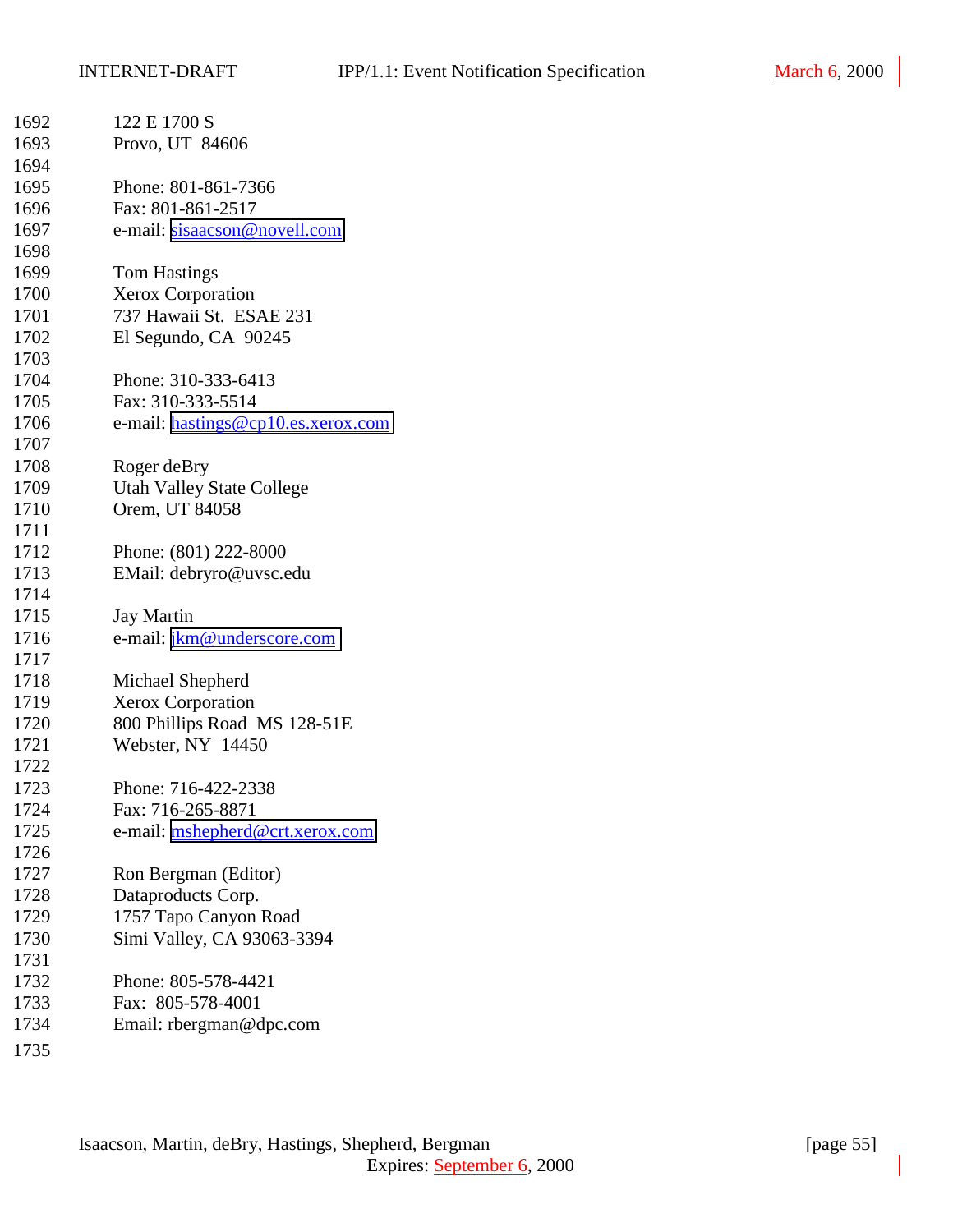# <span id="page-55-0"></span>1736 **A. Appendix - Summary of Notification Attribute Usage**

1737 This appendix summarizes the usage of Notification attributes in the Job operation attribute collection, Job 1738 object, Subscription object, Notification content, Job operations, and Subscriptions operations. The legend

1739 for the notation used in the tables is given following each table.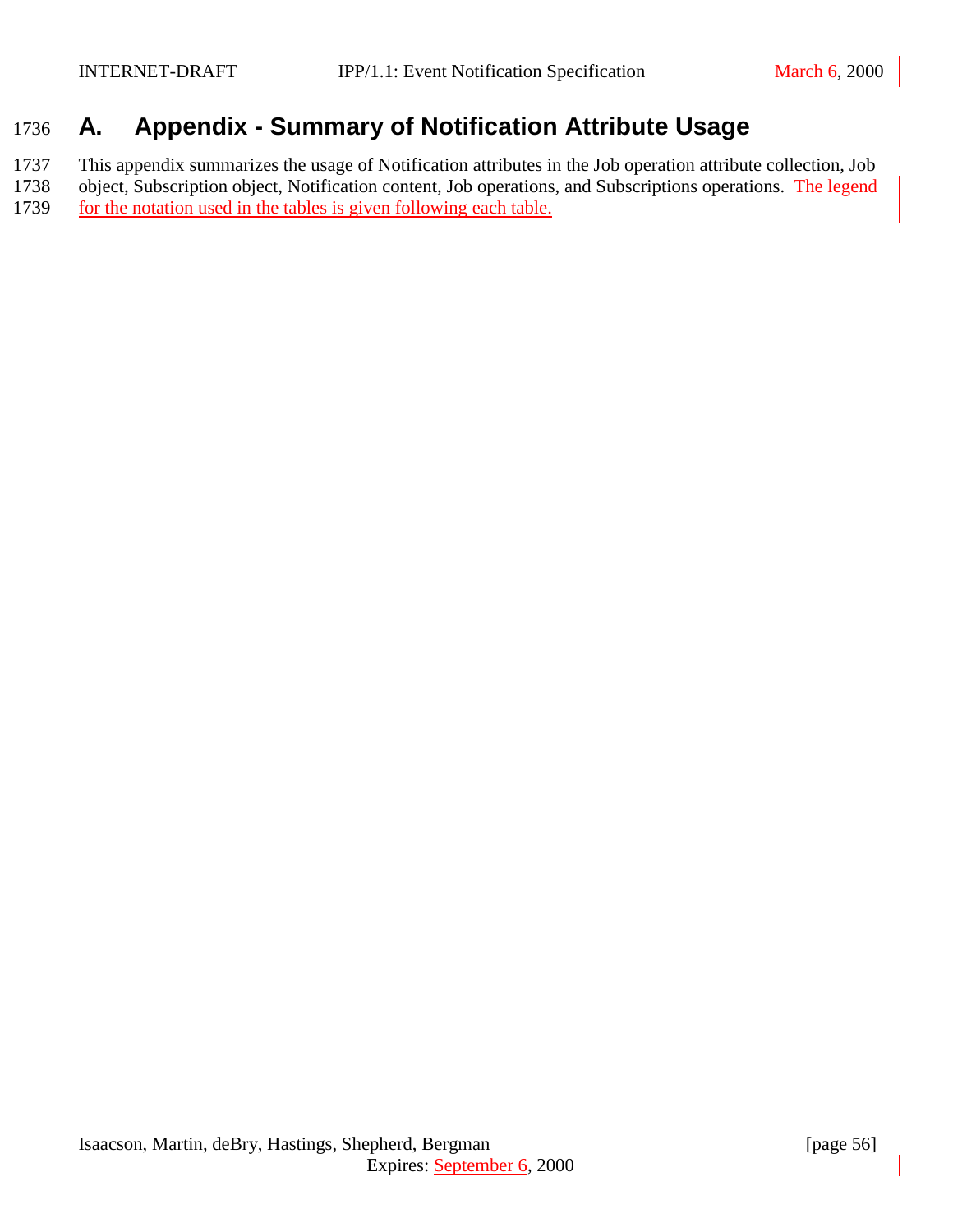| <b>INTERNET-DRAFT</b><br>IPP/1.1: Event Notification Specification<br><b>March 6, 2000</b> |                                 |                  |                                    |                                        |                                       |                                     |                                         |                           |                            |
|--------------------------------------------------------------------------------------------|---------------------------------|------------------|------------------------------------|----------------------------------------|---------------------------------------|-------------------------------------|-----------------------------------------|---------------------------|----------------------------|
|                                                                                            | Objects<br>Notification content |                  |                                    | Job operations                         |                                       | Subscription operations             |                                         |                           |                            |
| Attributes                                                                                 | Job                             | Subscr<br>iption | Job<br>Notificat<br>ion<br>Content | Printer<br>Notificat<br>ion<br>Content | Job<br>Creation<br>Validate<br>$-Job$ | Create-<br>Job-<br>Subscri<br>ption | Create-<br>Printer-<br>Subscri<br>ption | Renew<br>Subscr<br>iption | Cancel<br>Subscr<br>iption |
| notify-recipient (uri)                                                                     |                                 | $\mathbf R$      |                                    |                                        | $\mathbf R$                           | $\mathbf R$                         | $\mathbf R$                             |                           |                            |
| notify-events (1setOf type2 keyword)<br>2.                                                 |                                 | $\mathbf R$      |                                    |                                        | [R]                                   | [R]                                 | [R]                                     |                           |                            |
| 3.<br>notify-text-format (mimeMediaType)                                                   |                                 | $\mathbf R$      | [O]                                | [O]                                    | [R]                                   | [R]                                 | [R]                                     |                           |                            |
| human-readable-report (text(MAX))<br>4.                                                    |                                 |                  | [O]                                | [O]                                    |                                       |                                     |                                         |                           |                            |
| 5.<br>subscriber-user-data (octetString(63))                                               |                                 | $\overline{R}$   | $\mathbf R$                        | $\mathbf R$                            | $[R]_{-}^{*}$                         | $[R]_{-}^{*}$                       | $[R]_{-}^*$                             |                           |                            |
| attributes-charset (charset)<br>6.                                                         | $\mathbf R$                     |                  | R(7)                               | R(7)                                   | $\mathbf R$                           | $\mathbf R$                         | $\mathbf R$                             | $\mathbf R$               | $\mathbf R$                |
| notify-charset (charset)<br>7.                                                             |                                 | $\overline{O}$   |                                    |                                        | [O]                                   | [O]                                 | [O]                                     |                           |                            |
| attributes-natural-language (naturalLanguage)<br>8.                                        | $\mathbf R$                     |                  | R(9)                               | R(9)                                   | $\mathbf R$                           | $\mathbf R$                         | $\mathbf R$                             | $\mathbf R$               | $\mathbf R$                |
| notify-natural-language (naturalLanguage)<br>9.                                            |                                 | $\mathbf{O}$     |                                    |                                        | [O]                                   | [O]                                 | [O]                                     |                           |                            |
| 10. notify-lease-time-requested (integer(0:MAX))                                           |                                 |                  |                                    |                                        |                                       |                                     | [R]                                     | [R]                       |                            |
| 11. notify-lease-expiration-time (integer(0:MAX))                                          |                                 | $R^*^*$          |                                    |                                        |                                       |                                     | Return                                  | Return                    |                            |
| 12. notify-persistence-requested (boolean)                                                 |                                 |                  |                                    |                                        |                                       | [O]                                 | [O]                                     |                           |                            |
| 13. notify-persistence-granted (boolean)                                                   |                                 | $\mathbf R$      |                                    |                                        |                                       | Return                              | Return                                  |                           |                            |
| 14. trigger-event (type2 keyword)                                                          |                                 |                  | R(2)                               | R(2)                                   |                                       |                                     |                                         |                           |                            |
| 15. trigger-time (integer(MIN:MAX))                                                        |                                 |                  | $\mathbf R$                        | $\mathbf R$                            |                                       |                                     |                                         |                           |                            |
| 16. trigger-date-time (dateTime)                                                           |                                 |                  | [O]                                | [O]                                    |                                       |                                     |                                         |                           |                            |
| 17. subscription-request-id (integer (0:MAX))                                              |                                 | $\mathbf R$      | $\mathbf R$                        | $\mathbf R$                            |                                       |                                     |                                         |                           |                            |
| 18. subscription-id (integer(1:MAX))                                                       |                                 | $\mathbf R$      | $\mathbf R$                        | ${\bf R}$                              |                                       |                                     | Return                                  | $\mathbf R$               | $\mathbf R$                |

1740 Legend: "R" - REQUIRED for Printer to support; "O" - OPTIONAL for Printer to support; "[ ]" - OPTIONAL for sender to send;<br>1741 Return - Printer MUST return; \* the client MUST supply for some delivery methods; \*\* - MU

Return - Printer MUST return; \* the client MUST supply for some delivery methods; \*\* - MUST be 0 for Per-Job Subscription

1742 objects; (n) means the value comes from the indicated Subscription Attribute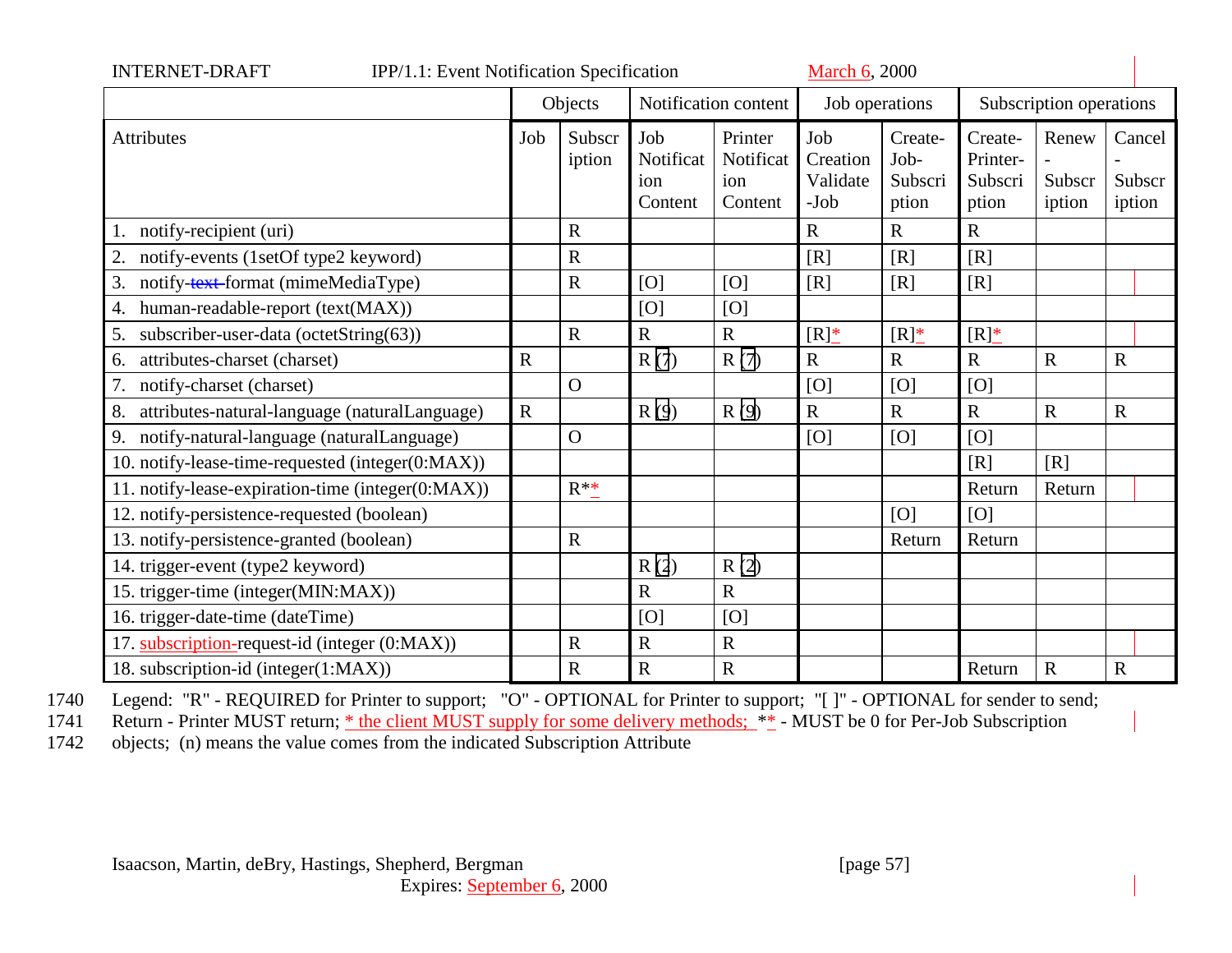|                                                                            | Objects               |                      | Notification            |                             | Job operations                        |                                       | Subscription operations                 |                           |                            |
|----------------------------------------------------------------------------|-----------------------|----------------------|-------------------------|-----------------------------|---------------------------------------|---------------------------------------|-----------------------------------------|---------------------------|----------------------------|
| <b>Attributes</b>                                                          | Job                   | Subsc<br>riptio<br>n | Job<br>Notific<br>ation | Printer<br>Notific<br>ation | Job<br>Creation<br>Validate<br>$-Job$ | Create<br>$-Job-$<br>Subscr<br>iption | Create-<br>Printer-<br>Subscri<br>ption | Renew<br>Subscr<br>iption | Cancel<br>Subscr<br>iption |
| 19. version-number (integer (0:32767))                                     |                       |                      | $\mathbf R$             | $\mathbf R$                 |                                       |                                       |                                         |                           |                            |
| 20. operation-id (integer (0:32767)) or status-code<br>(integer (0:32767)) |                       |                      | 0x600                   | 0x601                       |                                       |                                       |                                         |                           |                            |
| 21. job-printer-uri (uri)                                                  | $\mathbf R$           |                      |                         |                             |                                       |                                       |                                         |                           |                            |
| 22. printer-uri (uri)                                                      |                       | $\mathbf R$          | $\mathbf R$             | $\mathbf R$                 | $\mathbf R$                           | $\mathbf R$                           | $\overline{R}$                          | $\mathbf R$               | $\mathbf R$                |
| 23. printer-name $(name(127))$                                             |                       |                      | $\overline{R}$          | $\overline{R}$              |                                       |                                       |                                         |                           |                            |
| 24. job-id (integer(1:MAX))                                                | $\mathbf R$           |                      | $\mathbf R$             | Per-Jb                      |                                       | $\mathbf R$                           |                                         |                           |                            |
| 25. job-name (name(MAX)) [SNMP can truncate]                               | $\mathsf{R}$          |                      | $\mathbf R$             | Per-Jb                      |                                       |                                       |                                         |                           |                            |
| 26. requesting-user-name (name(MAX))                                       | $\overline{\text{R}}$ |                      |                         |                             |                                       |                                       |                                         |                           |                            |
| 27. subscriber-user-name (name(MAX))                                       |                       | $\mathbf R$          | $\overline{\Theta}R$    | $\Theta$ R                  |                                       |                                       |                                         |                           |                            |
| 28. job-state (type1 enum)                                                 | $\mathbf R$           |                      | ${\bf R}$               |                             |                                       |                                       |                                         |                           |                            |
| 29. job-state-reasons (1setOf type2 keyword)                               | $\overline{R}$        |                      | $\mathbf R$             |                             |                                       |                                       |                                         |                           |                            |
| 30. notify-serverprinter-up-time (integer(1:MAX))                          |                       | $\mathbf R$          |                         |                             |                                       | Return                                | Return                                  |                           |                            |
| 31. job-k-octets (integer(0:MAX))                                          |                       |                      |                         |                             |                                       |                                       |                                         |                           |                            |
| 32. job-k-octets-processed (integer(0:MAX))                                | $\overline{O}$        |                      | [pg/cp]                 |                             |                                       |                                       |                                         |                           |                            |
| 33. job-impressions (integer(0:MAX))                                       |                       |                      |                         |                             |                                       |                                       |                                         |                           |                            |
| 34. job-impressions-completed (integer(0:MAX))                             | $\mathbf{O}$          |                      | [pg/cp]                 |                             |                                       |                                       |                                         |                           |                            |
| 35. impressions-completed-current-copy (integer(<br>:MAX()                 | $\overline{O}$        |                      | [pg/cp]                 |                             |                                       |                                       |                                         |                           |                            |
| 36. job-media-sheets (integer(0:MAX))                                      |                       |                      |                         |                             |                                       |                                       |                                         |                           |                            |
| 37. job-media-sheets-completed (integer(0:MAX))                            | $\mathbf O$           |                      | [pg/cp]                 |                             |                                       |                                       |                                         |                           |                            |
| 38. job-collation-type (type2 enum)                                        | $\overline{O}$        |                      | [pg/cp]                 |                             |                                       |                                       |                                         |                           |                            |
| 39. sheet-completed-copy-number (integer(0:MAX))                           | $\overline{O}$        |                      | [pg/cp]                 |                             |                                       |                                       |                                         |                           |                            |
| 40. sheet-completed-document-<br>number(integer(0:MAX))                    | $\overline{O}$        |                      | [pg/cp]                 |                             |                                       |                                       |                                         |                           |                            |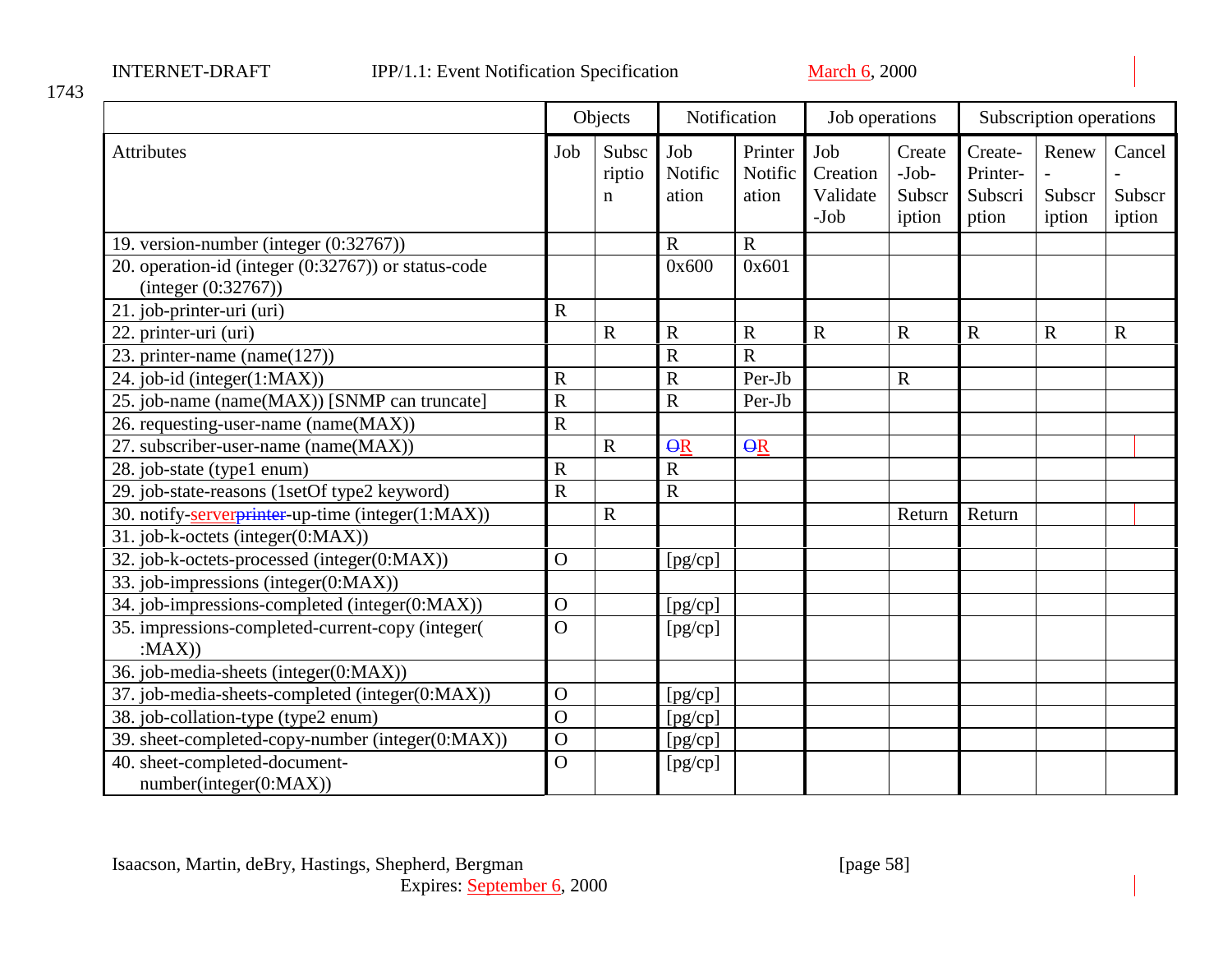INTERNET-DRAFT IPP/1.1: Event Notification Specification March 6, 2000

- 1744 Legend: "R" REQUIRED for Printer to support; "O" OPTIONAL for Printer to support; "[ ]" OPTIONAL for sender to send;<br>1745 "[pg/cp]" REQUIRED in a 'job-progress' or 'job-completed' notification if the correspon
- "[pg/cp]" REQUIRED in a 'job-progress' or 'job-completed' notification if the corresponding Job attributes are supported ; (nn) an
- 1746 alternate source of the data in a Notification.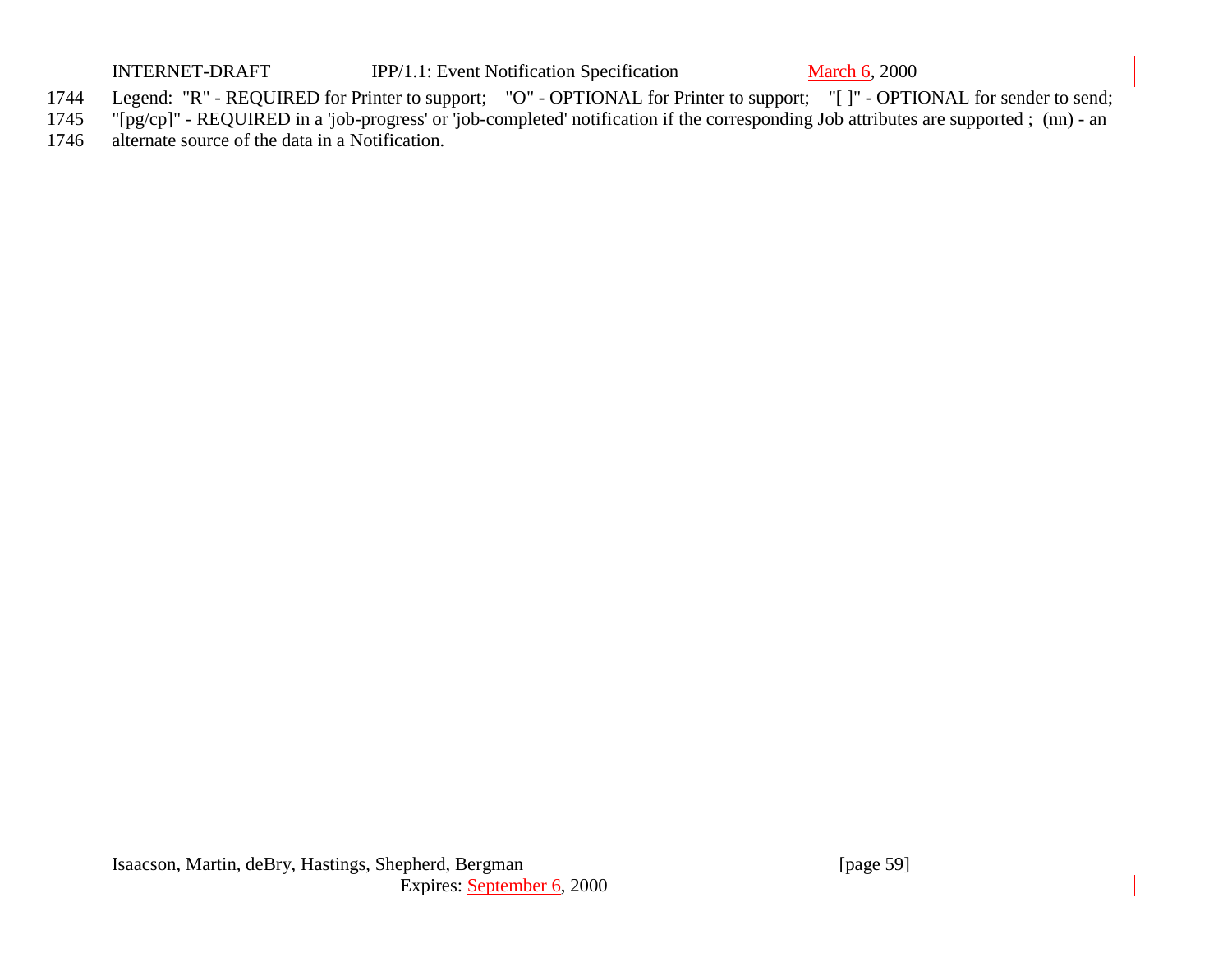|                                                             | Objects               |                         | Notification                |                                     | Job operations                        |                                         | Subscription operations   |                            |
|-------------------------------------------------------------|-----------------------|-------------------------|-----------------------------|-------------------------------------|---------------------------------------|-----------------------------------------|---------------------------|----------------------------|
| <b>Attributes</b>                                           | Printe<br>r<br>object | Job<br>Notific<br>ation | Printer<br>Notific<br>ation | Job<br>Creation<br>Validate<br>-Job | Create<br>$-Job-$<br>Subscr<br>iption | Create-<br>Printer-<br>Subscri<br>ption | Renew<br>Subscr<br>iption | Cancel<br>Subscr<br>iption |
| 41. printer-state (type1 enum)                              | $\mathbf R$           |                         | $\mathbf R$                 |                                     |                                       |                                         |                           |                            |
| 42. printer-state-reasons (1setOf type2 keyword)            | $\mathbf R$           |                         | $\mathbb{R}$                |                                     |                                       |                                         |                           |                            |
| 43. printer-is-accepting-jobs (boolean)                     | $\overline{\text{R}}$ |                         | $\mathbf R$                 |                                     |                                       |                                         |                           |                            |
| 44. notify-schemes-supported (1setOf uriScheme)             | $\mathbf R$           |                         |                             |                                     |                                       |                                         |                           |                            |
| 45. notify-events-default (1setOf type2 keyword)            | $\mathbf R$           |                         |                             |                                     |                                       |                                         |                           |                            |
| 46. notify-events-supported (1setOf type2 keyword)          | $\overline{\text{R}}$ |                         |                             |                                     |                                       |                                         |                           |                            |
| 47. max-events-supported (integer(5:MAX))                   | $\overline{R}$        |                         |                             |                                     |                                       |                                         |                           |                            |
| 48. notify-text-format-supported (1setOf<br>mimeMediaType)  | <b>CR</b>             |                         |                             |                                     |                                       |                                         |                           |                            |
| 49. max-job-subscriptions-supported (integer(1:MAX))        | $\mathbf R$           |                         |                             |                                     |                                       |                                         |                           |                            |
| 50. max-printer-subscriptions-supported<br>(integer(0:MAX)) | $\overline{R}$        |                         |                             |                                     |                                       |                                         |                           |                            |
| 51. notify-lease-time-supported<br>(rangeOfInteger(0:MAX))  | $\overline{R}$        |                         |                             |                                     |                                       |                                         |                           |                            |
| 52. notify-lease-time-default (integer(0:MAX))              | $\mathbf R$           |                         |                             |                                     |                                       |                                         |                           |                            |
| 53. persistent-jobs-supported (boolean)                     | $\overline{O}$        |                         |                             |                                     |                                       |                                         |                           |                            |
| 54. persistent-subscriptions-supported (boolean)            | $\mathbf O$           |                         |                             |                                     |                                       |                                         |                           |                            |
| 55. printer-state-change-time (integer(1:MAX))              | $\mathbf O$           |                         |                             |                                     |                                       |                                         |                           |                            |
| 56. printer-state-change-date-time (dateTime)               | $\mathbf O$           |                         |                             |                                     |                                       |                                         |                           |                            |

1748 Legend: "R" - REQUIRED for Printer to support; "O" - OPTIONAL for Printer to support; "[ ]" - OPTIONAL for sender to send;

1749 "CR" - CONDITIONALLY REQUIRED, i.e., REQUIRED if Human Consumable format supported;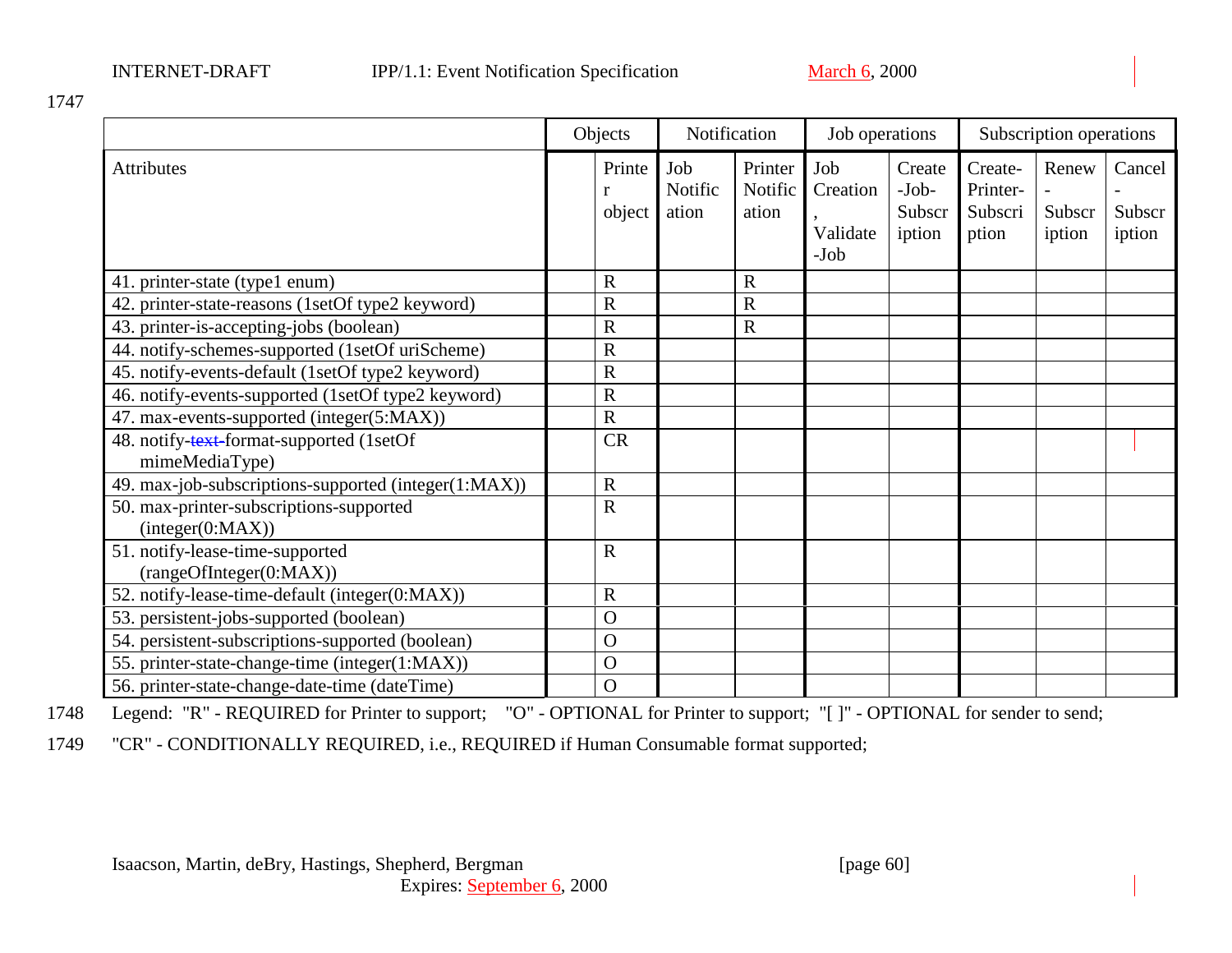# <span id="page-60-0"></span>1751 **B. Appendix: Change History**

| 1752 | This section summarizes the changes to the document. Each sub-section is in reverse chronological order. |
|------|----------------------------------------------------------------------------------------------------------|
| 1753 | Adding or removing ISSUES that don't change the document are not listed here.                            |

# 1754 **18.1 Changes to the February 2, 2000 version to create the March 6, 2000 version**

| 1755         | The following changes were made to the February 2, 2000 version to create the March 6, 2000 version                                                                                                  |
|--------------|------------------------------------------------------------------------------------------------------------------------------------------------------------------------------------------------------|
| 1756         | based on the agreements reached on the mailing list, at the February IPP WG meetings, and reflected in the                                                                                           |
| 1757         | minutes:                                                                                                                                                                                             |
| 1758         | Clarified that this extension is intended as an extension to $IPP/1.0$ , $IPP/1.1$ , and future versions.                                                                                            |
| 1759         | 2. Allocated the operation-id 0x0016 to 0x001B values for the Notification operations defined in the                                                                                                 |
| 1760         | document.                                                                                                                                                                                            |
| 1761         | 3. Pre-pended the word "subscription-" on the front of the "request-id" Subscription object attribute to                                                                                             |
| 1762         | distinguish it from the "request-id" parameter that is sent in every request and response.                                                                                                           |
| 1763         | 4. Added the term "settable" for describing attributes that are not READ-ONLY.                                                                                                                       |
| 1764         | 5. Added the term "Subscription Creation operation" to stand for any operation that can create a                                                                                                     |
| 1765         | Subscription object: Job Creation operations (Create-Job, Print-Job, and Print-URI), Create-Job-                                                                                                     |
| 1766         | Subscription, and Create-Printer-Subscription.                                                                                                                                                       |
| 1767         | 6. Changed the "subscriber-user-name" (name(MAX)) Subscription object attribute from OPTIONAL to                                                                                                     |
| 1768         | <b>REQUIRED.</b>                                                                                                                                                                                     |
| 1769<br>1770 | Changed the name and semantics of "notify-printer-up-time(integer(1:MAX)) to notify-server-up-time<br>7.<br>so that it can be either the Printer's uptime or a Notification Delivery Service uptime. |
| 1771         | 8. Added the 'ipp:', 'indp:', 'mailto:, and 'snmp:' notification delivery schemes to the definition of the                                                                                           |
| 1772         | "notify-recipients" to indicate possible schemes.                                                                                                                                                    |
| 1773         | 9. Changed the name and semantics of "notify-text-format" (mimeMediaType) to "notify-format" so that it                                                                                              |
| 1774         | can be used to specify either Human Consumable or Machine Consumable formats where the                                                                                                               |
| 1775         | implementation supports both. Clarified that this attribute controls whatever variable Notification                                                                                                  |
| 1776         | Content that the implementation supports, which may be an attachment to the fixed content format or                                                                                                  |
| 1777         | the contents of the "human-readable-report" (text(MAX)) attribute. Clarified that an implementation                                                                                                  |
| 1778         | NEED NOT support all of its supported Notification Content formats with all of its supported delivery                                                                                                |
| 1779         | methods.                                                                                                                                                                                             |
| 1780         | 10. Added 'text/xml', 'application/ipp', 'application/postscript', and 'image/tiff' and additional example                                                                                           |
| 1781         | MIME media types for "notify-format" (mimeMediaType).                                                                                                                                                |
| 1782         | 11. Clarified that the recommend way for a client to determine whether or not a Printer supports Per-Job                                                                                             |
| 1783         | Subscriptions is to query the Printer's "max-job-subscriptions-supported" attribute, since Create-Job-                                                                                               |

1784 Subscriptions is an OPTIONAL operation.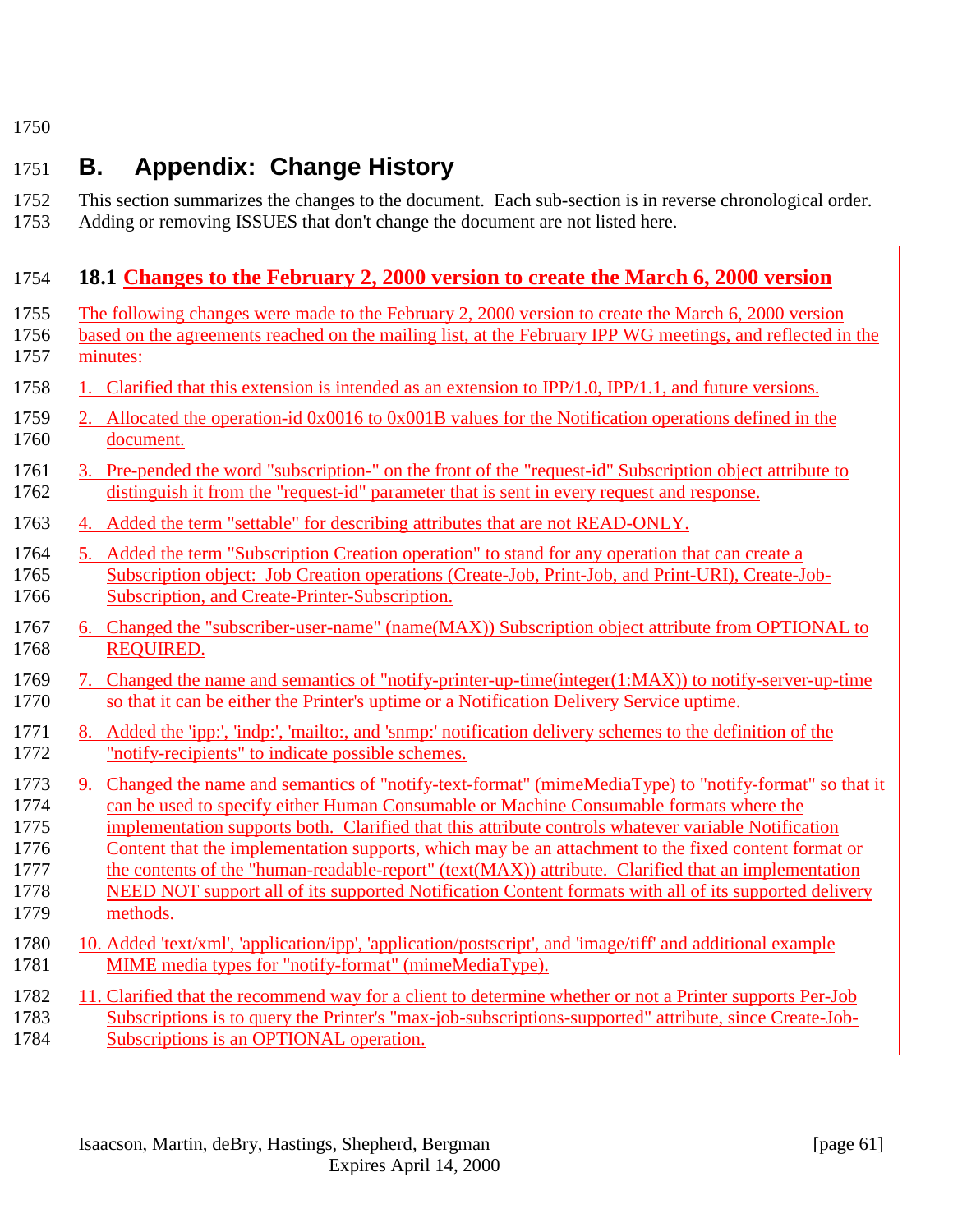<span id="page-61-0"></span>

| 1785 | 12. Clarified that the recommend way for a client to determine whether or not a Printer supports Per-Printer  |
|------|---------------------------------------------------------------------------------------------------------------|
| 1786 | Subscriptions is to query the Printer's "operations-supported" attribute to see if the Create-Printer-        |
| 1787 | Subscriptions operations is supported, since this is the usual way to determine a Printer's capabilities.     |
| 1788 | 13. Clarified that if "persistent-jobs-supported" (boolean) and "persistent-subscriptions-supported"          |
| 1789 | (boolean) are settable, then setting them must affect whether or not jobs and subscriptions are               |
| 1790 | persistent.                                                                                                   |
| 1791 | 14. Allowed delivery methods to send operations with or without a response, depending on the definition of    |
| 1792 | the delivery method.                                                                                          |
| 1793 | 15. Indicated that a deliver method definition is free to REQUIRE that the client supply the "subscriber-     |
| 1794 | user-data" attribute.                                                                                         |
| 1795 | 16. Required that the Printer support the "job-uri" operation attribute as a target, in addition to "printer- |
| 1796 | uri"&"job-id", i.e., keep consistent with all Job operations.                                                 |
| 1797 | 17. Changed the 'none' out-of-band value to be a reference to the collection document [ipp-coll], since the   |
| 1798 | use for it in this document is with the 'collection' attribute syntax.                                        |
| 1799 | 18. Clarified that a conforming implementation MUST support the 'collection' attribute syntax, since that is  |
| 1800 | required in Job Creation operations.                                                                          |
| 1801 | 19. Allocated the values to the new status codes defined in this document.                                    |
| 1802 | 20. Allocated the [ipp-pro] subscription-attributes-tag and notification-attributes-tag delimiter tags to     |
| 1803 | delimit Subscription attributes and Notification Content attributes in requests and responses.                |
| 1804 | 21. Changed the 'server-error-too-many-subscriptions' and 'server-error-too-many-events' to be client         |
| 1805 | errors, i.e., 'client-error-too-many-subscriptions' and 'client-error-too-many-events', since other errors of |
| 1806 | this type are client errors.                                                                                  |
| 1807 |                                                                                                               |

## 1808 **18.2 Changes to the October 14, 1999 version to create the February 2, 2000 version**

1809 The following changes were made to the October 14, 1999 version to create the February 2, 2000 version 1810 based on the agreements reached at the October and December IPP WG meetings and reflected in the 1811 minutes:

- 1812 1. Added a Java Listener as an example of a Notification Recipient.
- 1813 2. Clarified the object relationships in section [4.1.](#page-15-0)
- 1814 3. Clarified how job events differ for Per-Job versus Per-Printer Subscriptions.
- 1815 4. Added the ability for the Machine Consumable form to contain a Human Readable "human-readable-1816 report" (text) attribute so that both forms could be sent in the same Notification.
- 1817 5. Clarified that the 'none' value for notify-text-format (mimeMediaType) has to be out-of-band, not the 1818 text string 'none' as a mimeMediaType.
- 1819 6. Clarified that 'none' means send the Machine Consumable form without the "human-readable-report" 1820 (text) attribute, if it is defined.
- 1821 7. Clarified that Notification Recipients MUST be able to accept unrecognized attributes.

Isaacson, Martin, deBry, Hastings, Shepherd, Bergman [page 62]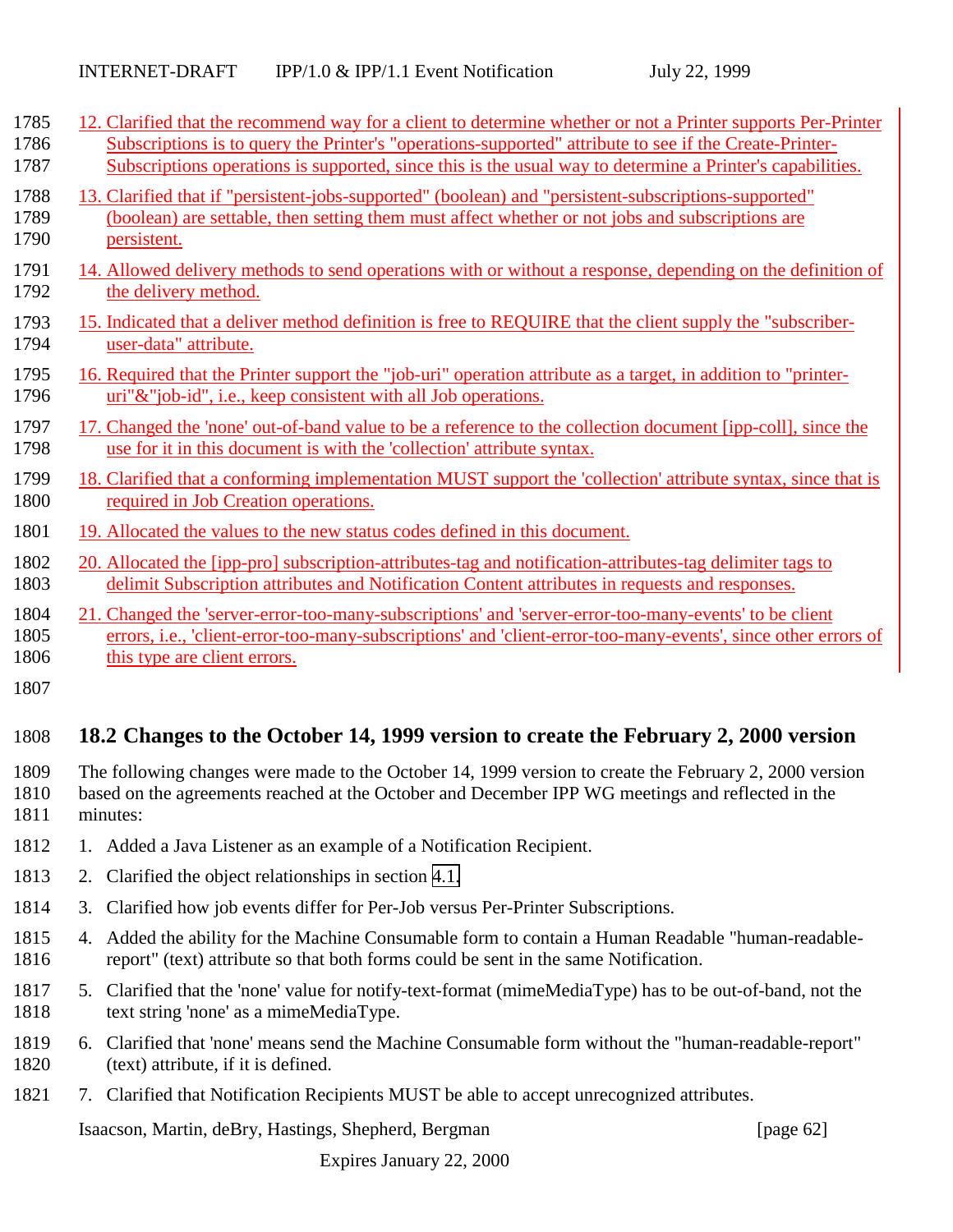- 8. Allowed the notification delivery method definition to be modeled as (1) a request with an operation code without a response, (2) a request with a operation code with a response or (3) a response with a status code.
- 9. Added "notify-text-format" (mimeMediaType) and "human-readable-report" (text(MAX)) to be able to be sent in a Notification content, if the notification delivery method document permits it.
- 10. Added "job-k-octets" (integer(0:MAX)), "job-impressions" (integer(0:MAX)), and "job-media-sheets" (integer(0:MAX)) as OPTIONAL for Notification content for use in job-progress events to show the target values so that the Notification Recipient can show a thermometer.
- 11. Added a Subscription Attributes group (and subscription-attributes tag) the Create-Job-Subscription and Create-Printer-Subscription requests and responses.
- 12. Added the 'none' out-of-band value for use with "notify-text-format" (mimeMediaType) attribute.
- 13. Changed the job progress attributes from using -2 to mean 'unknown' as in the PWG Job Monitoring MIB, to use the 'unknown' out-of-band value.